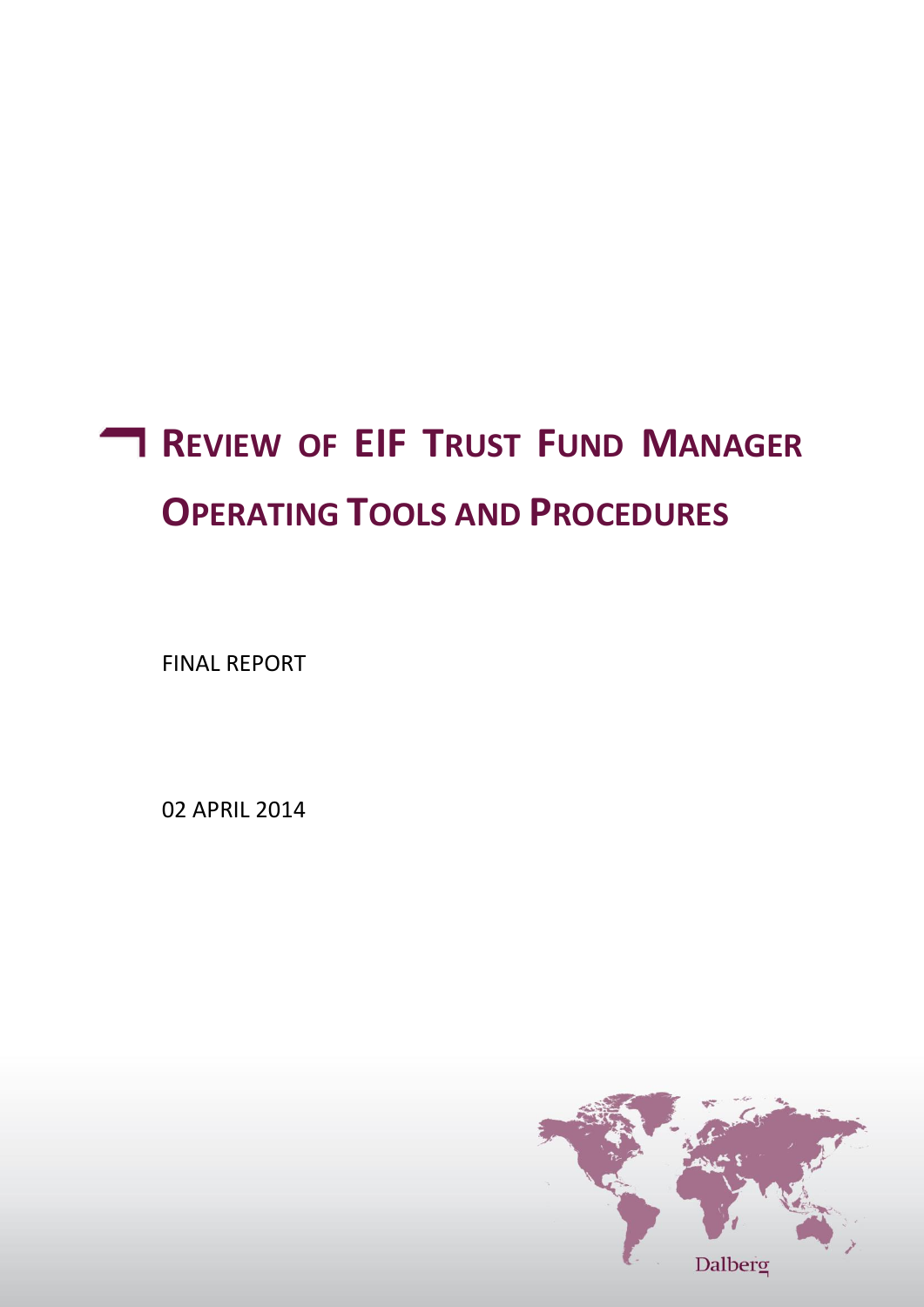## **Contents**

| 1   |  |  |  |  |
|-----|--|--|--|--|
| 2   |  |  |  |  |
| 3   |  |  |  |  |
| 3.1 |  |  |  |  |
| 3.2 |  |  |  |  |
| 4   |  |  |  |  |
| 4.1 |  |  |  |  |
| 4.2 |  |  |  |  |
| 4.3 |  |  |  |  |
| 5   |  |  |  |  |
| 5.1 |  |  |  |  |
| 5.2 |  |  |  |  |
| 5.3 |  |  |  |  |
| 5.4 |  |  |  |  |
| 6   |  |  |  |  |
|     |  |  |  |  |
|     |  |  |  |  |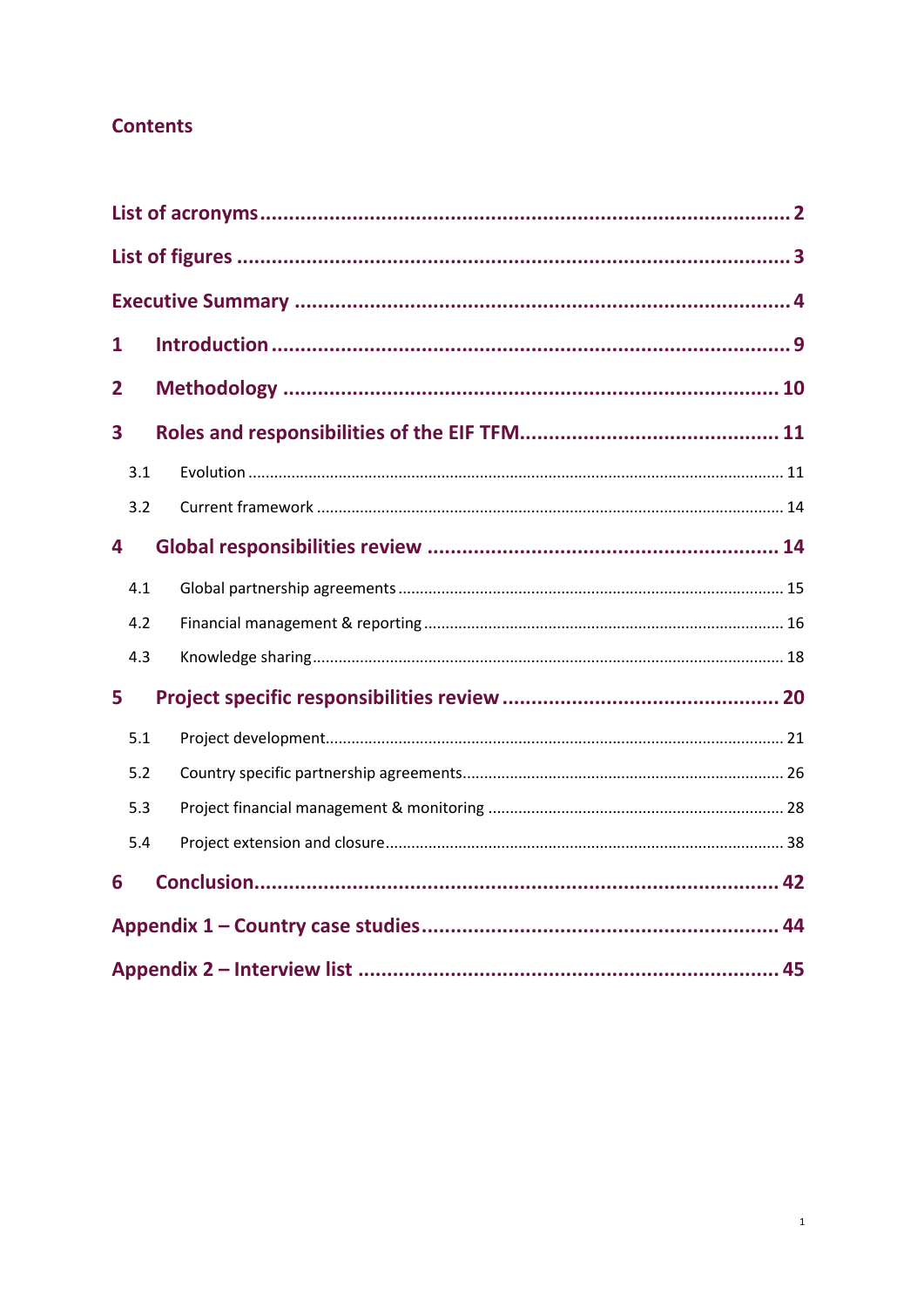# <span id="page-2-0"></span> **List of acronyms**

| AfT           | Aid for Trade                                            |
|---------------|----------------------------------------------------------|
| <b>CAM</b>    | Capacity assessment mission                              |
| <b>CAR</b>    | Capacity assessment report                               |
| DF            | <b>Donor Facilitator</b>                                 |
| <b>DFID</b>   | UK Department for International Development              |
| <b>DRC</b>    | Democratic Republic of the Congo                         |
| <b>DTIS</b>   | Diagnostic trade integration study                       |
| ED            | <b>Executive Director</b>                                |
| EIF           | <b>Enhanced Integrated Framework</b>                     |
| <b>EIFTF</b>  | EIF Multi-Donor Trust Fund                               |
| ES            | <b>EIF Executive Secretariat</b>                         |
| <b>FAO</b>    | Food and Agricultural Organization                       |
| FP            | <b>Focal Point</b>                                       |
| GIZ           | Deutsche Gesellschaft fuer Internationale Zusammenarbeit |
| <b>ICIPE</b>  | International Centre of Insect Physiology and Ecology    |
| IF            | <b>Integrated Framework</b>                              |
| <b>IFSC</b>   | <b>Integrated Framework Steering Committee</b>           |
| <b>ITA</b>    | <b>International Trade Advisor</b>                       |
| <b>ITC</b>    | <b>International Trade Centre</b>                        |
| <b>LDC</b>    | Least developed country                                  |
| M&E           | Monitoring and evaluation                                |
| <b>MIE</b>    | Main Implementing Entity                                 |
| MoU           | Memorandum of Understanding                              |
| <b>NCE</b>    | No-cost extension                                        |
| <b>NIA</b>    | National Implementation Arrangement                      |
| <b>NIU</b>    | National Implementation Unit                             |
| <b>NSC</b>    | <b>National Steering Committee</b>                       |
| <b>OECD</b>   | Organization for Economic Co-operation and Development   |
| <b>PRC</b>    | Project Review Committee                                 |
| <b>RPM</b>    | <b>TFM Regional Project Manager</b>                      |
| Tier 1 TAC    | Tier 1 Appraisal Committee                               |
| Tier 2 TAC    | Tier 2 Appraisal Committee                               |
| <b>TFM</b>    | <b>Trust Fund Manager</b>                                |
| <b>TOR</b>    | Terms of reference                                       |
| UN            | <b>United Nations</b>                                    |
| <b>UNCTAD</b> | United Nations Conference on Trade and Development       |
| <b>UNDP</b>   | United Nations Development Programme                     |
| <b>UNOPS</b>  | United Nations Office for Project Services               |
| <b>USAID</b>  | United States Agency for International Development       |
| <b>WTO</b>    | <b>World Trade Organization</b>                          |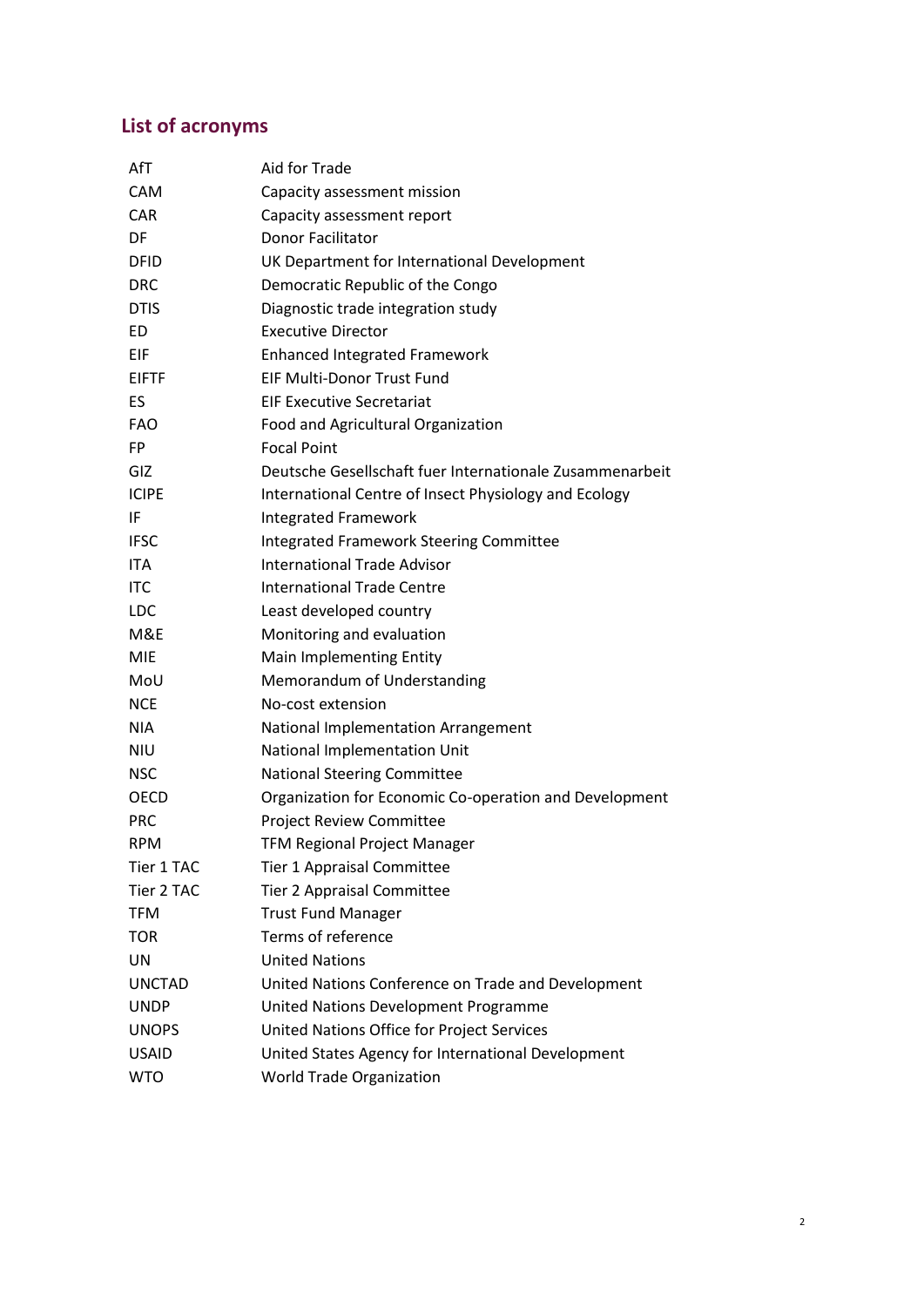# <span id="page-3-0"></span>**List of figures**

| Figure 10: Case study Project Development Process for The Gambia Tier 2 project: Trade Facilitation |
|-----------------------------------------------------------------------------------------------------|
| through increased logistics infrastructure and services at Banjul International Airport 24          |
| Figure 11: Reporting and monitoring of project implementation for government implemented            |
|                                                                                                     |
|                                                                                                     |
|                                                                                                     |
|                                                                                                     |
| Figure 15: Overview of the audits for NIA support projects in the ten case study countries  36      |
| Figure 16: Overview of the tools and procedures for project extension and closure  39               |
|                                                                                                     |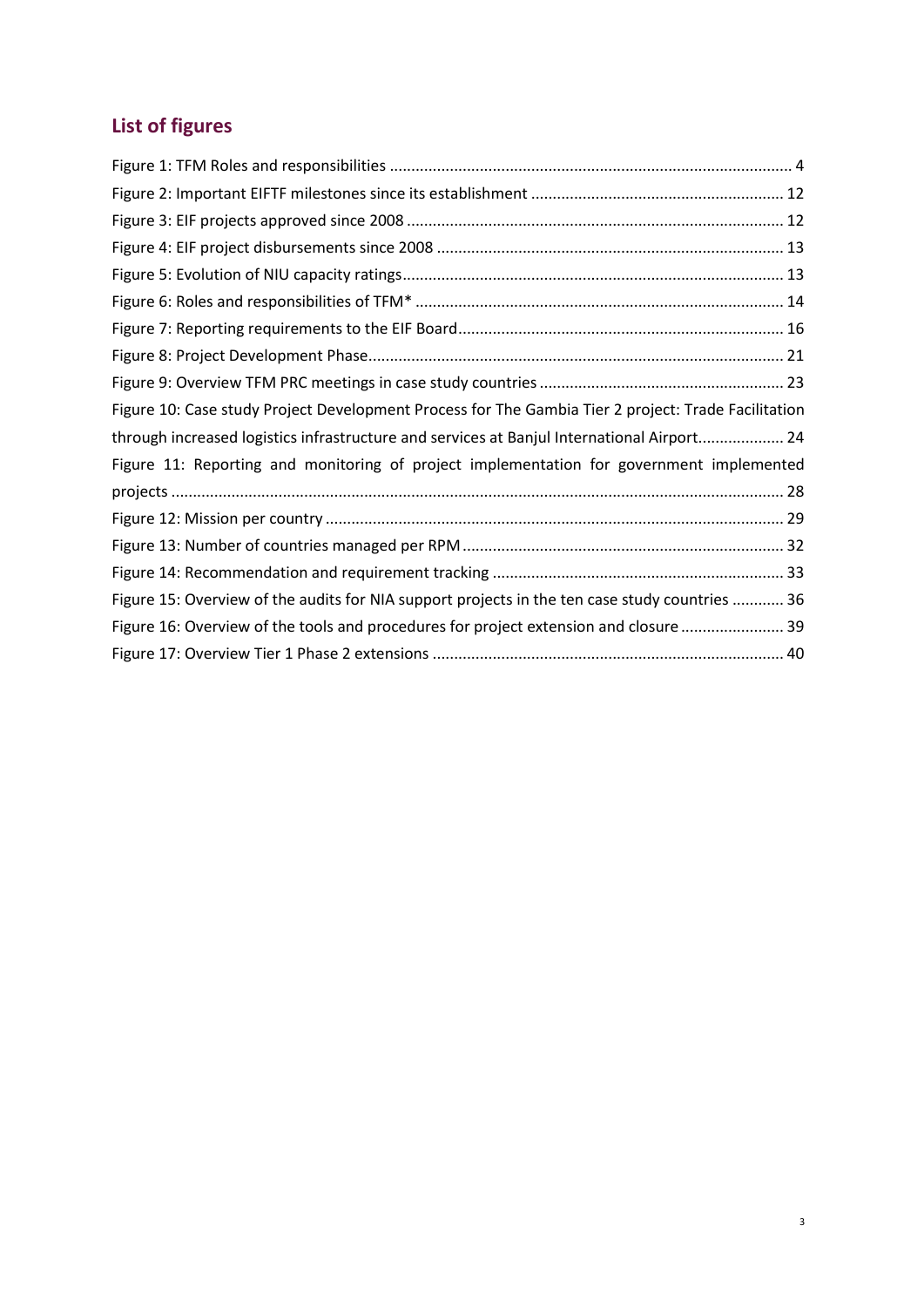## <span id="page-4-0"></span>**Executive Summary**

The Enhanced Integrated Framework (EIF) is a global Aid for Trade (AfT) partnership involving Least Developed Countries (LDCs), donors and international organizations. The EIF supports LDCs to be more active players in the global trading system by helping them tackle obstacles to trade. EIF activities are financed through a multi-donor trust fund, the Enhanced Integrated Framework Trust Fund (EIFTF).

The United Nations Office for Project Services (UNOPS) is the Trust Fund Manager (TFM) of the EIFTF and carries full fiduciary responsibility. Following the extension of the EIF Programme by the EIF Board in February 2013, the EIF Board considered and approved the extension of the mandate of UNOPS as the TFM. As part of the extension, the Board requested a review of the TFM operating tools and procedures.

The objective of the review is to assess the operating tools and procedures in relation to the TFM's fiduciary mandate. This includes the conditions of approval and implementation of Tier 1 and Tier 2 projects and the fiduciary monitoring and verification of project implementation. The review is based on a review of EIF documents, and interviews with 26 stakeholders at the global level and 33 at the country level. In addition, ten countries were selected as an in-depth review of how the relevant tools and procedures have been implemented. The results of these analysis were validated through interviews with country representatives and in person meetings in Senegal and The Gambia.

The roles and responsibilities of the TFM as specified in the terms of reference are the point of reference for the review. For the purpose of this review, these roles and responsibilities are grouped into three global level responsibilities and four project specific functions, as shown by Figure 1. The three global categories are: (1) global partnership agreements (2) global financial management & reporting and (3) knowledge sharing. The project specific categories are: (1) Project development, (2) country specific partnership agreements, (3) project financial management & reporting and (4) project extension and closure.

<span id="page-4-1"></span>



Overall, the review has shown that the TFM is delivering on its terms of reference. The TFM has developed a set of tailor made procedures and tools to deliver on its fiduciary responsibilities and continues to make changes to include lessons learned. In addition, the TFM has been taking 1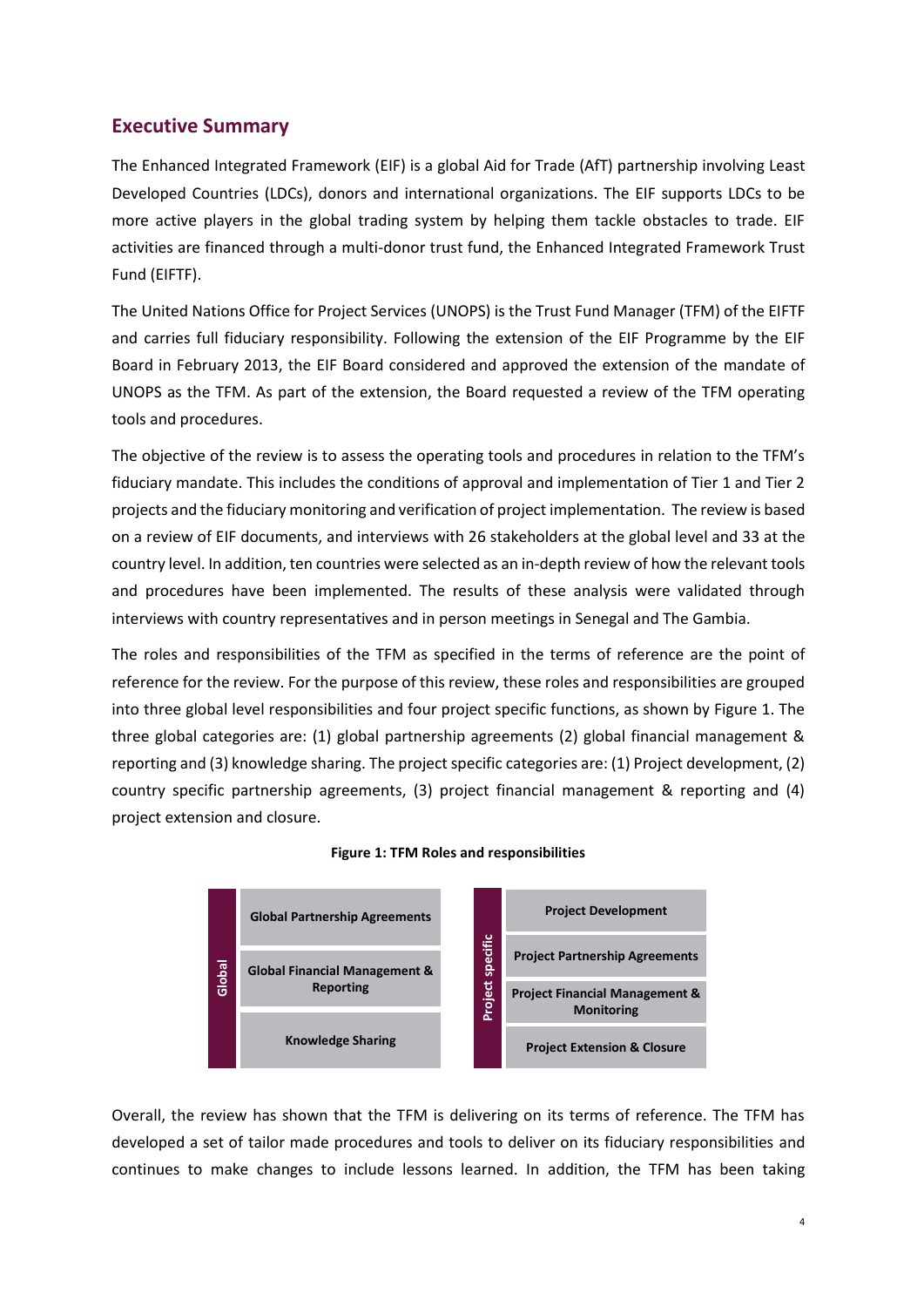appropriate steps to manage the tension between the two most important risks recognised by the Accountability Framework: (1) Risk of misuse of funds and (2) Risk of introducing control measures that are so complex that the funds cannot be accessed.

The key findings from the review of the tools and procedures of the TFM are:

#### **Global Partnership Agreements**

**The legal agreements with donors and core agencies facilitate a smooth functioning of the EIF.** By avoiding a lengthy process to adapt the standard provisions, through re-negotiating individual partnership agreements, the TFM has acted appropriately in the interest of the EIF and in a way that facilitates delivery. The core agency partnership agreements at the global level have facilitated an efficient implementation of projects at the country level.

#### **Global Financial Management & Reporting**

**Reporting on financial and fiduciary matters of the EIF to the EIF Board is timely and of good quality**. The review has found that the level of detail reported has increased over time. Stakeholders have expressed their satisfaction about the reporting as well as the responsiveness of the TFM when asked to clarify or provide additional information. An initially developed TFM results framework is currently not used as it was seen as adding little value.

**The collaboration between the ES and TFM is efficient and facilitates an effective management of the EIF.** The collaboration is characterized by frequent formal and informal interactions relating to all aspects of the global management of the EIF, as well as country specific tasks. Virtually all interviewees have commended the good working relationship between the two.

#### **Knowledge Sharing**

**Capacity building through formal trainings is appreciated by countries, but has not been a focus of the TFM's activities so far**. The TFM has participated in a number of trainings and workshops on fiduciary aspects, but capacity building has been done primarily through informal on the job training. LDC governments have expressed a keen interest to increase activities in this area.

**The EIF Knowledge Hub is a good tool to promote the exchange of knowledge, but could be used more effectively in some areas.** Information provided is generally comprehensive and well received by the users. Some gaps remain in terms of documents uploaded. Some technical problems occur at times and it is somewhat difficult to navigate for non-frequent users. The TFM is currently developing a second version of the EIF Knowledge Hub.

#### **Project Development**

**The TFM has put considerable effort into the project development phase and contributes to the quality of proposals.** Input is provided through the Regional Portfolio Manager (RPM) and also project proposals are reviewed at least once in all countries by the TFM Project Review Committee (PRC), in many cases multiple times. This support is appreciated by LDC governments.

**The Capacity Assessment process is an important step for countries to get familiarised with EIF processes and for the RPM to gain a deep understanding of project related fiduciary matters.** The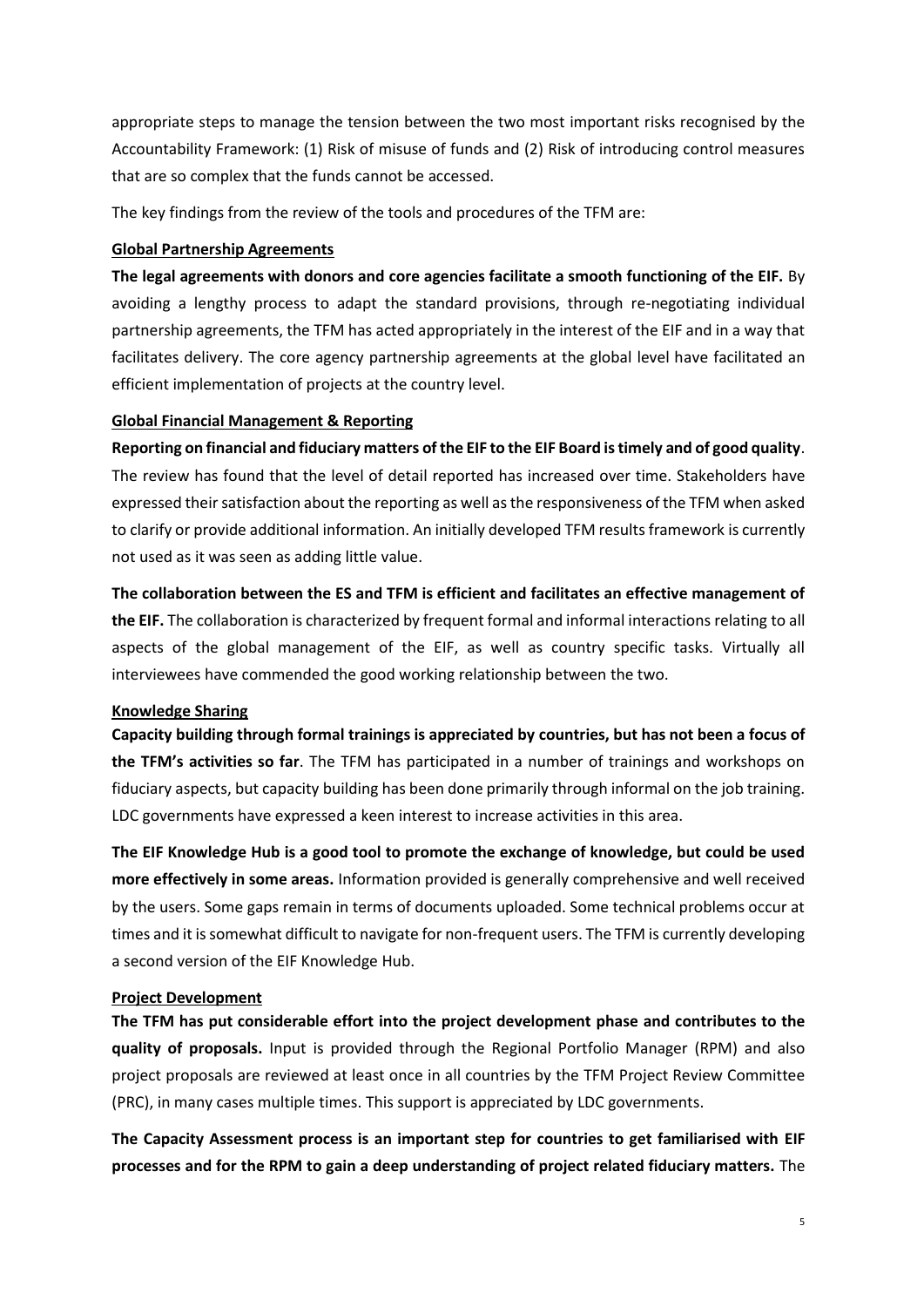capacity assessment tools and templates are commensurate with good practice as found in similar organizations and have been applied consistently in the ten case study countries. Capacity Assessment Missions have been conducted for all Tier 1 projects before project approval by the EIF Board. Topics identified are systematically carried forward into the signing off on fiduciary aspects of the project.

#### **Project specific partnership agreements**

**The signing of agreements with LDC governments and agencies has generally happened in a timely and efficient manner.** In most cases, agreements were signed shortly after Board approval. LDC agreements follow a standard template which covers all relevant areas. Recommendations made through the EIF Board have been consistently included in the agreements. Global level partnership agreements facilitate this process for Core Agencies, although some challenges are reported when core agencies are subcontracted by country governments.

#### **Project Financial Management & Monitoring**

**The TFM is closely monitoring the fiduciary aspects of project implementation.** The project financial management and monitoring tools and procedures are in line with good practice as found in similar organizations. Start-up and supervision missions are conducted on a frequent basis with an average of 1.4 missions per case study country per year. While in some cases submitted with some delay, the Main Implementing Entity (MIE) financial and narrative reporting is available for all case study countries. Implementation of EIF Board recommendation is generally tracked through the start-up and supervision missions and via self-reporting by countries.

**Disbursements are made efficiently once the required financial reporting is submitted to the TFM.** The first disbursements have generally been made within a few days of MOU signature. Subsequent disbursements are linked directly to the submission of satisfactory financial proposals. In rare exceptional cases, disbursements were made without the receipt of a financial report to avoid disruptions in the project. The Executive Secretariat (ES) clears disbursements, but project progress is not directly linked to reporting.

**The RPMs have in-depth knowledge of country specific circumstances allows the TFM to take a tailored approach for each project.** The review team benefitted from detailed record keeping for all countries. Where the review prompted questions around certain aspects of the case studies, the TFM provided detailed answers and comments. Country interviewees provided further evidence for the TFM's level of knowledge.

**Audits in case countries have been submitted or are in progress.** Five countries have submitted satisfactory audit reports for 2012 and previous years where applicable. For four countries, audit reports that were due in June 2013 are currently in progress. For two of those countries, audit reports were previously submitted. For one country, no audit reports have been due so far.

**Generally no major issues have been raised through the audits and the TFM has followed up closely**  where required. Audit reports follow good practice and presented some findings to improve financial management, planning and reporting but no major incidents. For cases in which the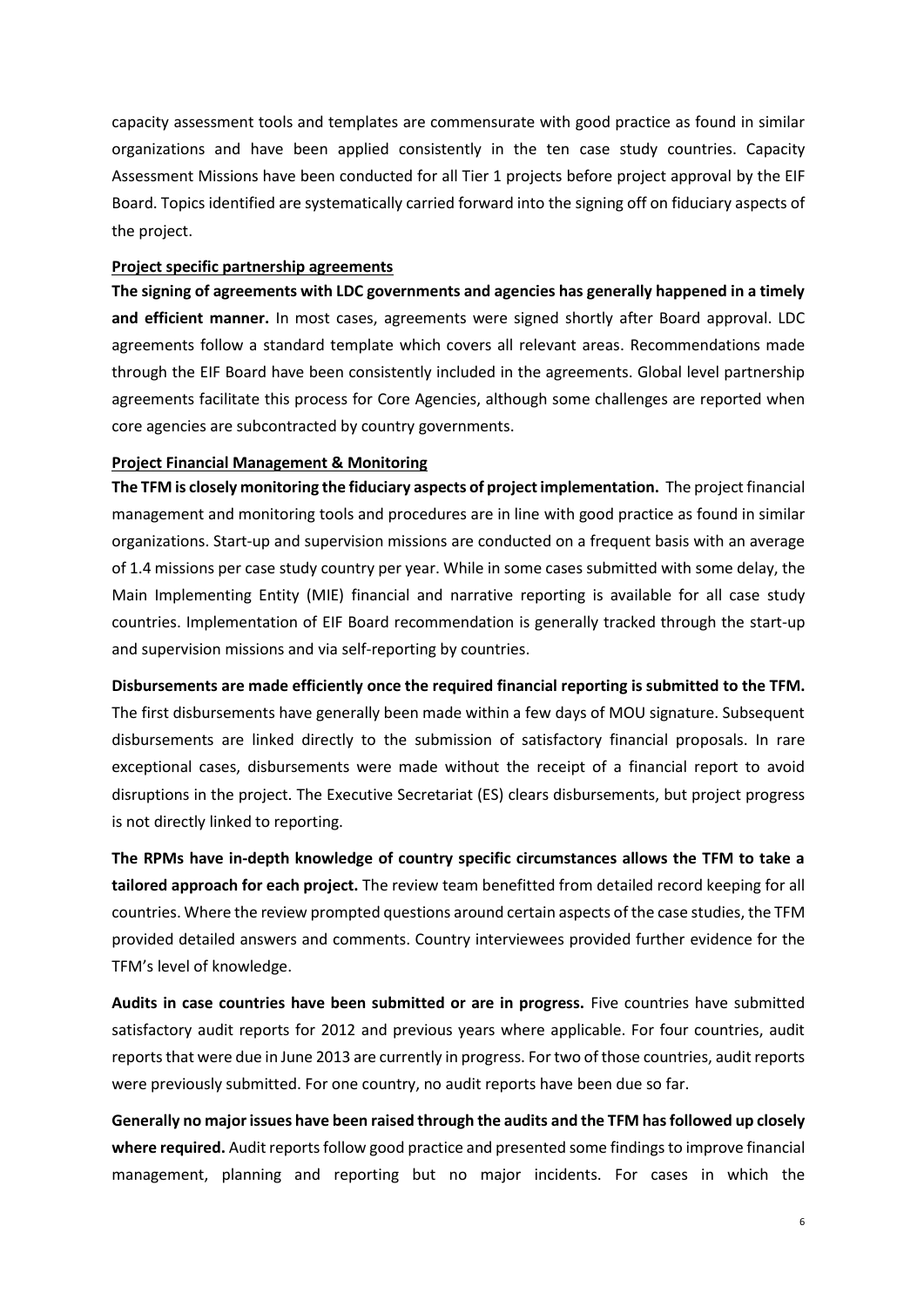recommendations where more significant, the TFM followed up closely and adequate steps were taken to solve the issues. It was noted that while the follow up was adequate, no standardized procedures are defined for responding to audit incidents.

#### **Project Extension & Closure**

**Tools and procedures for no cost extensions and project closure are in line with good practice and have been handled efficiently.** No cost project extensions have been relatively frequent and have been made in an efficient manner. Experience in closing projects in the ten case study countries has been scarce given the limited number of projects that have been closed to date.

**Tier 1 Phase 2 project extension requirements are challenging for countries.** Countries have taken several months in order to go through the process and have required Phase 1 no cost extensions to cover the period until Phase 2 is approved. This has already been recognised and revisions to the current EIF guidelines are underway.

To further advance some aspects of the TFM's work, the review team has made recommendations on specific areas. The recommendations may have implications for the overall workload of the TFM. We recognize that this may pose a challenge considering the current and projected workload from ongoing projects as well as the increased complexity associated with Tier 2 projects. We recommend that the TFM explores its options for delivering on these recommendations without compromising its fiduciary responsibility.

- **Board reporting** In order to increase the visibility of its own activities to the Board, the TFM should consider including two additional sections in their annual reports: Firstly a section that documents the TFM processes (for example, number of draft proposals reviewed per project); secondly a section that provides updates on more content related matters. This could include a high level (and anonymous) overview of the types of incidents identified during the year, such as topics followed up on from audit recommendation, issues identified in the financial and narrative reporting of the MIEs and how the timeliness and quality of reporting has evolved during the year.
- **Knowledge sharing** Given the objective of the EIF to improve capacity in countries, it should be considered whether to increase the scope and funding for formal capacity building activities by the TFM. Training would provide increased support to countries and thereby facilitate adherence to the TFM tools and procedures, while allowing for continued implementation of activities.
- **Knowledge sharing** The TFM should continue its effort to close some remaining gaps and ensure the smooth functioning of the EIF Knowledge Hub. A user guide could be helpful for easier reference on where to find each type of information. Extending access of the EIF countries, specifically to the National Implementation Units (NIU) coordinators, to non-sensitive information from other projects, e.g. final proposals, could be helpful to promote sharing best practices and knowledge.
- **Project specific partnership agreements** In cases where core agencies are sub-contracted by LDC governments, the TFM should consider whether to take a facilitator role in the process, e.g. by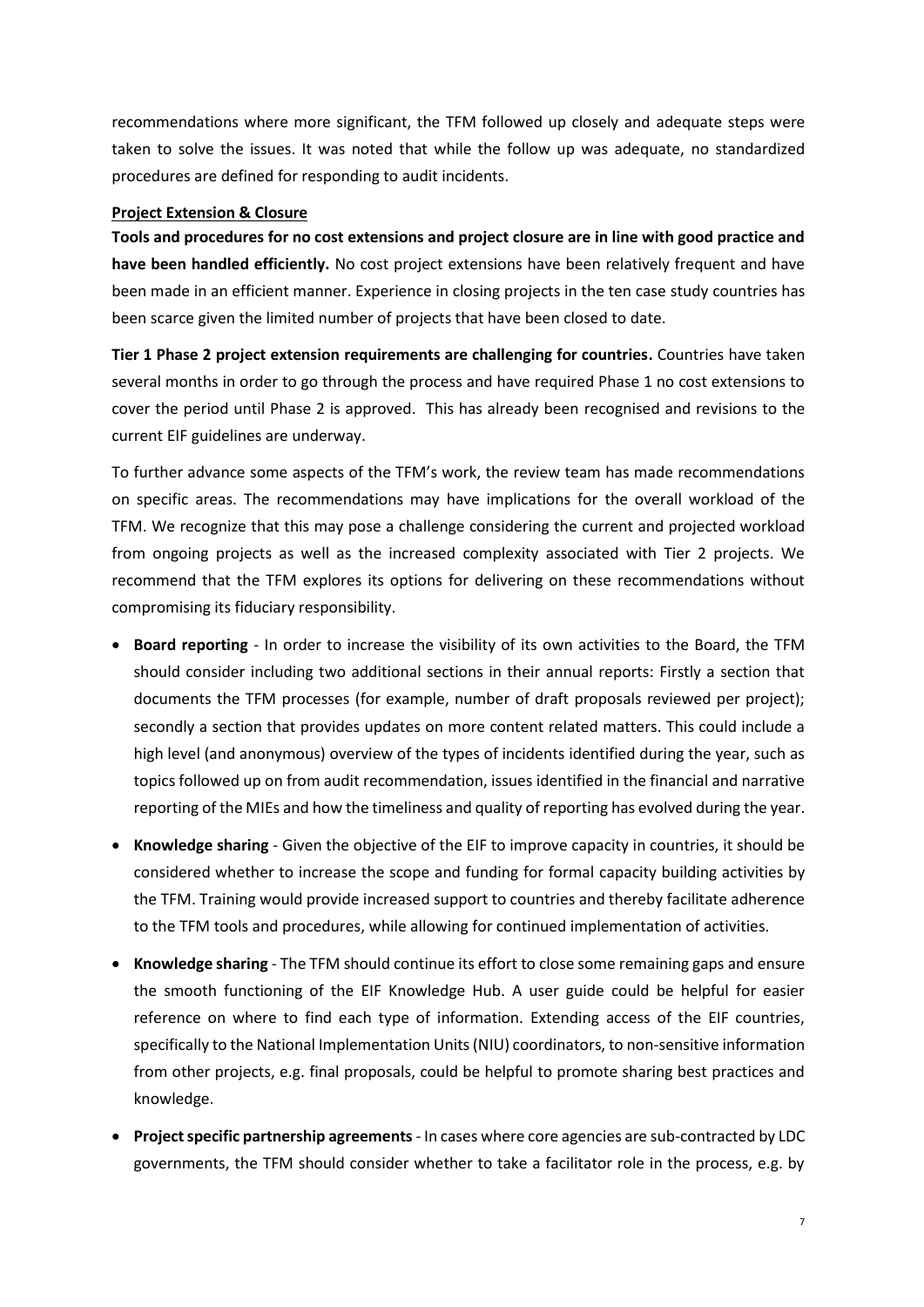developing draft template agreements in collaboration with the Partner Agencies. It should be ensured however that country ownership is preserved in the process.

- **Project financial management & reporting** In line with the recommendation on capacity building and the important role of missions for "on the job training" highlighted by LDC interviewees, the TFM should attempt to comply as much as possible with the targeted two supervision missions per year, where possible together with the ES.
- **Project financial management & reporting** The TFM should continue to work closely with the EIF ES to ensure project financial expenditure is in line with programmatic progress, and to ensure that the ES receives the required information from MIEs.
- **Project financial management & reporting** In order to increase transparency for the EIF Board around audits, formal criteria should be articulated for the course of action for negative audit findings and delays in reporting, e.g. what type of incidences are required to be reported to the EIF Board and in which cases it is followed up by the TFM without the need to raise it to the EIF Board.
- **Project financial management & reporting** For Tier 2 projects, potential conflicts of interest arising from people being involved in the national steering committees and/or project steering committee as well as being an implementing party should be closely monitored by the TFM in collaboration with the ES.
- **Project extension & closure**  The TFM should advise countries on an appropriate extension periods based on its experience to avoid frequent NCEs for short periods.

8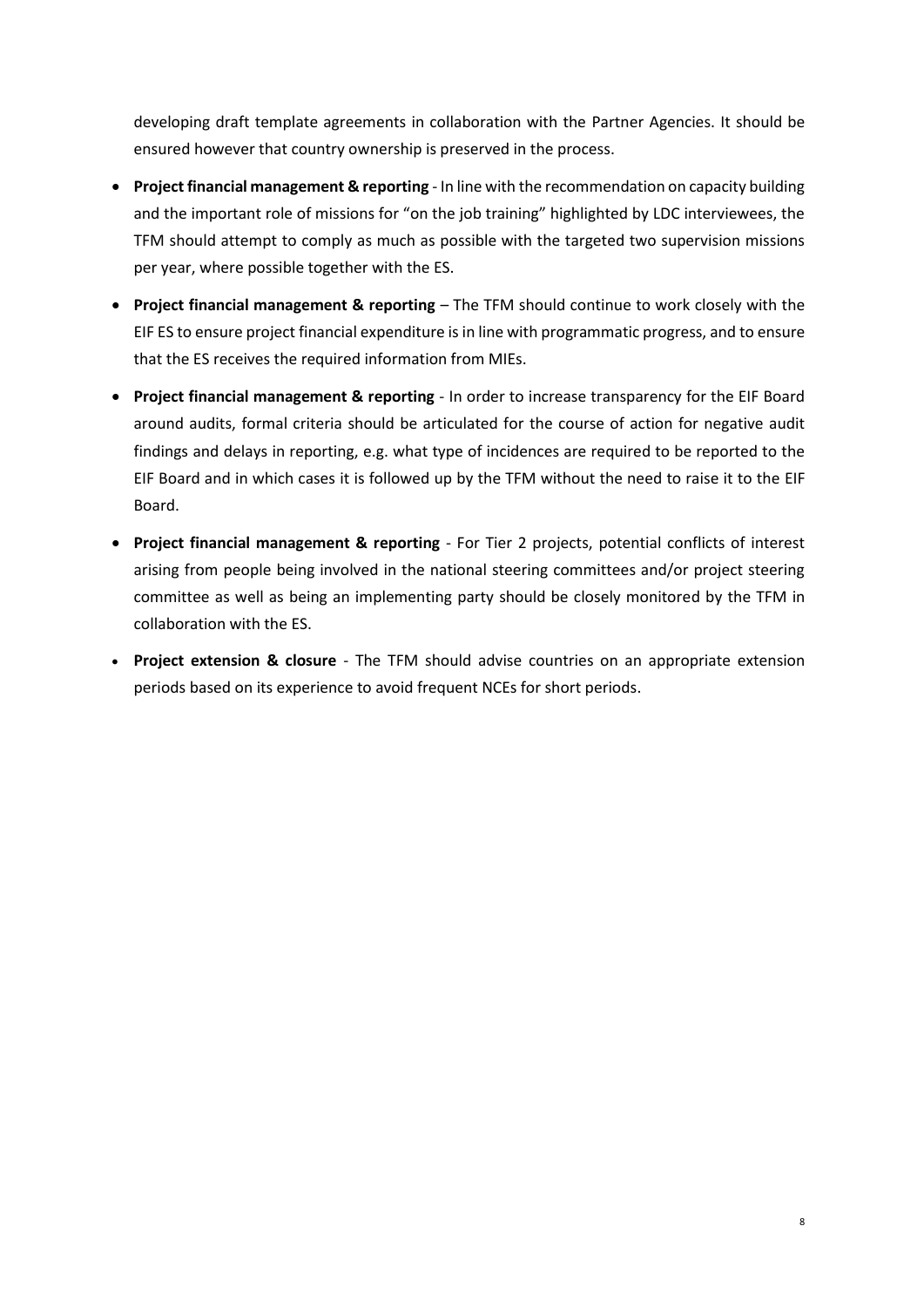## <span id="page-9-0"></span>**1 Introduction**

The Enhanced Integrated Framework (EIF) is a global Aid for Trade (AfT) partnership involving Less Economically Developed Countries (LDCs), donors and international organizations. The EIF supports LDCs to be more active players in the global trading system by helping them tackle obstacles to trade. EIF activities are financed through a multi-donor trust fund, the Enhanced Integrated Framework Trust Fund (EIFTF).

The EIF aims to: (1) mainstream trade into national development strategies, (2) set up structures needed to coordinate the delivery of trade-related technical assistance, and (3) build capacity to trade, which also includes addressing critical supply‑ side constraints.

UNOPS acts as the Trust Fund Manager (TFM) of the EIFTF. It assumes full fiduciary responsibility of the EIFTF, which includes a trustee function, negotiation and conclusion of stakeholder agreements, project financial management, project appraisal and capacity assessments and monitoring and evaluation. Following the extension of the EIF Programme by the EIF Board in February 2013, the EIF Board considered and approved the extension of the mandate of the TFM. As part of the extension of the TFM mandate, the EIF Board requested a review of the TFM operating tools and procedures as well as actual practices in ensuring its fiduciary obligations.

The objective of the review is to assess the operating tools and procedures in relation to the TFM's fiduciary mandate, including the conditions of approval and implementation of Tier 1 and Tier 2 projects and the fiduciary monitoring and verification of project implementation.

This draft report has been prepared by Dalberg Global Development Advisors as a result of the review of the TFM operating tools and procedures. The Review was carried out in line with the original Terms of Reference and the approved methodology note. The report is primarily directed to the EIF Board while providing clear and actionable recommendations for the TFM to follow up on the results. The results of the review should be considered in the evaluation of the EIF planned for a mid-2014 start.

The document is split into four main sections: (1) Roles and responsibilities of the TFM, (2) Global responsibilities review (3) Project specific responsibilities review and (4) Conclusion.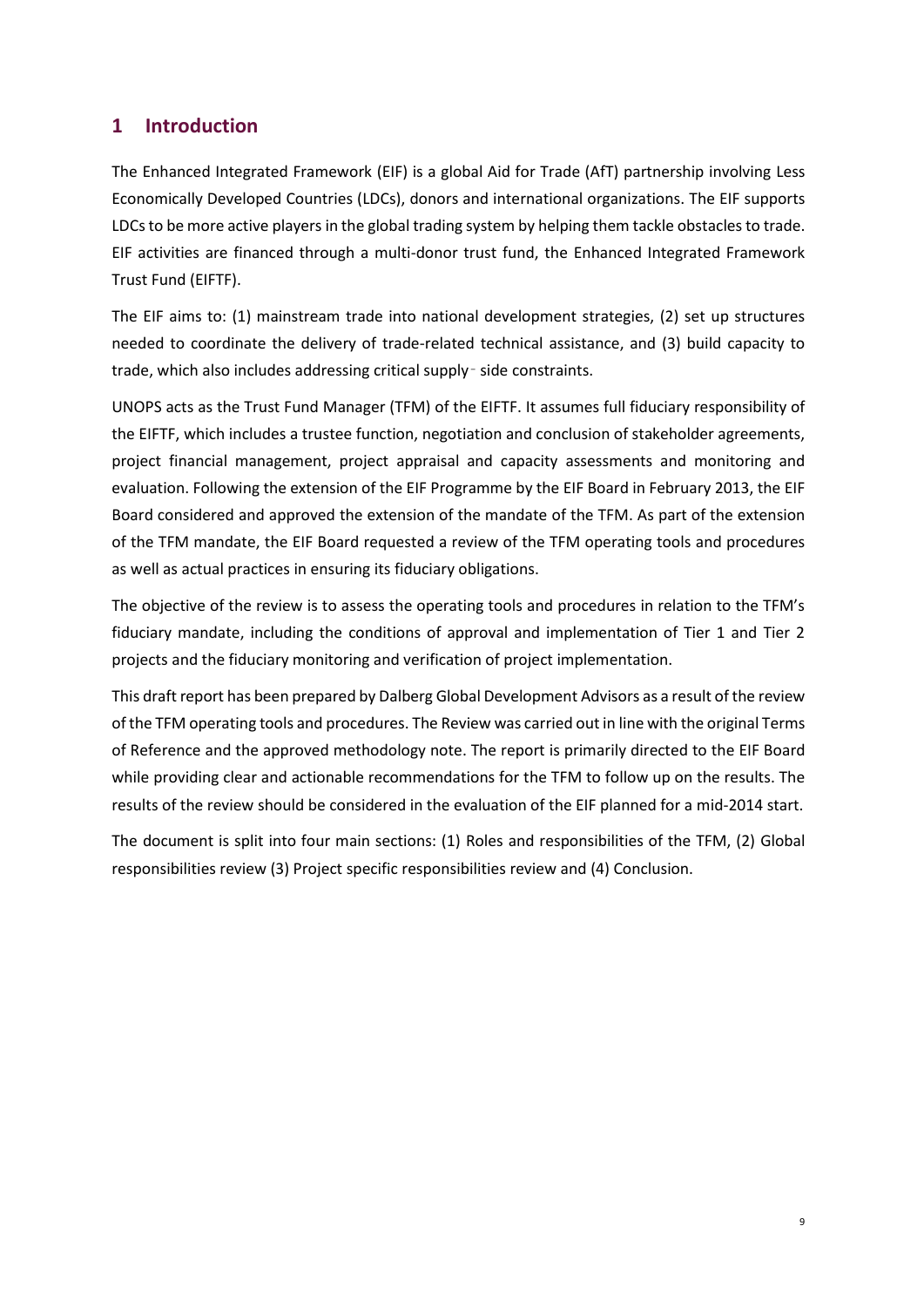## <span id="page-10-0"></span>**2 Methodology**

The objective of the review is to assess the operating tools and procedures in relation to the TFM's fiduciary mandate, including the conditions of approval and implementation of Tier 1 and Tier 2 projects and the fiduciary monitoring and verification of project implementation.

The review will specifically assess if:

- 1. The right tools and guidelines are in place for the TFM to perform the functions as outlined in the core documents;
- 2. The tools have been used in an effective manner;
- 3. The internal processes within the TFM are efficient.

To answer these questions, the review focuses on getting a full picture of the tools and procedures deployed to fulfil general and project specific fiduciary obligations. More specifically, the review will focus on three analyses.

The first analysis focuses on understanding how the roles and responsibilities of the TFM have evolved since inception. The tools and procedures are tailor made to the needs of the EIF and have changed over time based on insights from ongoing projects. The basis for this analysis is a desk review of the tools and procedures used to facilitate the implementation, as well as, perceptions from stakeholder interviews globally and in-country.

The second analysis focuses on a detailed check as to how the tools and procedures have been deployed in countries. As part of the methodology of the review approved by the EIF Board, ten countries were selected using the following criteria: (1) EIF project type, (2) Region, (3) State capacity and stability, (4) TFM country management location and (5) TFM indicator rating of NIU fiduciary capacity.

The review team developed case studies for each of the countries covering projects completed and ongoing, capacity assessment, legal agreements, project financial management and reporting, and project extension and closure. The case studies were validated through interviews with country focal points and missions to The Gambia and Senegal. The following 10 countries were selected for the detailed case studies: Cape Verde, Democratic Republic of Congo, The Gambia, Haiti, Lao PDR, Nepal, Senegal, Solomon Islands, Uganda and Yemen.

The third and last analysis focuses on stakeholder perceptions, including: members of the EIF Board, EIF Executive Secretariat, TFM globally and in-country, Partner Agencies and local stakeholders in The Gambia and Senegal. The interview results aim to validate the findings emerging from the desk review and to prompt further analysis where appropriate.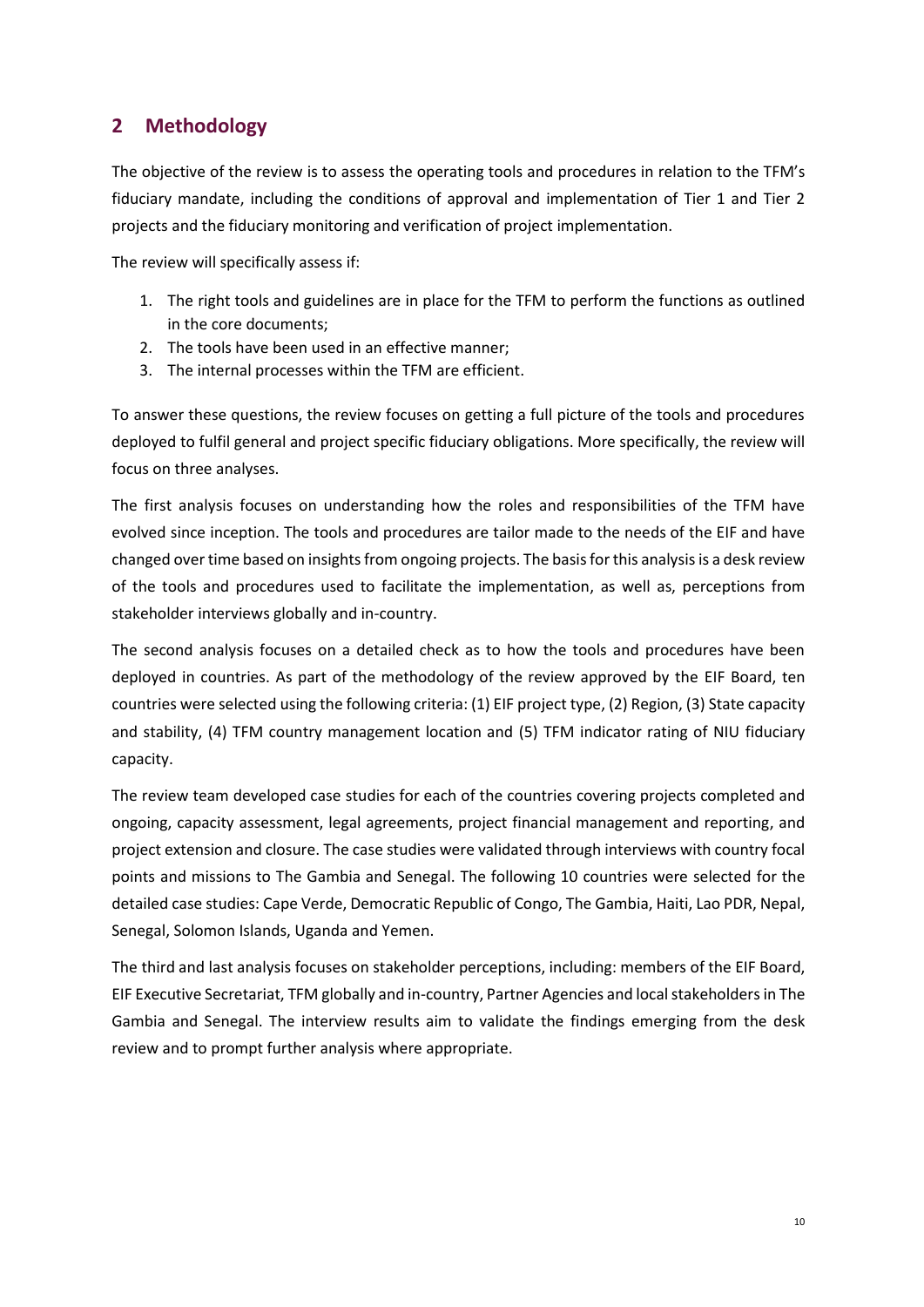## <span id="page-11-0"></span>**3 Roles and responsibilities of the EIF TFM**

#### <span id="page-11-1"></span>**3.1 Evolution**

1

The EIF was preceded by the Integrated Framework (IF). The IF was established in 1997 as an international initiative - with concerted backing from the main multilateral institutions concerned to build LDC capacity to formulate, negotiate and implement trade policy to support the integration of these countries more fully into the global trading system. The United Nations Development Programme managed the IF Trust Fund.

Following a series of evaluations, a Task Force was established that concluded: "the effectiveness of the IF is hindered by a fragmented management structure and sub-optimal division of responsibilities among the different agencies, principally among the WTO (Secretariat), the World Bank (diagnostics) and the UNDP (Trust Fund), and by a lack of a clear accountability framework." <sup>1</sup> The results of the Task Force led to a restructuring of the IF in 2007 into the present EIF. The EIF programme aims to create a strong and effective results‐oriented partnership among all EIF stakeholders. This involves close cooperation amongst the LDCs, the current 23 donors, six core agencies, two observer agencies, the ES for the EIF, the TFM and other development partners.

As part of the wider recommendations of the Task Force, it was recommended that there should be an investigation of the most cost-effective method for managing the Trust Fund (p. 8). After approval of the recommendations by the Integrated Framework Steering Committee (IFSC), it was decided that there would be a competitive process to identify the most cost effective method for managing the Trust Fund.

The framework for the terms of reference was set by the Accountability Framework for the management of the multilateral trust fund which was developed in response to the Task Force recommendations. The Accountability Framework sets out the principles, main objectives and procedures envisioned for the Trust Fund Manager.

UNOPS was one of three organizations that participated in this competitive selection process. UNOPS emerged as the organization which was subsequently awarded the contract. One reason for this was that UNOPS does not have programmatic interests that overlap with the EIF. This status enables UNOPS to stay "at arm's length" of the programmatic interests and fully focus on managing the risks as identified in the accountability framework: the risks posing a barrier to using funds, i.e. through complexity of procedures and the misuse of funds.

Figure 2 below shows some of the major milestones in the evolution of the EIF.

<sup>1</sup> P15 World Trade Organisation, Integrated Framework Steering Committee: An Enhanced Integrated Framework: Report of the Chairman of the Task Force on an Enhanced Integrated Framework including recommendations.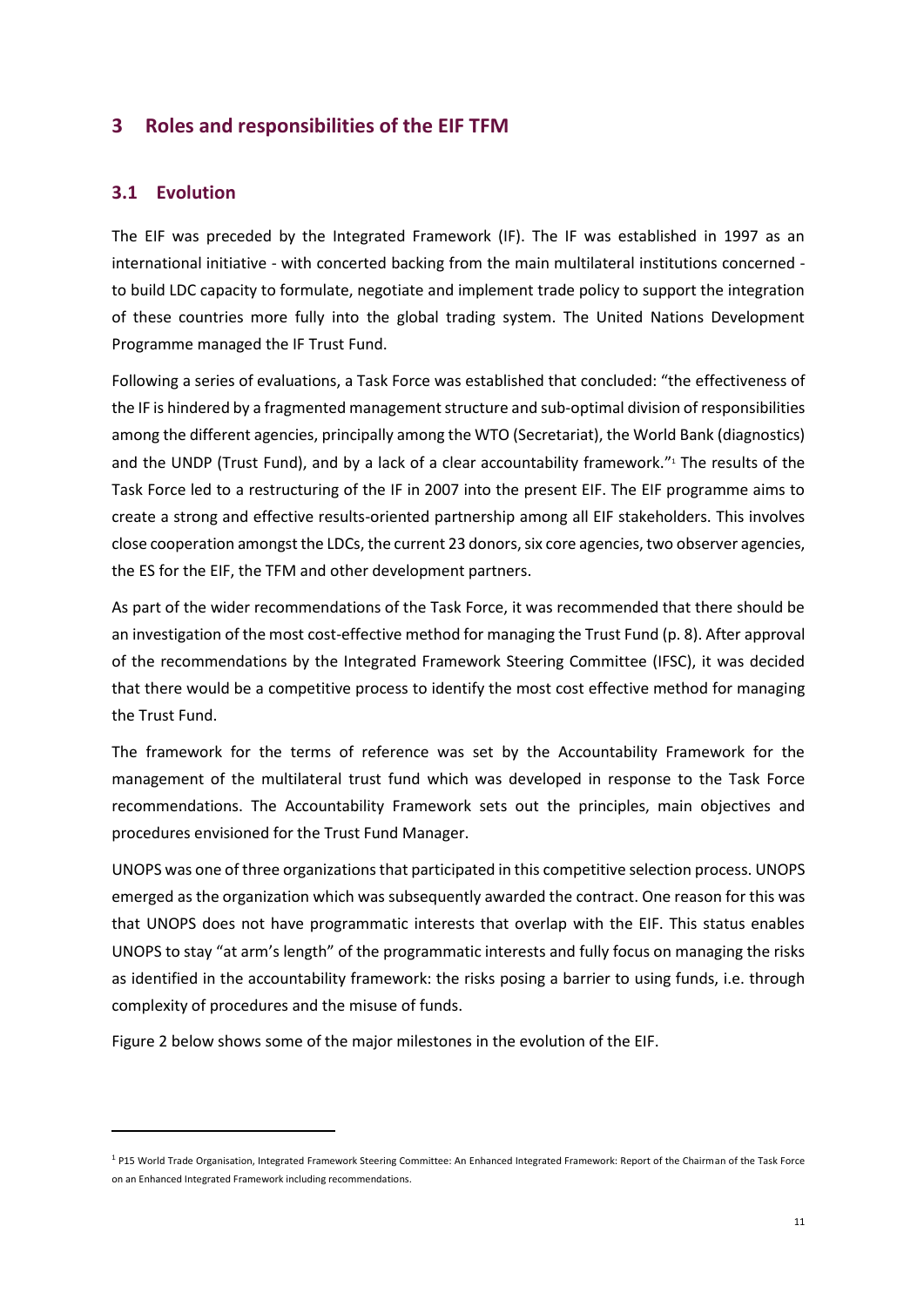<span id="page-12-0"></span>



At the point of this TFM Review, the TFMS has provided fiduciary oversight to 112 projects: 9 pre DTIS, 37 DTIS/DTIS Update, 40 NIA Support/NIA Support-ITA and 26 Tier 2 as shown by Figure 3.

<span id="page-12-1"></span>

#### **Figure 3: EIF projects approved since 2008**

The TFM has disbursed a total value of USD 77.4 Million: USD 4.2 million global activities; USD 14.2 million ES; USD 11.4 million TFM; USD 576,294 TFM transaction fee; USD 350,000 for Pre DTIS, USD 8.3 million for DTIS/ DTIS updates, USD 23.9 million for NIA Support/NIA Support-ITA and USD 13.9 million Tier 2. Figure 4 provides an overview of the disbursements for Tier 1 and Tier 2 projects.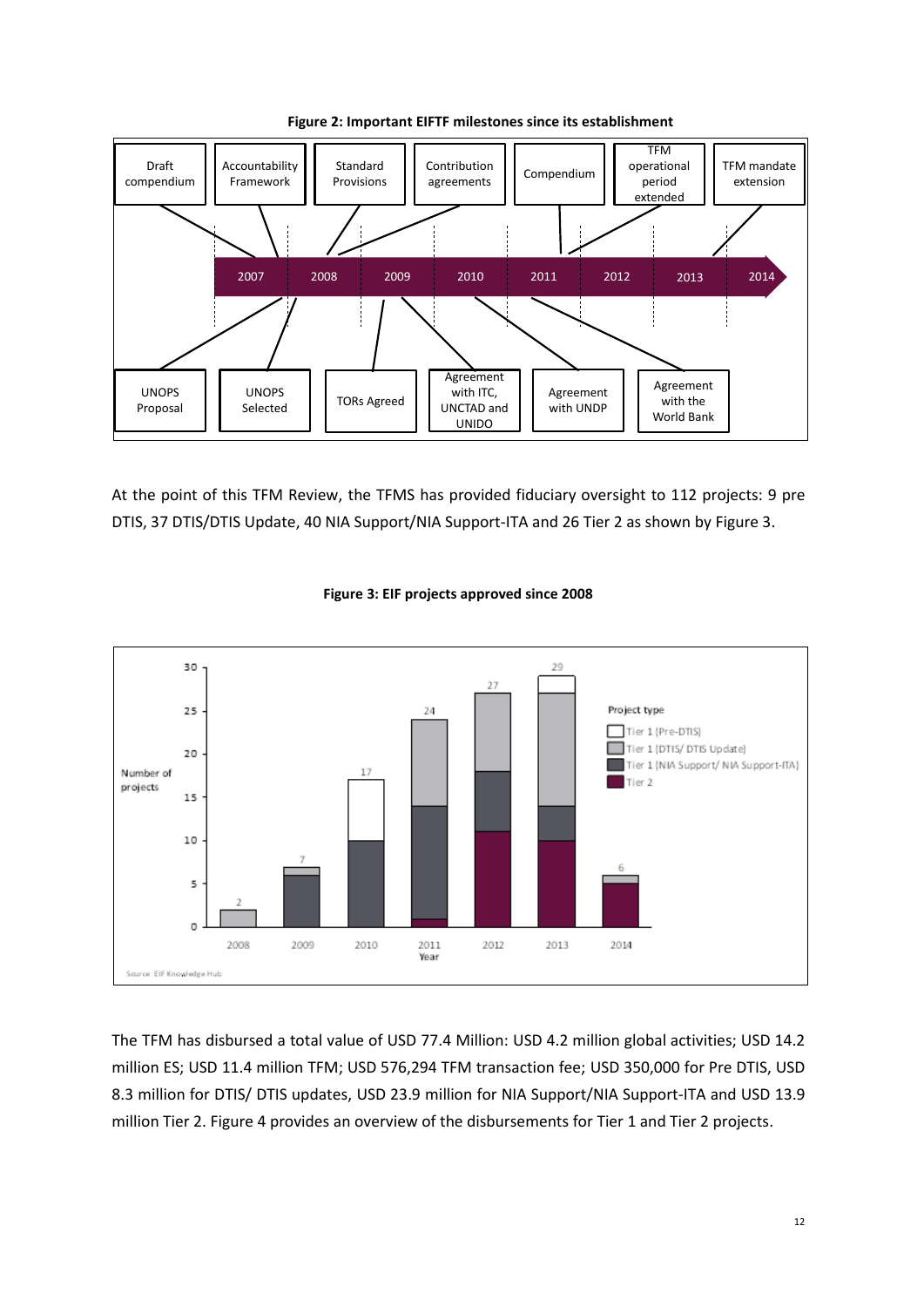<span id="page-13-0"></span>

**Figure 4: EIF project disbursements since 2008**

As the project volume is increasing and countries are gaining experience in the implementation of projects, the fiduciary capacity of countries has increased over the years, as shown in Figure 5.

<span id="page-13-1"></span>

#### **Figure 5: Evolution of NIU capacity ratings**

Figures 2 to 5 give an indication of how the focus of TFM activities has evolved since 2008. While in the first years, project volume was relatively low, the focus was on the establishment of a conducive legal framework. As the Tier 1 projects were approved, the focus started shifting towards capacity assessments, project development and accompanying and monitoring countries in the first steps of implementation. With an increase in the number of Tier 2 projects since 2011 and the increase of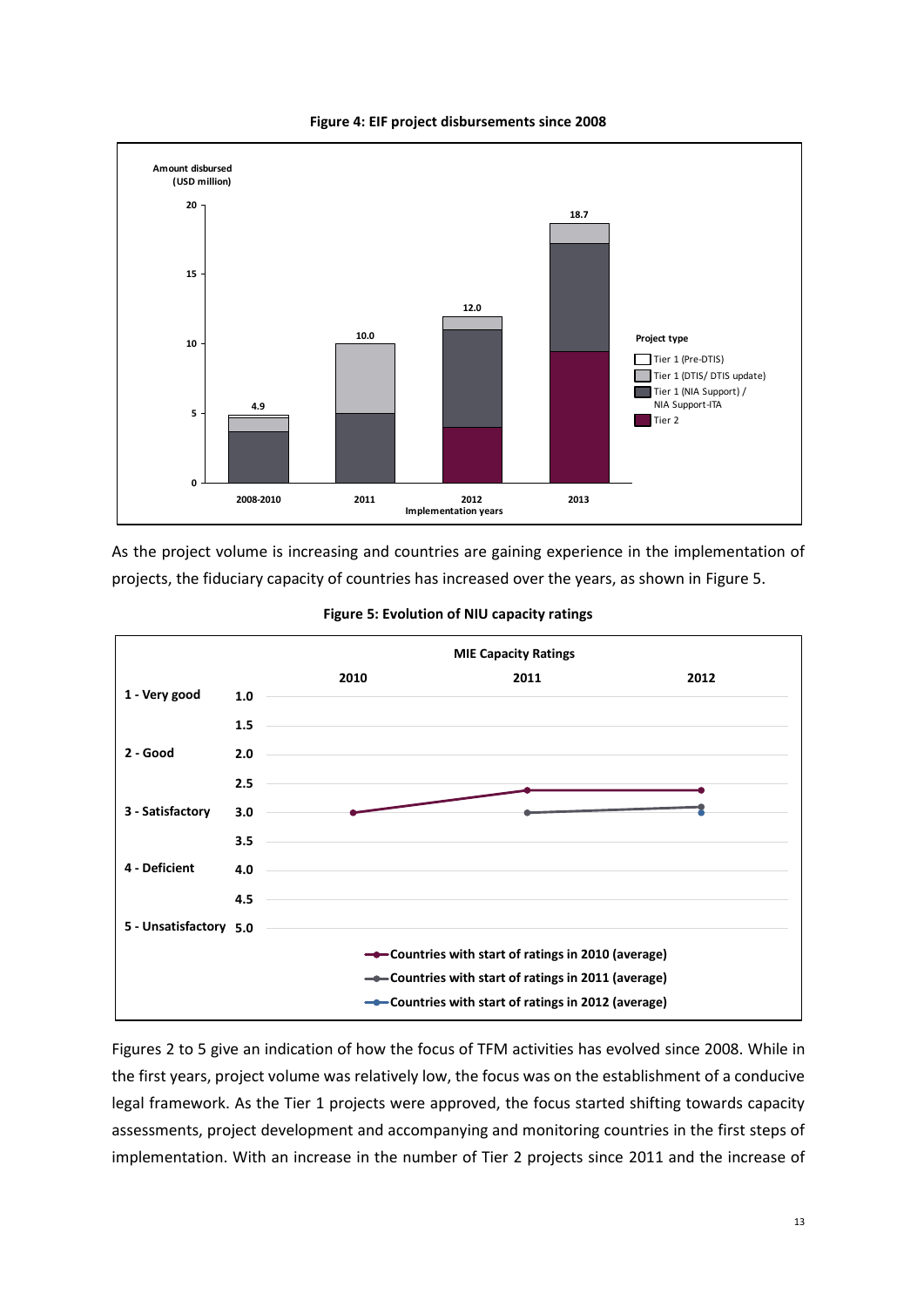capacity at the country level, increased time and capacity is likely to be spent on the fiduciary management of Tier 2 projects and their specific requirements.

#### <span id="page-14-0"></span>**3.2 Current framework**

The responsibilities of the TFM as specified in the current TFM terms of reference and are the point of reference for the review. The table below outlines the functions grouped into global responsibilities and country specific roles for the purpose of this review. The global responsibilities of the TFM focus on preparing the environment for the EIF's country operations in terms of legal frameworks and financial management at the EIF global level. The country specific responsibilities are structured along the project cycle that the ES follows at the country level for specific projects.

<span id="page-14-2"></span>

|                  | <b>Global Partnership</b><br><b>Agreements</b>                           | • Negotiation and conclusion of partnership agreements with EIF core agencies, donors and<br>other agencies for approval by EIF Board                                         |
|------------------|--------------------------------------------------------------------------|-------------------------------------------------------------------------------------------------------------------------------------------------------------------------------|
| Global           | <b>Financial</b><br>Management &<br><b>Reporting</b>                     | • Financial and narrative reporting to the EIF Board<br>• Coordination with the Executive Secretariat, including the preparation of work plans and<br>budgets                 |
|                  | <b>Knowledge Sharing</b>                                                 | • Promotion of exchange of knowledge on fiduciary aspects among all EIF partners, including<br>training events at all level                                                   |
| Project specific | <b>Project</b><br><b>Development</b>                                     | • Initial fiduciary appraisal and support to countries in project formulation on fiduciary matters<br>• Capacity assessment<br>• Signing-off on fiduciary aspects of projects |
|                  | Project<br>Partnership<br><b>Agreements</b>                              | • Negotiation and conclusion of partnership agreements with EIF country governments, other<br>implementing agencies and private firms/civil society as requested              |
|                  | <b>Project Financial</b><br><b>Management &amp;</b><br><b>Monitoring</b> | • Monitoring of the fiduciary aspects of project implementation<br>. Disbursement of funds                                                                                    |
|                  | <b>Project Extension</b><br>& Closure                                    | • Management of project extensions<br>• Project completion report<br>• Management of financial project closure                                                                |

| Figure 6: Roles and responsibilities of TFM* |  |  |
|----------------------------------------------|--|--|
|----------------------------------------------|--|--|

\*Financial management and Reporting also includes the management of donor contributions and allocation of funds to the ES. These responsibilities have not been included in the figures as they beyond the scope of this review.

## <span id="page-14-1"></span>**4 Global responsibilities review**

This chapter provides an overview of the findings emerging from the assessment of the global responsibilities of the UNOPS as TFM. As introduced in Figure 6 the global responsibilities include (1) global partnership agreements, (2) financial management and reporting and (3) knowledge sharing practices.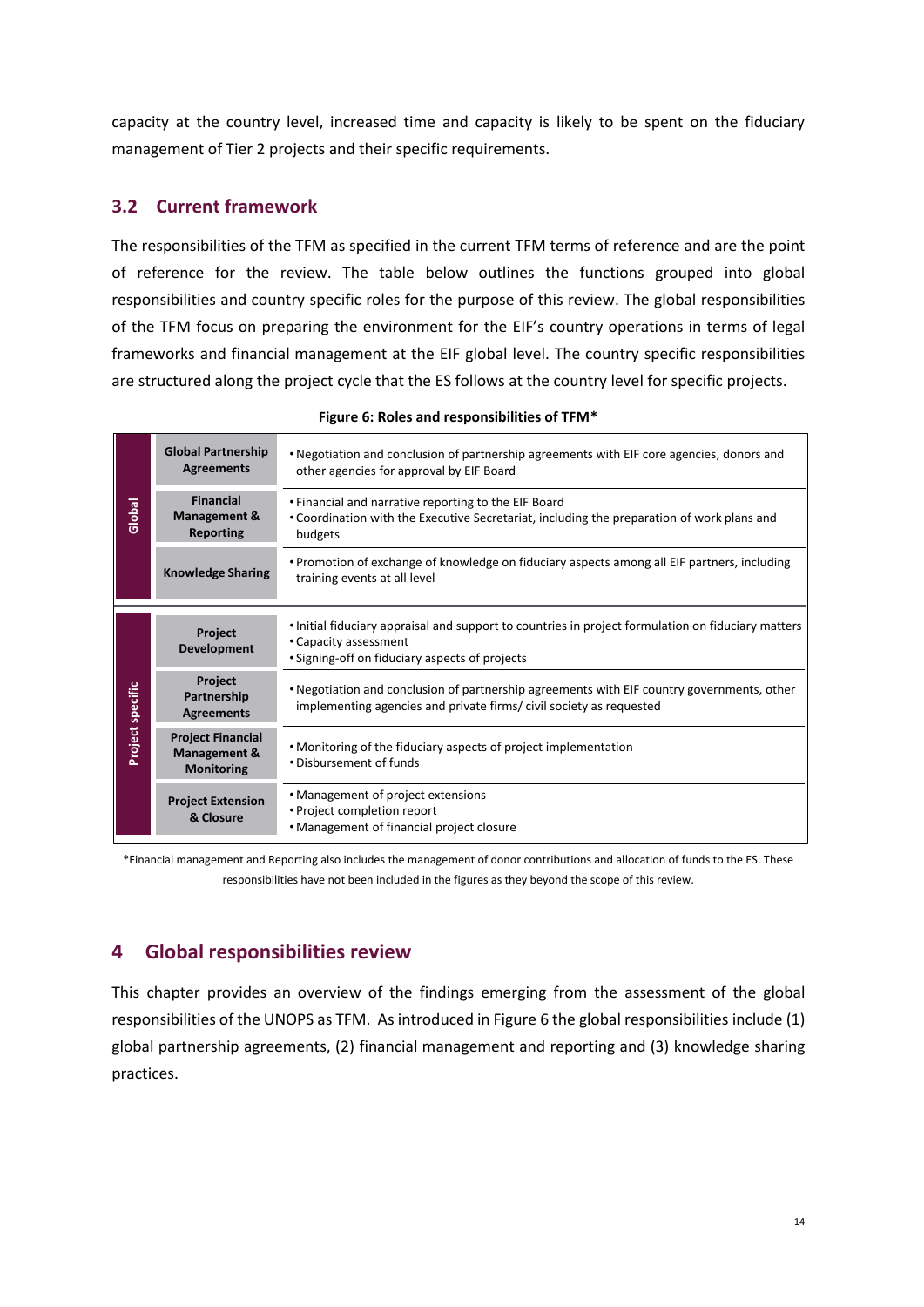### <span id="page-15-0"></span>**4.1 Global partnership agreements**

The TFM is responsible for the negotiation and conclusion of partnership agreements on behalf of the EIF Board. Between 2008 and 2011 this has been an important focus of the TFM's work and as a result, agreements have been signed at the global level with donors and EIF core agencies.

#### **4.1.1 Donor agreements**

The Standard Provisions as approved in October 2008 are the basis of the agreements between donors and UNOPS. They establish the processes and TFM responsibilities in terms of: the administration of contributions to the EIF Trust Fund; the accounting and reporting responsibilities by the TFM to the donors through the EIF Board.

Based on these Standard Provisions, the TFM negotiated and signed agreements with individual donors. Overall, the TFM has signed agreements with 23 donors, most of the original agreements were between 2008 and 2009. Revisions for additional contributions have since taken place with existing donors.

At large, the agreements signed are very similar and follow the standard template developed by the TFM. There are some variations in the timing and the frequency of disbursements and the conditions that must be met for disbursement e.g. recipient of the annual ES-TFM progress report or audited report. The contribution agreement with the European Union is more complex than those with bilateral donors. It follows the European Union template and includes the right of the European Union to request additional information to that provided in the annual progress reports and annual work plans received by all donors.

In 2011 and 2013, the TFM initiated the process to amend the donor agreements with the extension of the operational mandate of the TFM until 2015 then 2017. Given the complexity of changing the standard provisions, the TFM opted to amend individual contribution agreements with each donor. To date, all agreements have been amended for this purpose.

Interviewees have expressed their satisfaction with the process and highlighted the professional manner in which the negotiation and signing of the agreements were undertaken.

#### **4.1.2 Agency partnership agreements**

The modus operandi for the signing of partnership agreements has been to sign MOUs with the Partner Agency at the global level and implementation letters for specific projects. The global MOUs detail the standard modalities for project implementation, including the responsibilities around the financial management, fee structure and reporting requirements to be applied for each project. This system should allow for a smooth implementation once projects are approved.

The global partnership agreements were signed between 2008 and 2011 with Core Agencies. In practice, some of the negotiations took considerable time. UNCTAD, ITC and UNIDO were the first to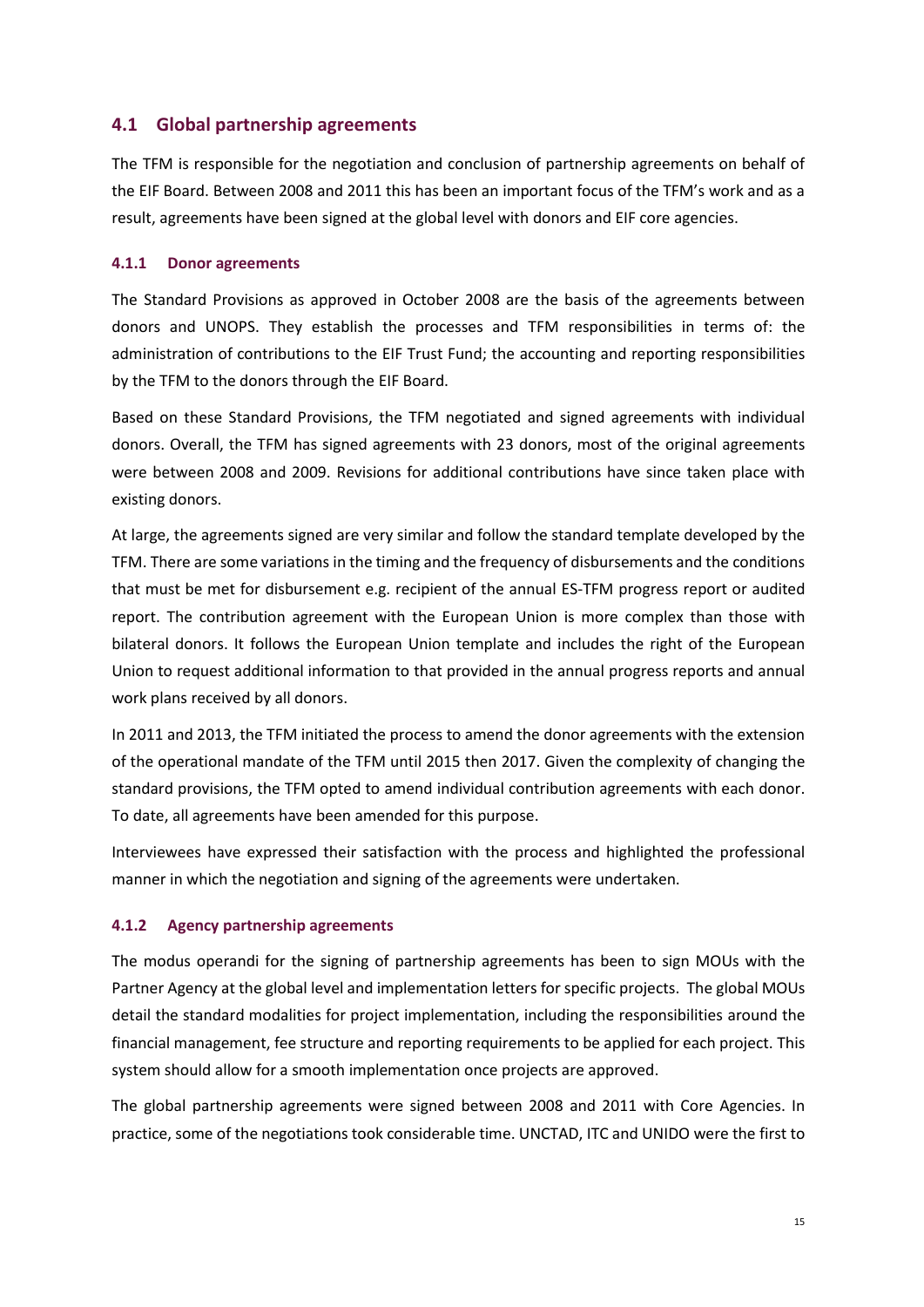sign the agreement in June and July 2009. UNCTAD and ITC signed a joint agreement. UNIDO's agreement was signed separately, however it follows the same template.

Agreements between UNDP, WB and UNOPS vary in their content from the other agreements and were completed in 2011. For the WB agreement differencesrelate to the establishment of a separate trust fund. For the UNDP agreement differences relate to reporting requirements, evaluation policies and capacity assessments.

In general, the set up with the global agreements and implementation letters for specific projects is considered to be efficient. Feedback from partner agencies has been positive in terms of responsiveness and level of professionalism throughout the negotiations from the TFM.

#### **Conclusions**

 The legal agreements negotiated with donors and core agencies facilitate a smooth functioning of the EIF as a whole and have created a conducive environment for the EIF's country operations. By avoiding a lengthy process to adapt the standard provisions, through re-negotiating individual partnership agreements, the TFM has acted appropriately in the interest of the EIF and in a way that facilitates delivery. The core agency partnership agreements at the global level have facilitated an efficient implementation of projects at the country level.

#### **Recommendations**

<span id="page-16-0"></span>None identified

#### **4.2 Financial management & reporting**

#### *Reporting to the EIF Board*

The Standard Provisions describe the reporting responsibilities of the TFM towards the EIF Board. The following table provides an overview of these and their actual implementation.

<span id="page-16-1"></span>

| <b>Reporting</b><br>requirements      | <b>Actual reporting</b>                                                      | <b>Reports due date</b>                                            | <b>Reports submission date</b>                                                                    |
|---------------------------------------|------------------------------------------------------------------------------|--------------------------------------------------------------------|---------------------------------------------------------------------------------------------------|
| <b>Quarterly financial</b><br>reports | Submitted for<br>every quarter<br>since Q1 2010                              | 30 May<br>31 August<br>30 November<br>28 February                  | 8 to 28 June<br>6 September to 19 November<br>29 November to 11 February<br>11 February to 13 May |
| <b>Annual narrative</b><br>progress   | Reports<br>submitted<br>annually starting<br>in September<br>2009, from 2011 | 1 September 2009<br>1 March 2010<br>1 March 2011<br>31 August 2012 | 11 November 2009<br>16 June 2010<br>9 June 2011<br>16 October 2012                                |

#### **Figure 7: Reporting requirements to the EIF Board**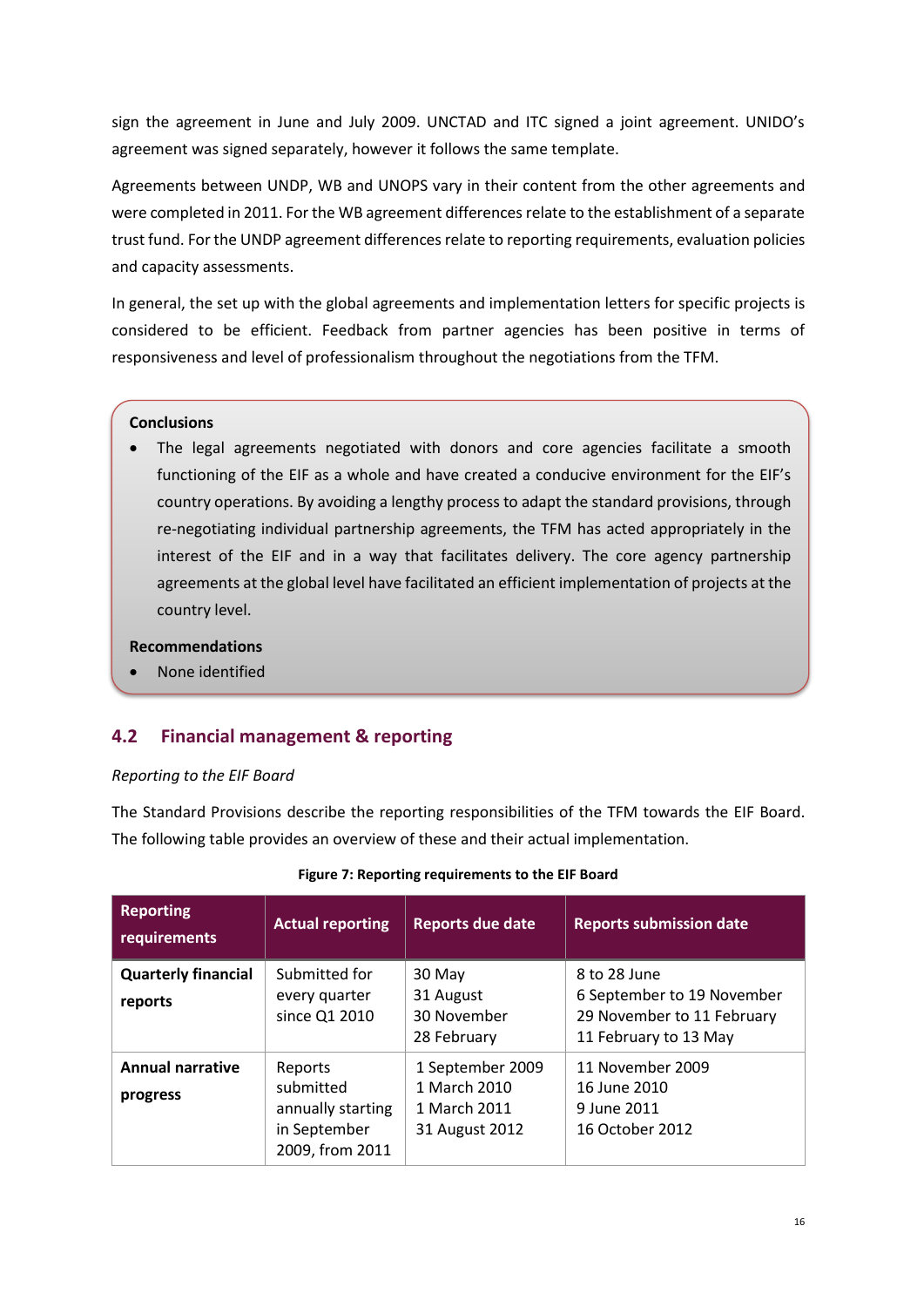|                                                           | as a joint report<br>with ES                                                                           |         |                   |
|-----------------------------------------------------------|--------------------------------------------------------------------------------------------------------|---------|-------------------|
| <b>Annual certified</b><br>financial reports              | Submitted<br>annually since<br>2008                                                                    | 31 July | 11 June to 6 July |
| <b>Final progress</b><br>report                           | Not yet<br>applicable                                                                                  | N/A     | N/A               |
| <b>Audits (regular and</b><br>requested through<br>board) | Internal audit of<br>the UNOPS<br>Switzerland<br><b>Operations</b><br>centre (also<br>covered the EIF) | N/A     | N/A               |

Reporting to the board has been done in line with the requirements set in the standard provisions. Over time the TFM has increased the scope and level of detail in reporting to the EIF Board. The financial documentation has become more detailed and is presented in a more consistent manner across the ES and TFM teams.

Initially, the TFM and the ES reported separately to the EIF board. Following a recommendation from the EIF Board in 2011, one EIF report, covering both TFM and ES, was developed to provide a more coherent summary of the work funded to EIF donors.

Overall, board member interviewees stated their satisfaction with the TFM reporting and the TFM is seen as responsive when asked to clarify or provide additional information. It was noted that the timeliness of reporting has improved over time. It should be noted that the timeliness of reports is only partially dependent on the work of the TFM, other factors such as the timeliness of LDC, Agency and Partner reports impact on when the TFM reports to the EIF Board.

As indicated in the TOR, the TFM initially developed a results framework to track its performance, however, this has stopped as the added value was perceived to be limited. One unintended consequence has been that TFM reporting on its own activities is currently limited. For instance, the steps taken in collaboration with the ES to solve incidences that indicate capacity gaps or delays in reporting are not reported on explicitly. Minor incidents such as delays in reporting are followed up directly by the TFM whereas major incidents, those that affect delivery and misuse of funds, are reported first to the ED of the ES and to the Chair of the Board. The Chair of the Board decides whether an incident should be moved to the agenda of a board meeting.

#### *EIF Executive Secretariat – TFM Collaboration*

The collaboration and knowledge exchange between ES-TFM is an important element for the effective management of the EIF both at the global and the country level. The collaboration has worked well and interviewees have consistently highlighted their positive perception of it. Frequent coordination meetings as well as annual workshops have taken place throughout the years (e.g. 9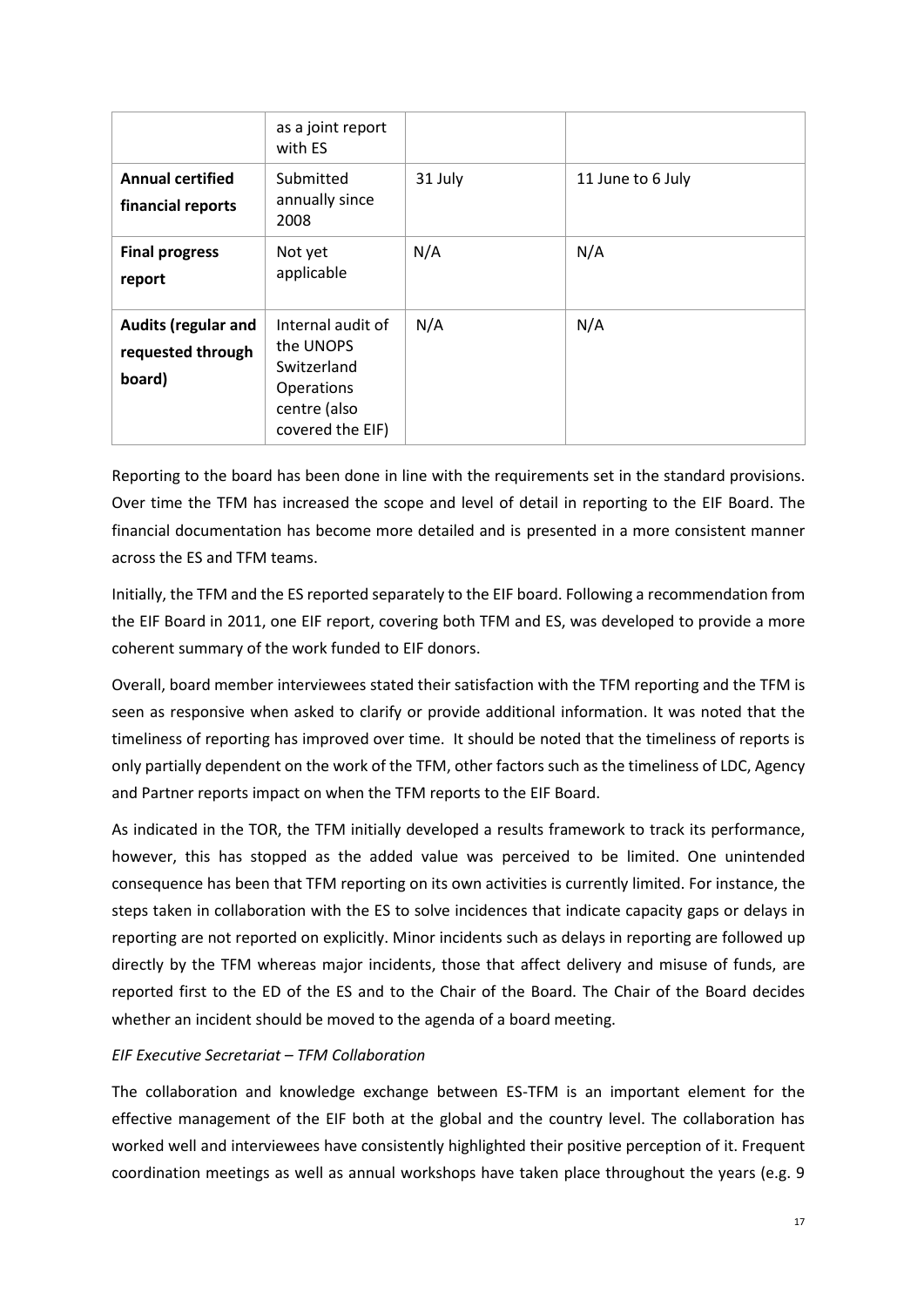regular coordination meetings in 2011 and 2012) in addition to the daily communication between ES country coordinator and their respective TFM RPM counterpart.

#### **Conclusions**

- Reporting on financial and fiduciary matters of the EIF to the board has increased in level of detail over time and in its current form is timely and of good quality. Board members have expressed their satisfaction about the reporting as well as the responsiveness of the TFM when asked to clarify or provide additional information.
- T Collaboration between ES and the TFM is characterised by frequent formal and informal interactions relating to all aspects of the global management of the EIF, as well as country specific tasks. Virtually all interviewees have commended the good working relationship between the two.

#### **Recommendations**

 In order to increase the visibility of its own activities to the Board, the TFM should consider including two additional sections in their annual reports: Firstly a section that documents the TFM processes (for example, number of draft proposals reviewed per project); secondly a section that provides updates on more content related matters. This could include a high level (and anonymous) overview of the types of incidents identified during the year, such as topics followed up on from audit recommendation, issues identified in the financial and narrative reporting of the MIEs and how the timeliness and quality of reporting has evolved during the year.

#### <span id="page-18-0"></span>**4.3 Knowledge sharing**

The TFM TOR stipulate that the TFM should promote and contribute to the sharing of knowledge on fiduciary aspects among all EIF partners as well as participate and contribute to training events at the global, regional and country level.

#### *Formal training events*

There have been some formal training activities at the regional and country level organised by the ES and/or other partners and conducted with the TFM's participation. This has however not been a major focus of the TFMs work. Capacity building has been conducted mainly through more informal "on the job" training through missions and interaction with the project partners (please see section below on supervision missions for more detail on this). This informal training is generally regarded as helpful and effective. The list below provides a brief overview of the training events conducted:

- In 2009: EIF Global workshop Geneva,
- In 2010: Regional workshops in the South Pacific, Nepal, Mali,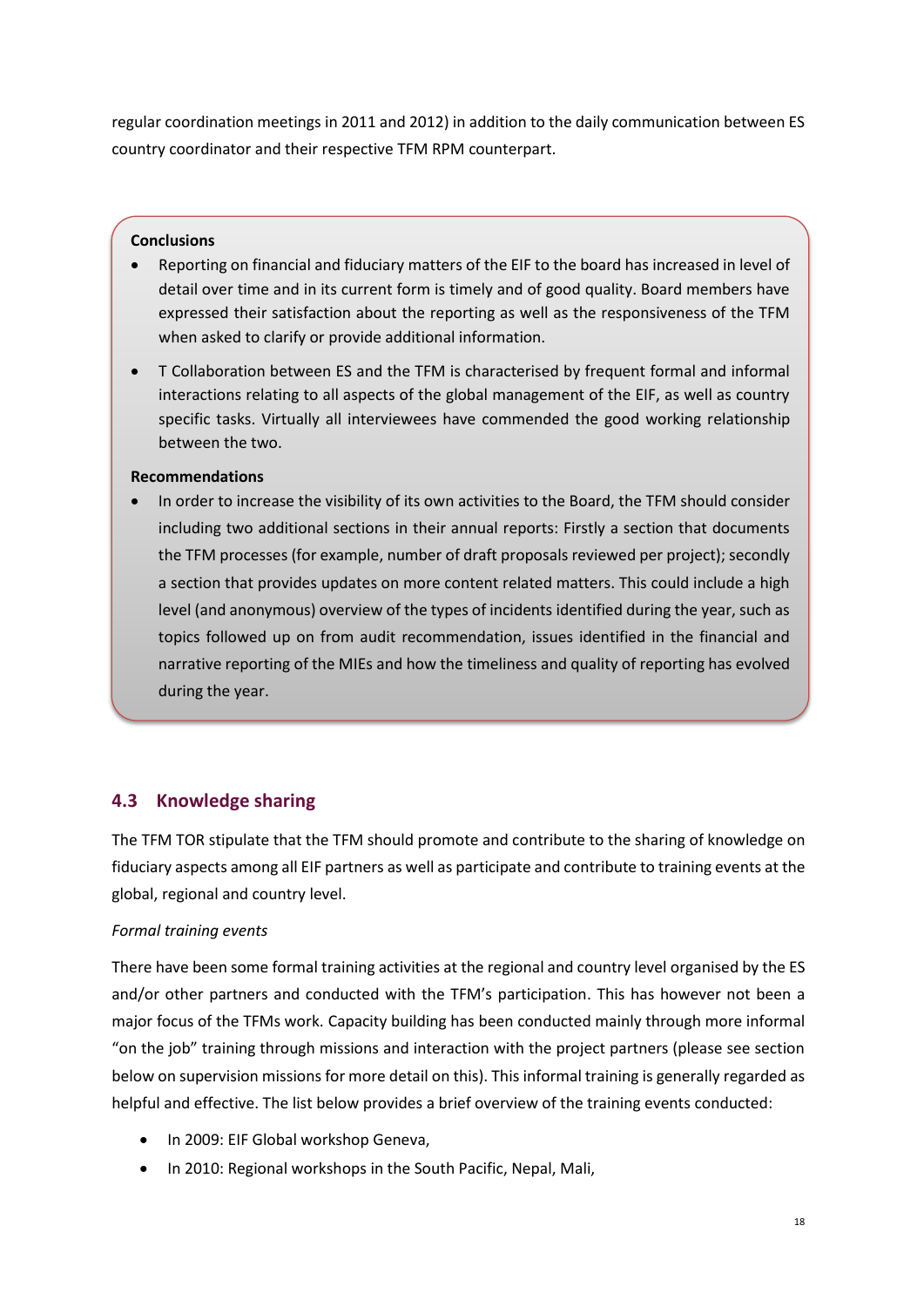- In 2011: Regional workshop Lesotho, M&E workshop in Uganda
- $\bullet$  In 2012:
	- M&E capacity development training for NIUs in French speaking EIF countries in Burkina Faso
	- Workshop in Chad covering EIF processes aimed at raising awareness among stakeholders
	- Workshop on financial and fiduciary aspects of EIF projects in Niger
	- Project development module in a training workshop in Senegal
- In 2013: EIF Workshop on Results Reporting and Communication Capacity Development; session on Managing Tier 1 Extension in Zambia

Country interviewees have stated a strong interest in more formal training activities related to the financial and general management of the projects. Given the EIF focus on capacity building, consideration should be given to this request.

#### *Knowledge sharing tools*

In order to facilitate sharing of information, the EIF Knowledge Hub was developed and launched in 2012. The Hub contains information about financial information at the global level and detailed information at the project level including disbursements, missions conducted and reports received. Focal Points and EIF Board members currently have access to it.

In general, the EIF Knowledge hub is a comprehensive tool which the EIF Board, TFM and ES are very satisfied in terms of both the content and functioning of the platform. A few gaps currently remain in the information provided on the EIF Knowledge Hub. When the documentation for the case study countries was reviewed some mission reports were missing but were subsequently uploaded upon request by the TFM who has been progressively uploading historic reports. In addition, some information is of limited detail, for example the reasoning for why missions have been postponed. This information would be beneficial for users to gain a good sense of project progress.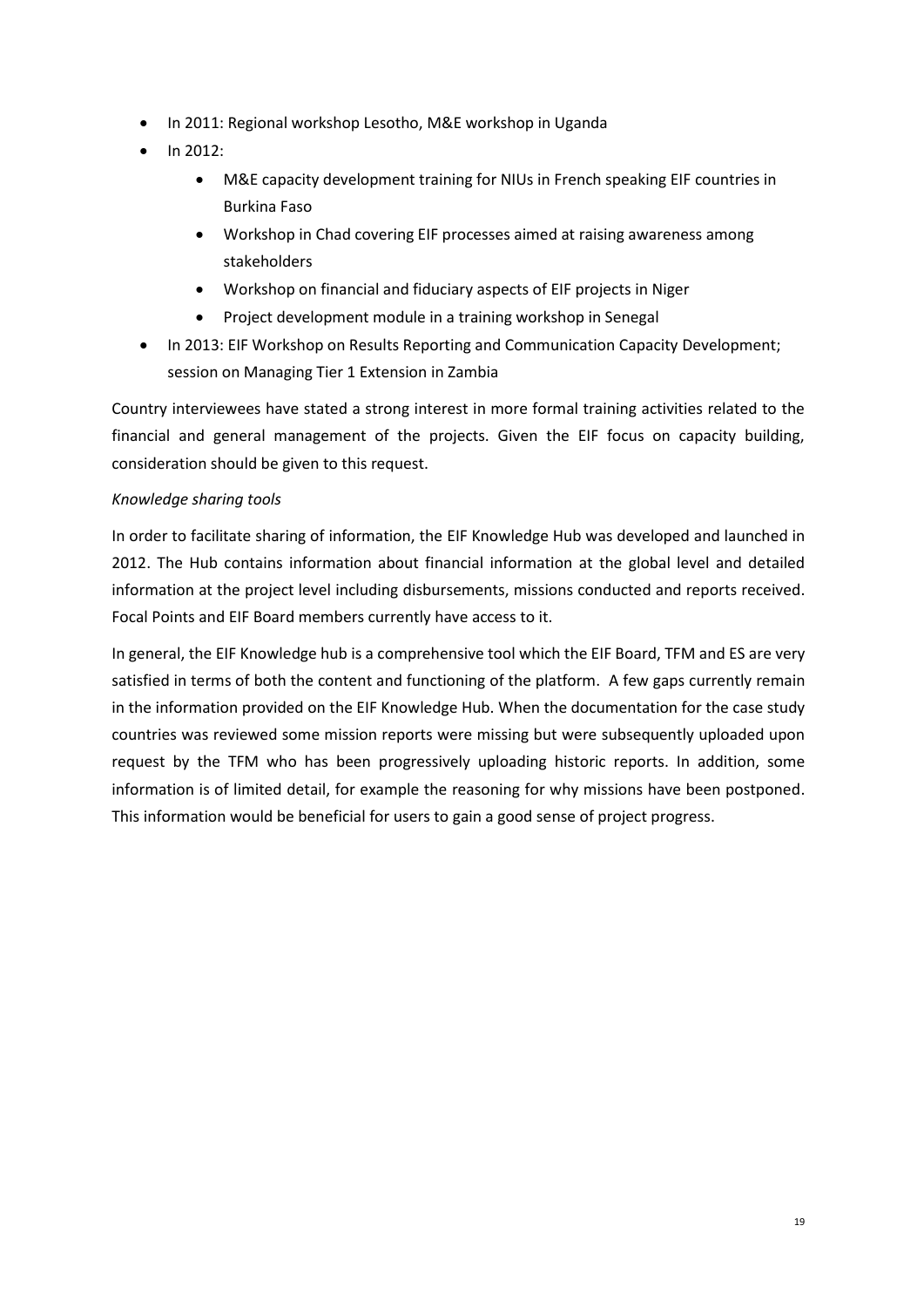The EIF Knowledge Hub was presented and demonstrated to the EIF Board in the October 2012. The EIF Knowledge Hub still is somewhat difficult to navigate for non-frequent users and the site has relatively frequent crashes depending on the settings of the web browsers. A user manual could be helpful in this regard, the TFM is developing one as part of the second version of the EIF Knowledge Hub which is currently been developed. The updates to the EIF Knowledge Hub include a feature to track each step taken when a project is in the pipeline.

#### **Conclusions**

- Capacity building on fiduciary aspects has been done through informal on the job training, coaching through day-to-day communications with RPM and during missions. LDC governments are highly appreciative of this support. Capacity building on fiduciary aspects through formal training workshops has not been a focus of the TFM's activities so far. When formal training has occurred participants have found it to be very useful.
- The EIF Knowledge Hub is an effective tool to promote the exchange of knowledge, it is generally comprehensive and well received by the users.

#### **Recommendations**

- Given the objective of the EIF to improve capacity in countries, it should be considered whether to increase the scope and funding for formal capacity building activities by the TFM. Training would provide increased support to countries and thereby facilitate adherence to the TFM tools and procedures, while allowing for continued implementation of activities.
- The TFM should continue its effort to close some remaining gaps and ensure the smooth functioning of the EIF Knowledge Hub. A user guide could be helpful for easier reference on where to find each type of information. Extending access of the EIF countries, specifically to the National Implementation Units (NIU) coordinators, to non-sensitive information from other projects, e.g. final proposals, could be helpful to promote sharing best practices and knowledge.

### <span id="page-20-0"></span>**5 Project specific responsibilities review**

The following section analyses TFM country specific responsibilities along the project cycle of EIF projects. For this purpose, the section describes for each stage in the project cycle a) which tools and procedures are in place, b) their adequacy and c) how these tools have been applied in the ten case study countries.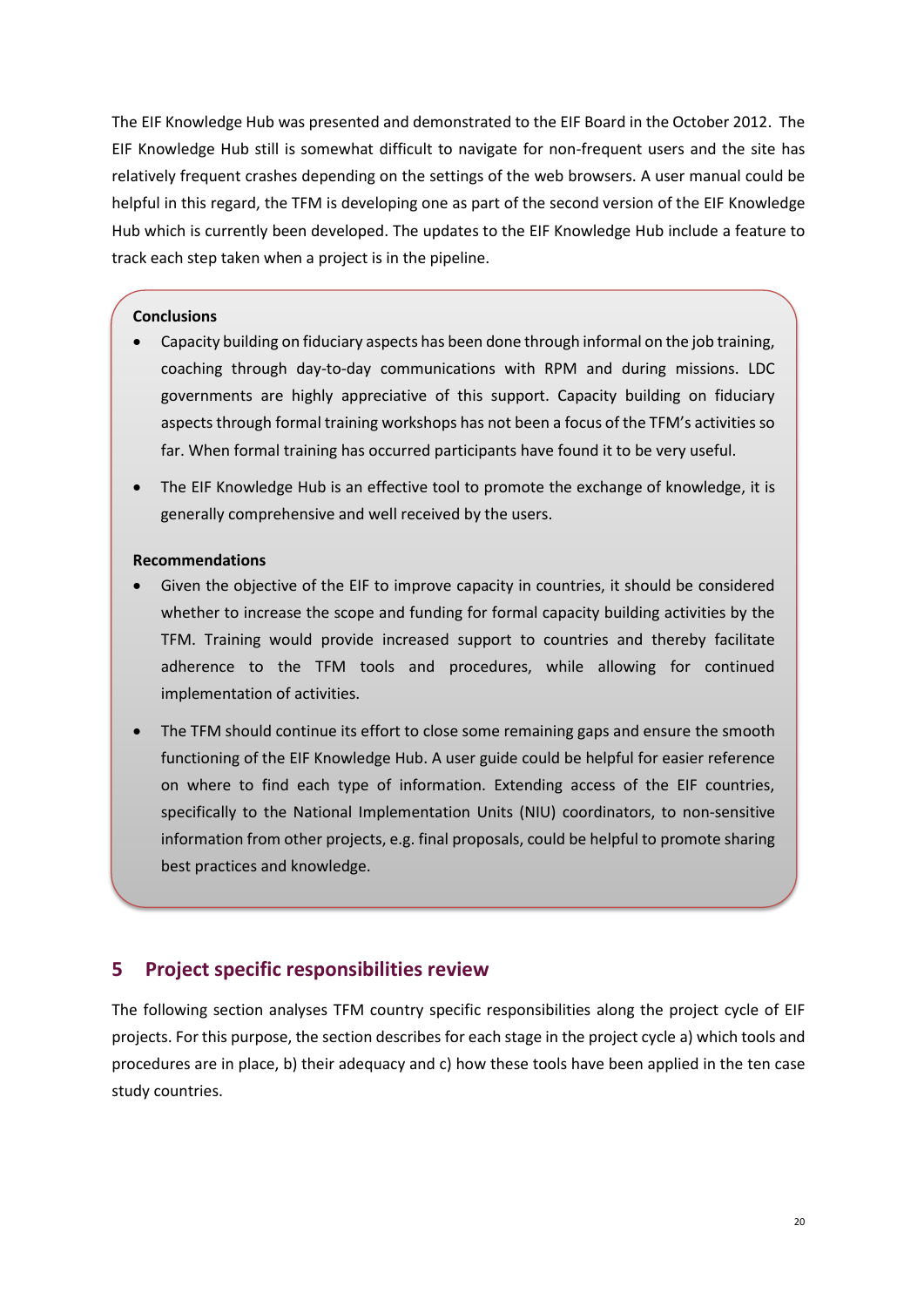## <span id="page-21-0"></span>**5.1 Project development**

#### **5.1.1 Tools and procedures**

The following table provides an overview of the different steps in the proposal development process, the TFM's role and activities during each step as well as tools and template applied.

<span id="page-21-1"></span>

|                                      | <b>Project Formulation</b>                                                                                                                                                                                      | <b>Capacity Assessment</b>                                                                                                                                                                                                                                                            | <b>Board Approval</b>                                                                                                                                                                               |
|--------------------------------------|-----------------------------------------------------------------------------------------------------------------------------------------------------------------------------------------------------------------|---------------------------------------------------------------------------------------------------------------------------------------------------------------------------------------------------------------------------------------------------------------------------------------|-----------------------------------------------------------------------------------------------------------------------------------------------------------------------------------------------------|
| TFM role<br>&<br>activities          | • Provision of project<br>templates and example<br>project proposals<br>• Comments regarding<br>fiduciary aspects on<br>multiple rounds of draft<br>proposals based on<br>comments of RPM and TFM<br><b>PRC</b> | • Conduct capacity<br>assessment once project is<br>near final based on previous<br>review of proposals and<br>$\triangleright$ Pre-DTIS: Desk review<br>$\triangleright$ Tier 1 and Tier 2: Capacity<br>Assessment Mission<br>$\triangleright$ Agency implementation:<br>desk review | • Signing off on the fiduciary<br>capacity of implementer<br>• Provide general<br>assessment if the capacity<br>is seen as satisfactory and<br>of the potential<br>recommendations/<br>requirements |
| <b>Tools and</b><br><b>Templates</b> | • Different project templates<br>as included in the<br>Compendium<br>$\cdot$ TFM PRC checklist                                                                                                                  | • Capacity assessment mission<br><b>TORS</b><br>• Capacity Assessment tools<br>• Capacity Assessment Report<br>templates<br>• TFM desk review template                                                                                                                                | • TFM ES Summary<br>Template                                                                                                                                                                        |

#### **Figure 8: Project Development Phase Project Development Phase**

#### *Project formulation*

During the project formulation phase, the TFM supports countries through the RPM and the TFM Project Review Committee (PRC) review process. The support includes the provision of proposal templates and copies of completed project proposals (as a reference), as well as multiple rounds of feedback on different draft versions of the proposal. The RPM through regular correspondents with the country and the ES provides advice on how to develop the proposal so that it meets the requirements of the TFM and the EIF Board. The timing of the process varies significantly and involves typically between one and three draft proposals, depending on the needs of the country.

When the RPM is satisfied with a draft proposal it is systematically reviewed by the TFM PRC composed of the TFM Geneva team and the relevant RPM. The committee uses a checklist to review proposals, the review includes but is not limited to: the legal and institutional framework, the financial management system, procurement system, organisational structure and audit arrangements.

The TFM PRC makes comments and recommendations on each area in the checklist and records them in the meeting minutes. Recommendations are provided to the NIU/country government via the RPM to be incorporated into a new draft. The TFM PRC meeting also creates areas to be focused on during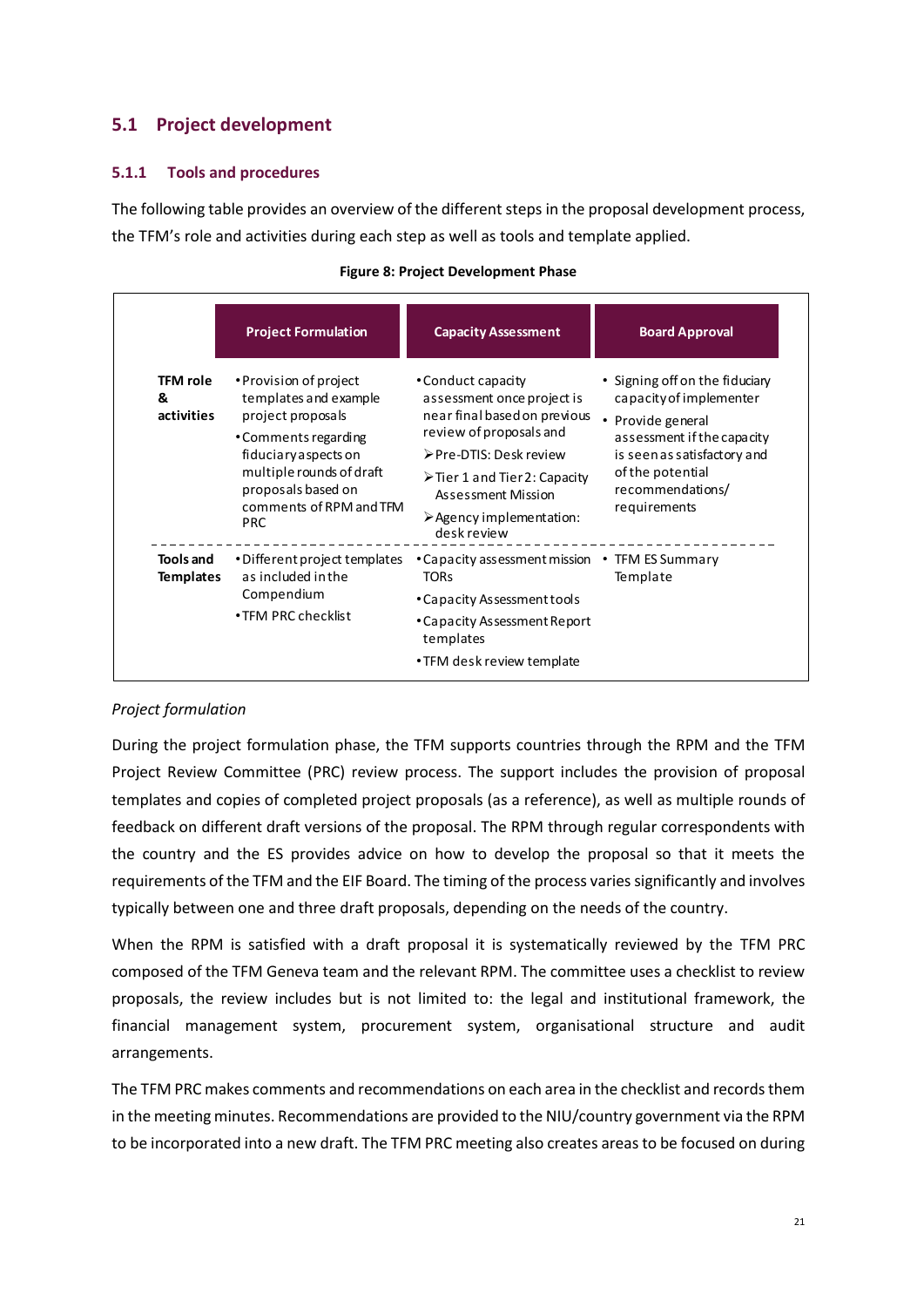the Capacity Assessment mission. Depending on the project, a proposal is sometimes reviewed multiple times by the TFM PRC.

Overall, the project formulation templates and process are found to be adequate for this purpose and commensurate with best practice as found in similar organizations. Proposal templates exist for each project type and cover the usual areas such as project details, sustainability strategy, logframe, work plan and budget, project risk self-assessment, and accountability arrangements.

#### *Capacity Assessment*

When a draft project proposal is nearly at the final draft stage, a capacity assessment is undertaken. The capacity assessment for Pre-DTIS projects is typically done based on a desk review. For agency implemented projects by core agencies, a project specific desk review is conducted rather than a broader analysis of the capacity of the agency. For Tier 1 and Tier 2 projects implemented by the government or non-core agencies, the RPM undertakes a capacity assessment mission to the country. The objective of a capacity assessment mission are to: (i) appraise the institutional and implementation capacity of the MIE; (ii) review the financial management capacity of the MIE; (iii) review the procurement and supply capacity; (iv) review existing M&E systems; (v) review audit modalities.

On the Capacity Assessment mission the RPM is guided by the Capacity Assessment Tools to review the implementation, financial management, procurement and supply management, and monitoring and supervision capacity of the MIE. In addition, broader fiduciary and management issues are examined, as well as, the adequacy of existing policies, for example to hire staff and procure goods. Policies are compared to internationally accepted standards, for example regarding corruption, transparency and good governance. The RPM conducts the assessment through meeting all relevant stakeholders in the country and examining relevant documentation.

Upon completion of the capacity assessment mission the RPM develops a capacity assessment report detailing institutional and implementation capacity, financial, procurement and supply management and monitoring and supervision and provided detailed recommendations in these areas.

The capacity assessment mission report is shared with the ES and TFM staff. The ES also completes and shares with the TFM a desk review of the project. From the desk review and capacity assessment the ES and TFM create their joint recommendations for the EIF Board.

The tools and processes for the capacity assessment as described above are considered to be adequate for this purpose and commensurate with best practice as found in similar organizations. Tools cover the usual areas and the process follows good practice.

#### *Board approval*

Once countries have sufficiently integrated the comments provided by ES and the TFM, the proposal is submitted for approval to the EIF Board. A joint ES-TFM summary of the project is submitted to the EIF Board that details if the fiduciary capacity is deemed satisfactory and any recommendations for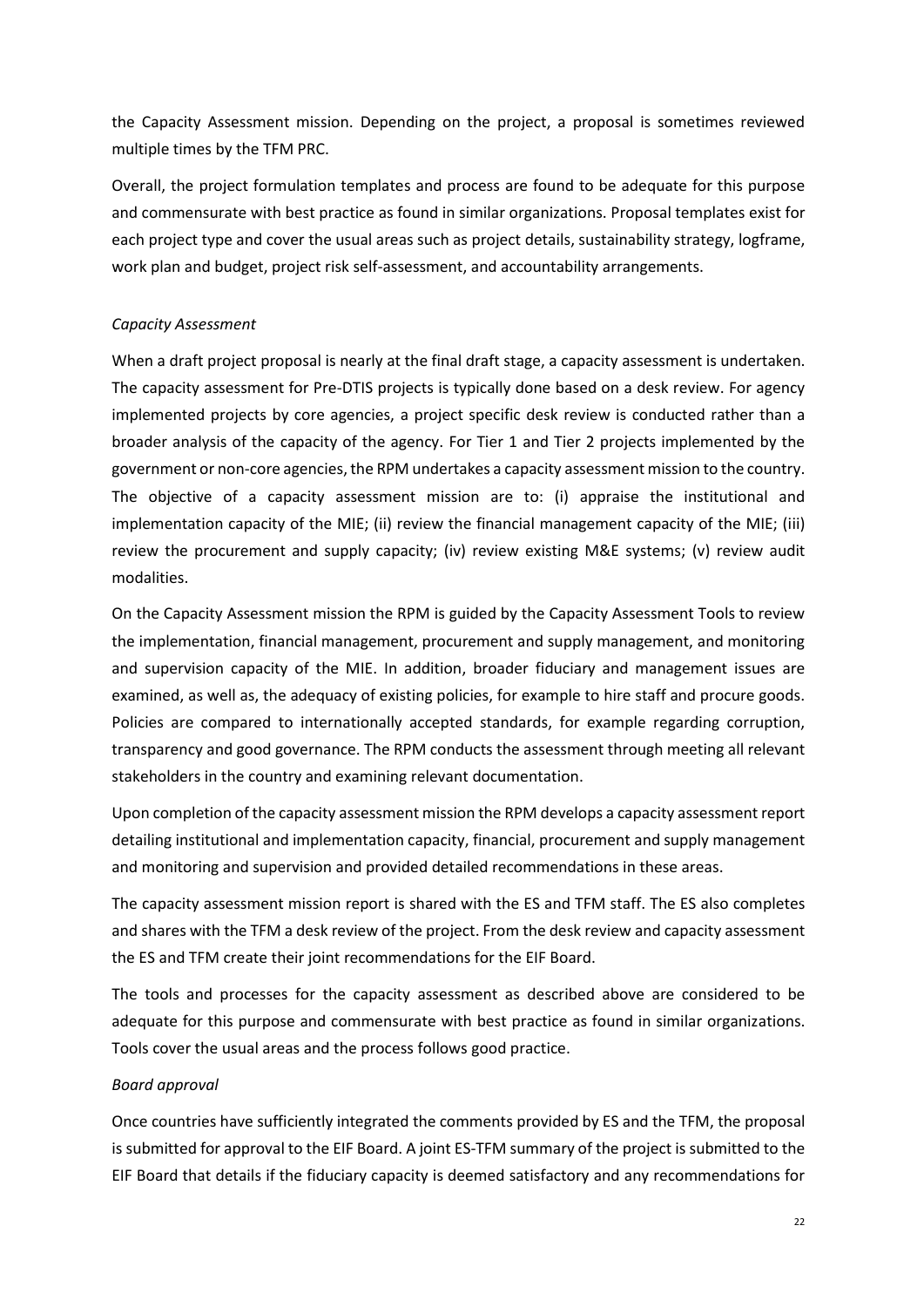the project implementation. The TFM makes recommendations with regard to the implementation, financial management, procurement and supply management and M&E capacity of the MIE. The TFM can also stipulate pre-conditions that need to be met within a certain timeframe. This process is in line with good practices in other organizations.

The following sections provide a summary of how these tools and procedures have been applied in the ten case study countries.

#### **5.1.2 Project formulation support**

In practice, the TFM has had a strong focus on supporting countries during their project development phase, through day to day support and recommendations from TFM PRC meetings and country missions. For the ten case study countries, the number of draft proposals has varied between one to up to three, depending on the complexity of the projects and experience of the MIE with proposal development. Similarly, the number of TFM PRC meetings per projects reflect these differences.

<span id="page-23-0"></span>

| Country <sup>2</sup> | <b>Number of</b><br><b>PRC meetings</b><br>for NIA<br><b>Support</b> | <b>Number of PRC</b><br>meetings for<br>each Tier 2<br>project <sup>3</sup> | <b>Country</b>                   | <b>Number of PRC</b><br>meetings for<br><b>NIA Support</b> | <b>Number of PRC</b><br>meetings for<br>each Tier 2<br>project <sup>2</sup> |
|----------------------|----------------------------------------------------------------------|-----------------------------------------------------------------------------|----------------------------------|------------------------------------------------------------|-----------------------------------------------------------------------------|
| Cape<br><b>Verde</b> | $\overline{2}$                                                       | n/a                                                                         | <b>Nepal</b>                     |                                                            | 2,1                                                                         |
| <b>Congo DRC</b>     |                                                                      |                                                                             | <b>Senegal</b>                   | 2                                                          |                                                                             |
| <b>The</b><br>Gambia | 2                                                                    | 3,3,1                                                                       | <b>Solomon</b><br><b>Islands</b> | 3                                                          |                                                                             |
| <b>Haiti</b>         |                                                                      | n/a                                                                         | <b>Uganda</b>                    | 2                                                          |                                                                             |
| <b>Lao PDR</b>       |                                                                      |                                                                             | Yemen                            |                                                            | 2,1                                                                         |

|  |  | Figure 9: Overview TFM PRC meetings in case study countries |
|--|--|-------------------------------------------------------------|
|--|--|-------------------------------------------------------------|

The recommendations and comments in the TFM PRC meeting minutes focus on where there are gaps or insufficient detail in the country proposal which need to be addressed before the proposal is submitted to the EIF Board. Common recommendations in the ten case countries include clarification/revision of:

- The budget e.g. UNOPS format not used or missing budget items
- Human Resources e.g. staff TORs, organigram and salary scale
- Sub-contracting: Subcontracts/grants must be submitted to the TFM before being beginning
- The fiduciary role of the National Steering Committee
- Government contribution to the project
- Admin mechanisms in the NIU
- Procurement plan

1

<sup>&</sup>lt;sup>2</sup> The Gambia: Internal review (not TFM PRC) of Tier 1 phase 1 and TFM PRC for phase 2; Uganda: one TFM PRC per Tier 1 Phase; Yemen: Internal review (not TFM PRC) for Tier 1.

<sup>3</sup> For countries with multiple Tier 2 projects commas separate the number of TFM PRC meetings for each project.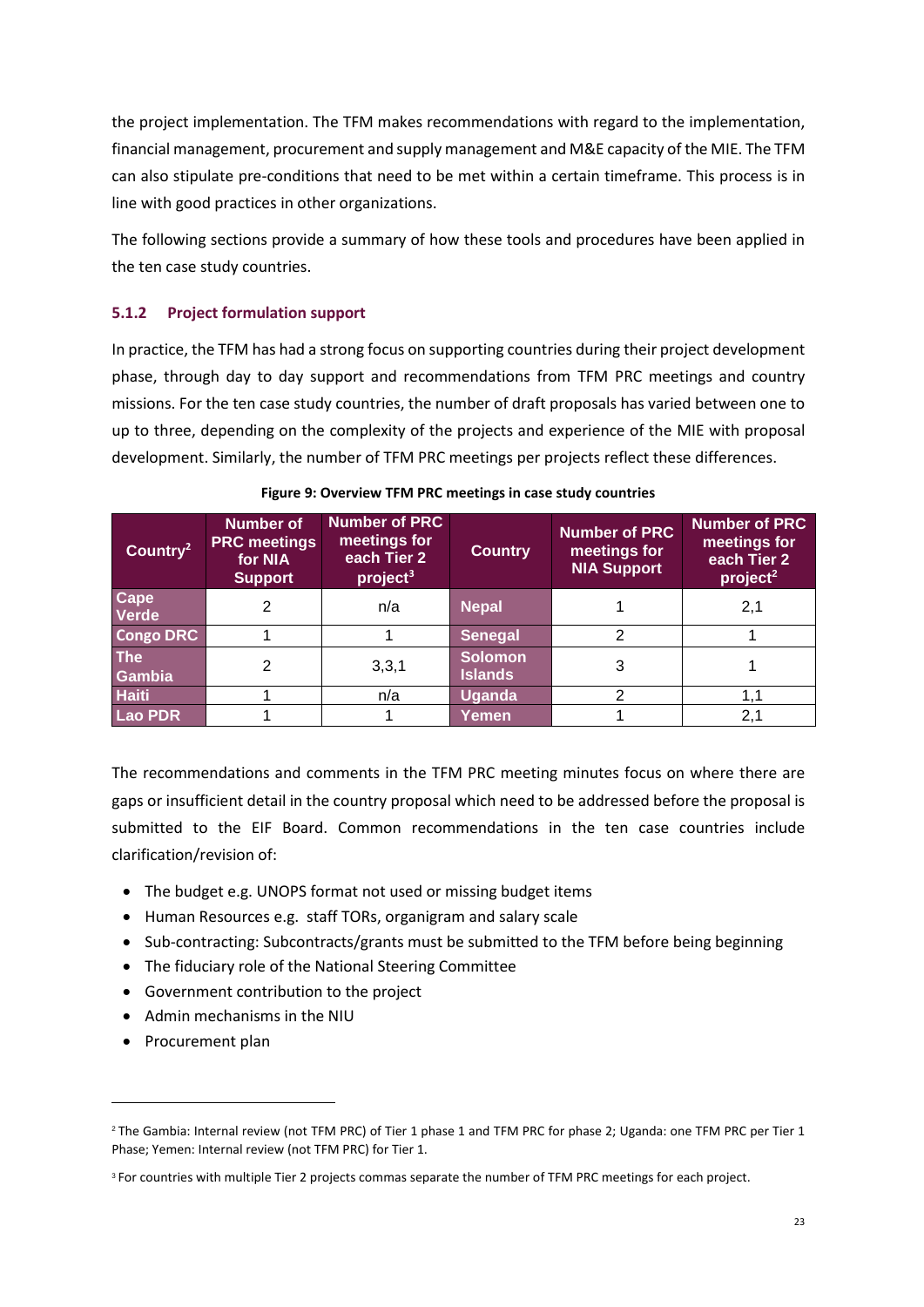M&E plan

The TFM reviews the fiduciary aspects of the proposal through the TFM PRC but they will highlight, for the benefit of the ES, any substantive aspects of the proposal requiring attention which they notice. Examples of this can be seen in the TFM PRC meeting minutes, particularly for Tier 2 projects. Many of these comments are in a "grey area" as fiduciary and substantive aspects can often not clearly be separated. Examples of comments include the:

- National Steering Committee should include more members from the private sector;
- Staff members hired by the NIU lack the necessary qualifications to carry out their role;
- Need to hire technical experts in a particular field related to the project;
- Question of why a particular government ministry/ authority is not included in the proposal.

In general, interviewees have been highly appreciative of the support that they have received during the project formulation stage. The support provided through the contact with the RPM and the TFM PRC during proposal formulation is important for a good quality proposal to be produced and for the required implementation capacity to be established. There have been some concerns that the high standards of the project formulation process might pose a challenge for countries and thus increase the risk that EIF funds are not accessed. The support of the TFM during project formulation is even more important in this light

## <span id="page-24-0"></span>**Figure 10: Case study Project Development Process for The Gambia Tier 2 project: Trade Facilitation through increased logistics infrastructure and services at Banjul International Airport Case study GIA**

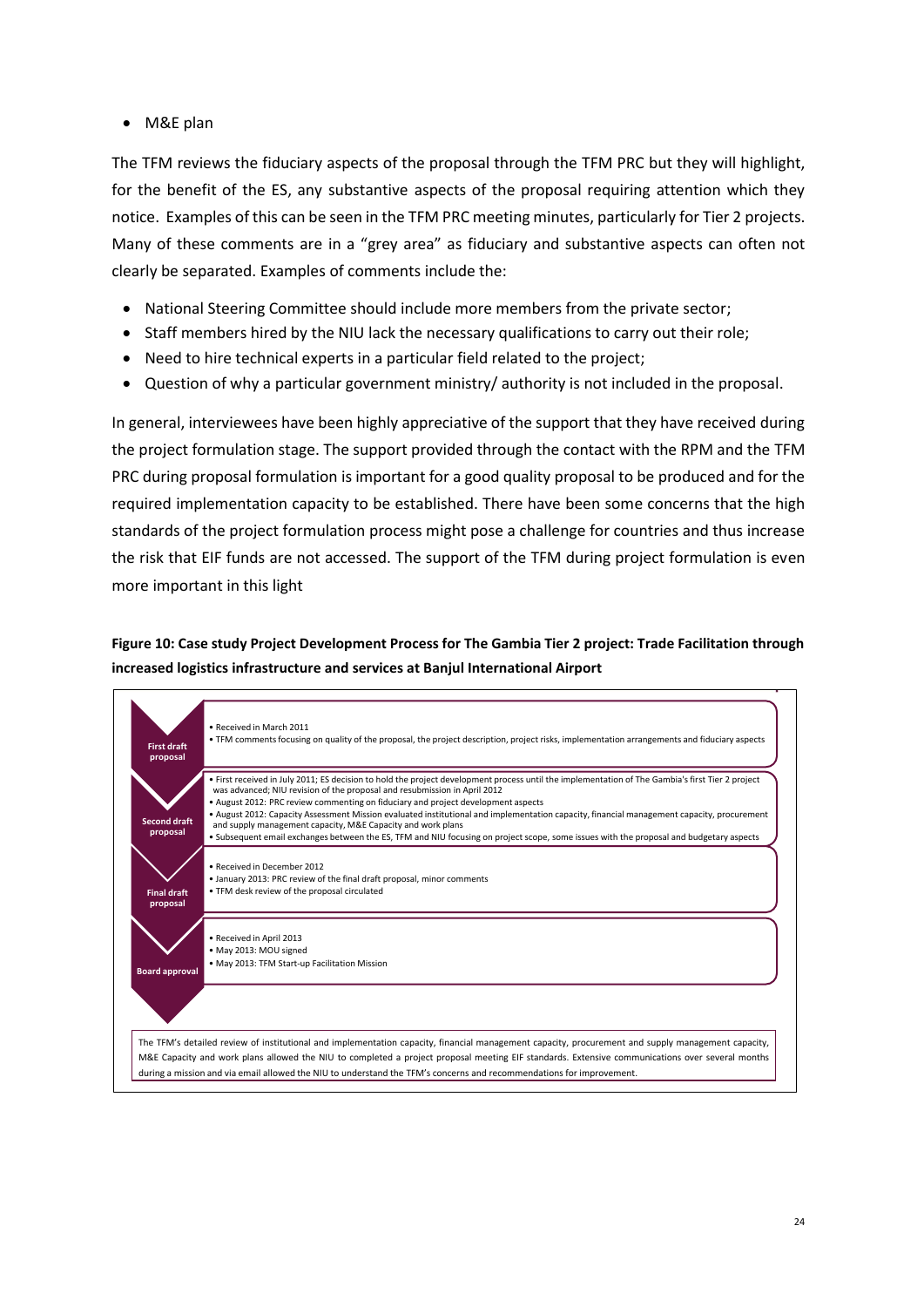#### **5.1.3 Capacity assessment**

In all NIU support projects in the ten case study countries, a capacity assessment mission was carried out before the finalisation and submission of the proposal to the EIF Board. The Capacity Assessment Mission is seen as an important part of the proposal development as it provides the RPM the opportunity to explore the project in depth, to review all relevant systems and processes, and meet key stakeholders. Furthermore, the MIE has the opportunity to become fully familiar with the EIF project process and requirements.

The Capacity Assessment Tools include guidance for the missions conducted by the RPMs. These tools are intended as guidance and not required as outputs of the mission. The fact that some of the RPMs no longer use these tools because of their level of experience is not an issue.

Generally, the Capacity Assessment Reports (CAR) have used the standard CAR template. The level of detail varies somewhat, but in general the content is of similar quality. The CAR provides recommendations to be implemented, common recommendations in the ten case country studies include the need to strengthen/revise:

- The M&E system;
- The fiduciary capacity through providing staff training;
- Auditing arrangements;
- Financial management system;
- Team composition: The roles/TORs of particular staff members, the need to recruit people with particular expertise;
- Recruitment process;
- Budget and work plan revisions.

In four countries (three of which are not within our case study sample) it was recommended by the ES (in consultation with the RPM) that an International Trade Advisor (ITA) should be hired to provide support to the phase one of a Tier 1 project. In one country the government itself proposed support from an ITA. Also in three countries (all of them not included in our case study sample) it was deemed that the government did not have sufficient capacity to implement the Tier 1 project, agency implementation was therefore recommended.

#### **5.1.4 Signing off on fiduciary capacity**

For the NIA Support project of the ten case study countries, requirements in addition to recommendations were included in the EIF Board approval letter. For all other types of project (with the exception of one Tier 2 project) only recommendations are provided. Requirements are of a standard nature, the country has three months (in one case 6) to implement institutional fiduciary arrangements, a detailed work plan, a logical framework matrix and budget. These requirements have to be met before the second payment.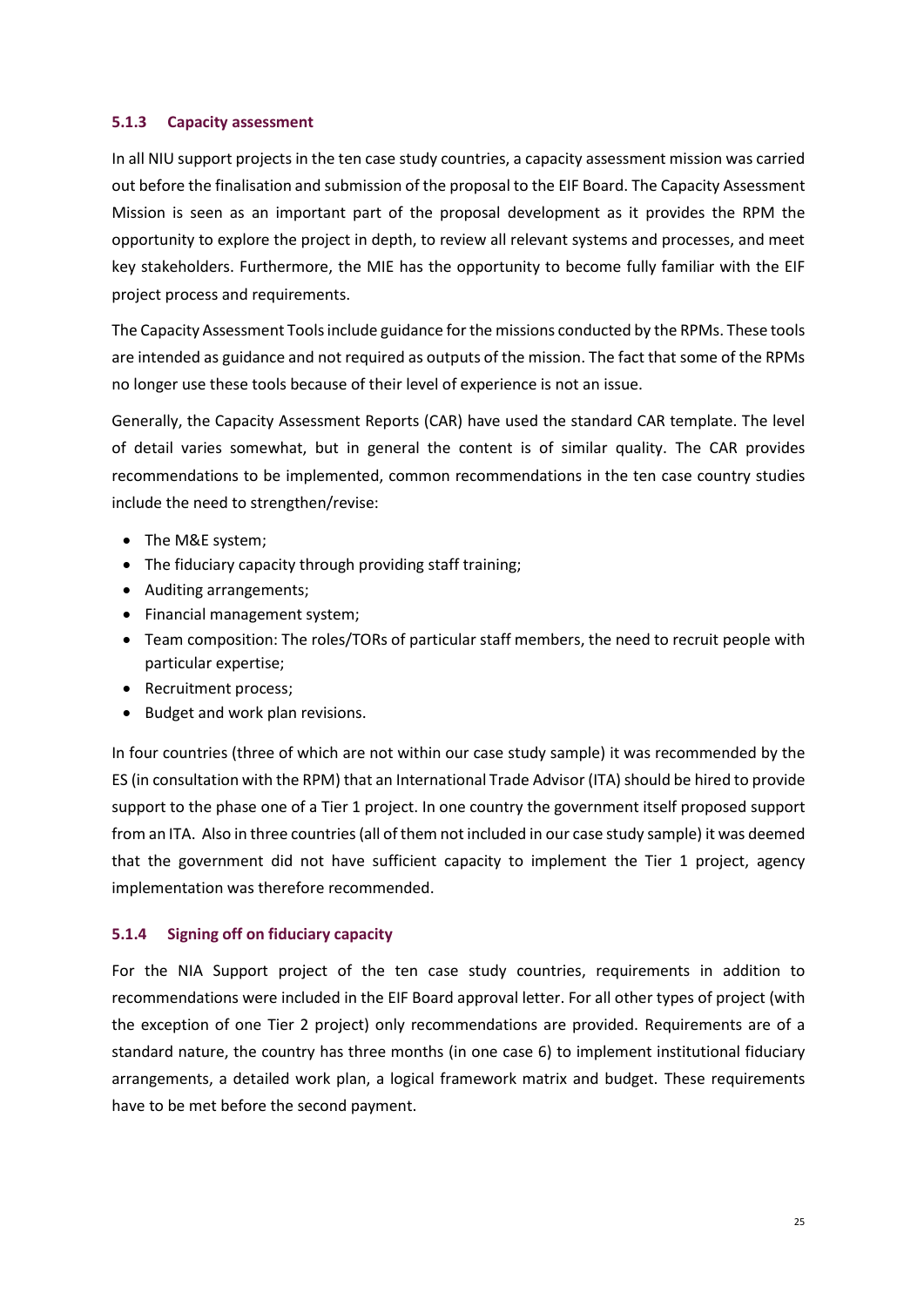#### **Conclusions**

- The project development phase is an important step for the countries to become familiarised with EIF processes. The TFM has put considerable effort in this step of the process and contributes to the quality of proposals. This goes beyond standard practices of TFMs. Project formulation templates and capacity assessment tools are commensurate with good practice as found in similar organizations.
- The practice adopted so far to favour country implementation combined with a close accompaniment - where needed with the assistance of an ITA - is in line with the principle of country ownership and the objective of capacity building.

#### **Recommendations**

None identified

## <span id="page-26-0"></span>**5.2 Country specific partnership agreements**

#### **5.2.1 Tools and procedures**

The TFM is responsible for the drafting and conclusion of agreements with EIF country governments and other implementing agencies, including non-core implementers, once the EIF Board has approved a specific project and the TFM has been informed of this by the ED.

The TFM has developed standard templates for Pre-DTIS projects, Tier 1 and Tier 2 projects implemented by governments. The template agreements include TFM responsibilities, the beneficiary's responsibilities, duration of the project, funding schedule and reporting requirements. Furthermore, the agreements include a number of annexes, including the approved proposal and recommendations as per the EIF Board approval letter.

For projects implemented by core agencies, implementation letters are signed which are based on the global partnership agreements. For projects implemented by non-core agencies, agreements are drafted based on the standard agreements with core agencies and adapted on a case by case basis.

The standard templates are regarded as adequate and cover all relevant areas.

#### **5.2.2 MOUs with countries**

In all the ten case study countries, MOUs were signed shortly after the EIF board approval, in most cases within a month and, often within days. The signing of the agreements await the legal clearance process within the country, first the country must clear the MOU (which for some involves multiple ministries reviewing the document), secondly the country must open a bank account, a lengthy process in almost all countries. In one case, there was a delay of six months which was explained by a complex internal situation including changes to the implementing arrangements and the Ministry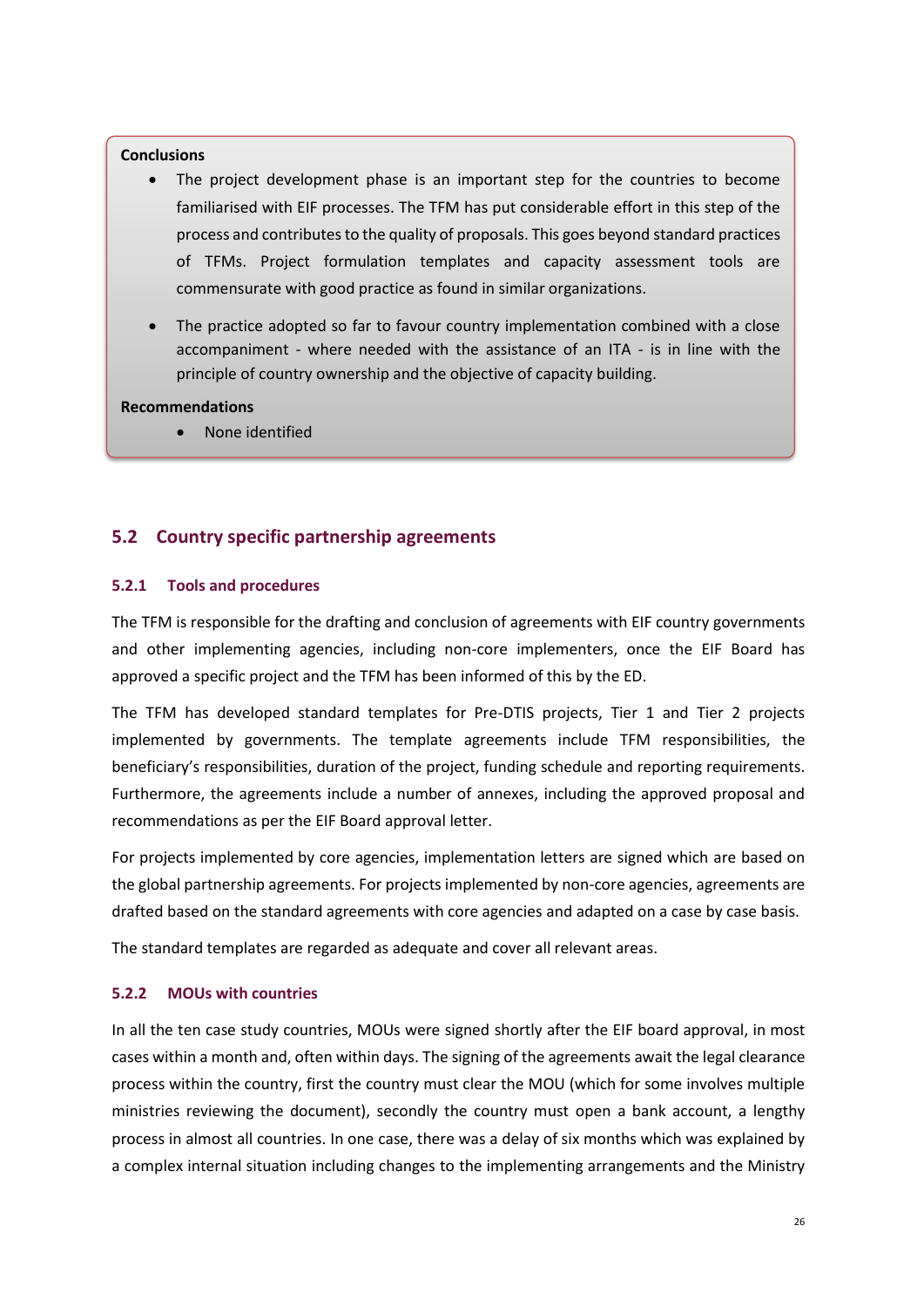of Trade. The agreements follow the standard templates and include the EIF Board recommendations and requirements as set in the EIF Board approval letters.

#### **5.2.3 MOUs with agencies**

MOUs with both core agencies and non-core agencies have been signed in general shortly after EIF Board approval in most cases within a month, some even within a day. Exception to this included the DRC DTIS agreement which was signed three months after board approval and the ITA support to the NIA provided by UNDP which was signed four months after approval. The delays were however explained by factors outside the TFM's control including internal political instability, internal agency rules.

Examples of agreements signed with non-core agencies in the case study countries include Food and Agricultural Organisation (FAO) and GIZ in Nepal as well as International Centre for Insect Physiology and Ecology (ICIPE) in Yemen. For FAO, the agreements follow the global partnership agreements developed with the other UN organizations. The agreements with ICIPE and GIZ cover similar areas but follow a slightly different structure. According to the agreement, GIZ can deduct a 7% of fees for its indirect administration costs, as the GIZ fees are greater than the 7% fee agreed with other implementers. For ICIPE the MOU does not include the paragraph on the fees as this is clearly outlined in the budget.

Where country governments are sub-contracting core agencies, concerns have been voiced that contracts do not follow the standards negotiated in the core agency agreements and negotiations have taken quite some time. Interviewees have expressed their desire for the TFM to become a more active facilitator between country governments and agencies where this becomes a concern, this is something that would have to be balanced with the desire for country ownership.

#### **Conclusions**

 The signing of agreements with EIF country governments and agencies for the implementation of specific projects has happened in a timely and efficient manner. The templates are suitable to facilitate this process and cover all relevant areas.

#### **Recommendations**

 In cases where core agencies are sub-contracted by LDC governments, the TFM should consider whether to take a facilitator role in the process, e.g. by developing draft template agreements in collaboration with the Partner Agencies. It should be ensured however that country ownership is preserved in the process.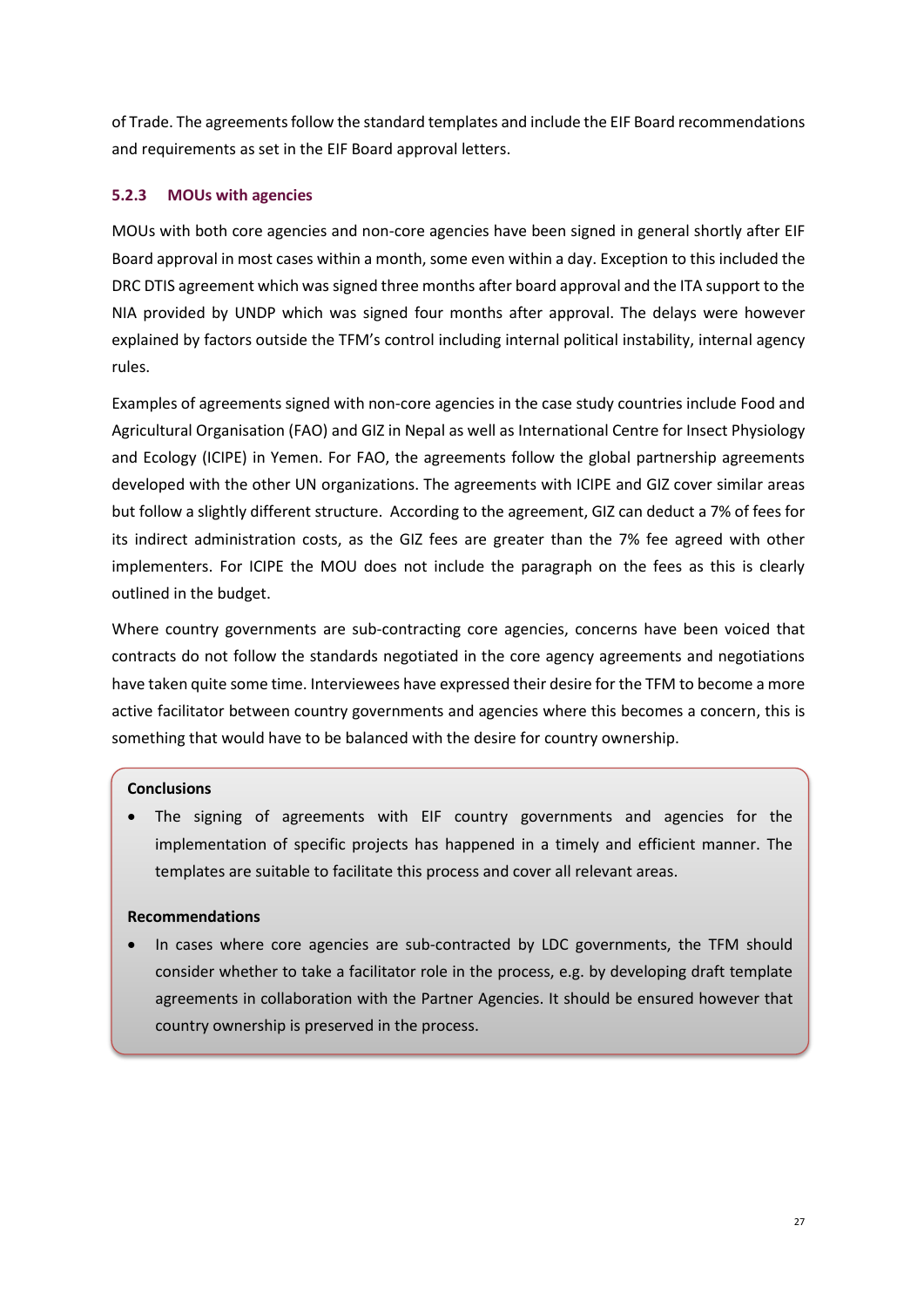## <span id="page-28-0"></span>**5.3 Project financial management & monitoring**

#### **5.3.1 Tools and procedures**

<span id="page-28-1"></span>**Figure 11: Reporting and monitoring of project implementation for government implemented projects**



Reporting requirements depend on the nature of the MIE and are specified in the respective agreements. For government implemented projects, projects are required to submit quarterly financial reports, annual certified financial reports and semi-annual and annual narrative reports as well as undergo annual audits. The country is provided with financial and narrative report templates in the MOU, clarification can be sought from the RPM if required. For agency implementation, the agreements generally require semi-annual financial and narrative reporting and annual certified financial statements, as well as, certified financial reports upon project completion.

Submitted reports will usually undergo a revision process in which the MIE submits a first draft report and the RPM provides comments and asks for clarifications. Once the country has integrated all comments, the final report is submitted with all signatures. Depending on the depth of the comments, this process can take several weeks.

In order to monitor the financial and narrative reporting as well as the implementation of the recommendations, the TFM conducts a start-up facilitation and supervision missions. The aim is to conduct the start-up facilitation mission within three-six months of the time when the project becomes operational and to conduct two supervision missions per year. However, this is not a formal requirement stated in the TOR and the actual timing of the missions is determined by a range of factors which include: the progression of the project, the availability of country-stakeholders, the security/political situation in the country and the coordination of joint missions (priority). During the missions, RPM activities include: meeting stakeholders and reviewing: financial, narrative, recruitment and procurement records, as well as, the implementation status of recommendations.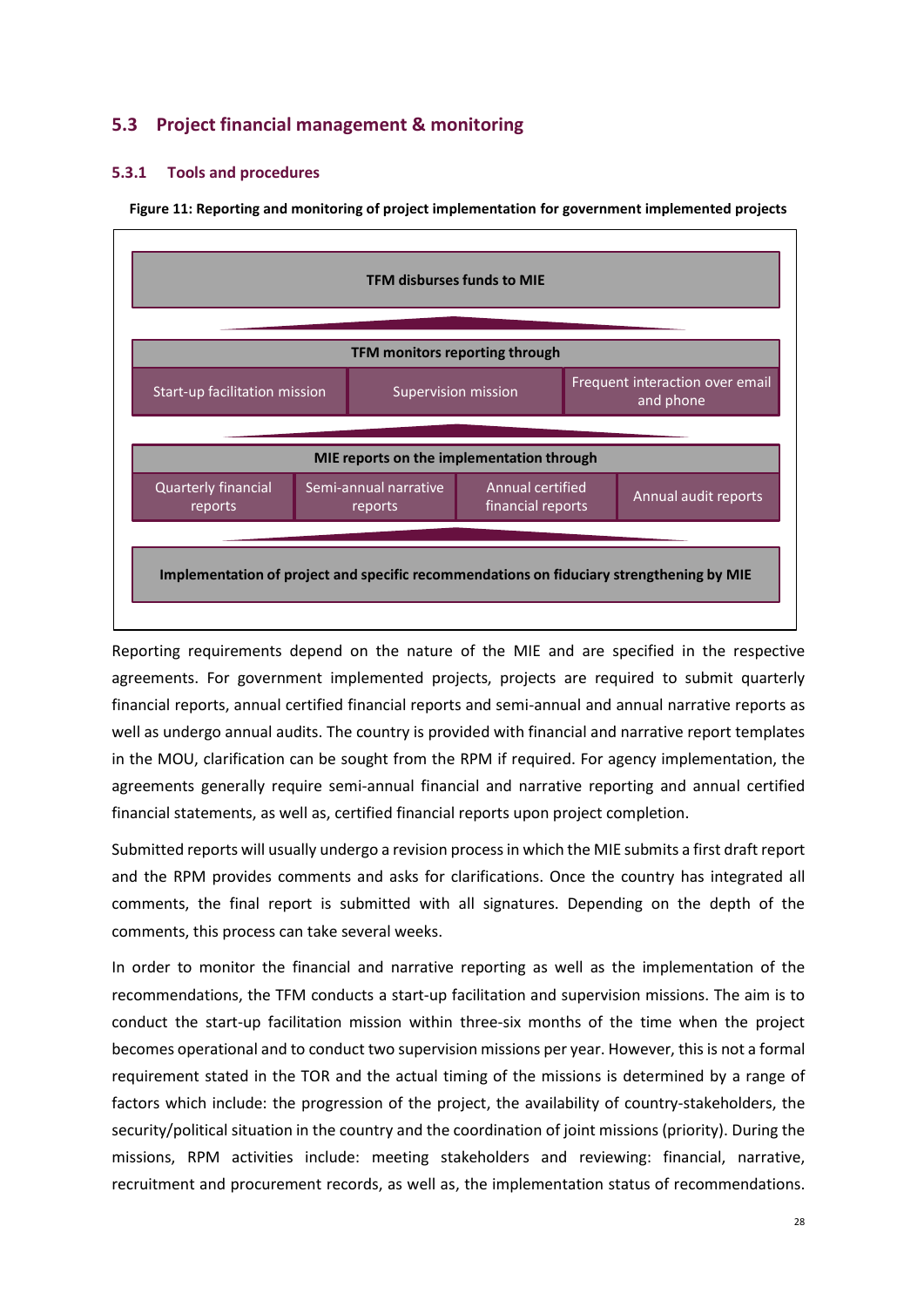In addition to the supervision missions, RPMs are in constant contact with the MIEs in order to clarify potential questions and facilitate the implementation of the projects.

The first disbursement of funds is recommended to be made within ten days of MOU signature. The agreement states that subsequent disbursements are "subject to the Beneficiary's submission of timely and accurate financial and other reports and their acceptance by the TFM, satisfactory compliance of recommendations made by the EIF Executive Secretariat and TFM in the EIF Board approval Letter and during Supervision Missions, and the fulfilment of audit recommendations."

If reports are late, the RPM will contact the country to understand the reasons for the delay and supports the MIE to find solutions. Under exceptional circumstances, funds can be released despite delays in financial reporting, for instance to ensure salaries can be paid.

The LDC agreements state that financial statements need to be "audited annually by an auditing entity in accordance with the recognised International Standards on Auditing, whether by an independent government audit entity or by an independent and reputable audit firm, as recommended by the Trust Fund Manager Capacity Assessment mission." In practice, this means that either an independent firm is hired for this purpose or the auditor's office from the government does the audit. The TFM has provided sample TORs for the selection of an auditor to support countries in this selection process. In the case of adverse audit results, TFM has the right to suspend any further disbursements.

The project reporting and monitoring tools and procedures as described above are found to be adequate for this purpose and commensurate with best practice as found in similar organizations: The submission of quarterly financial reports, annual certified financial reports and semi-annual and annual narrative reports, and annual audits is in line with what other similar organisations require. Supervision missions are a good practice in the absence of a permanent country presence as well as the linking of the disbursements are tied to the submission of satisfactory financial reports and narrative reports.

#### **5.3.2 Start-up facilitation and supervision missions**

The following table provides an overview of the frequency of start-up facilitation and supervision missions in the ten case study countries.

<span id="page-29-0"></span>

| Country | <b>MOU</b><br><b>Signature of</b><br><b>NIA Project</b> | <b>TFM mission</b>          |   | Other EIF activities <sup>1</sup>     |
|---------|---------------------------------------------------------|-----------------------------|---|---------------------------------------|
| Cape    | December                                                | September 2012: Start Up    |   | December 2008:DTIS validation         |
| Verde   | 2011                                                    | <b>Facilitation Mission</b> |   | workshop                              |
|         |                                                         | October 2013: Supervision   | ٠ | July 2009: EIF Global workshop Geneva |
|         |                                                         | mission                     |   | December 2010: EIF Regional           |
|         |                                                         |                             |   | Workshop in Mali                      |

#### **Figure 12: Mission per country**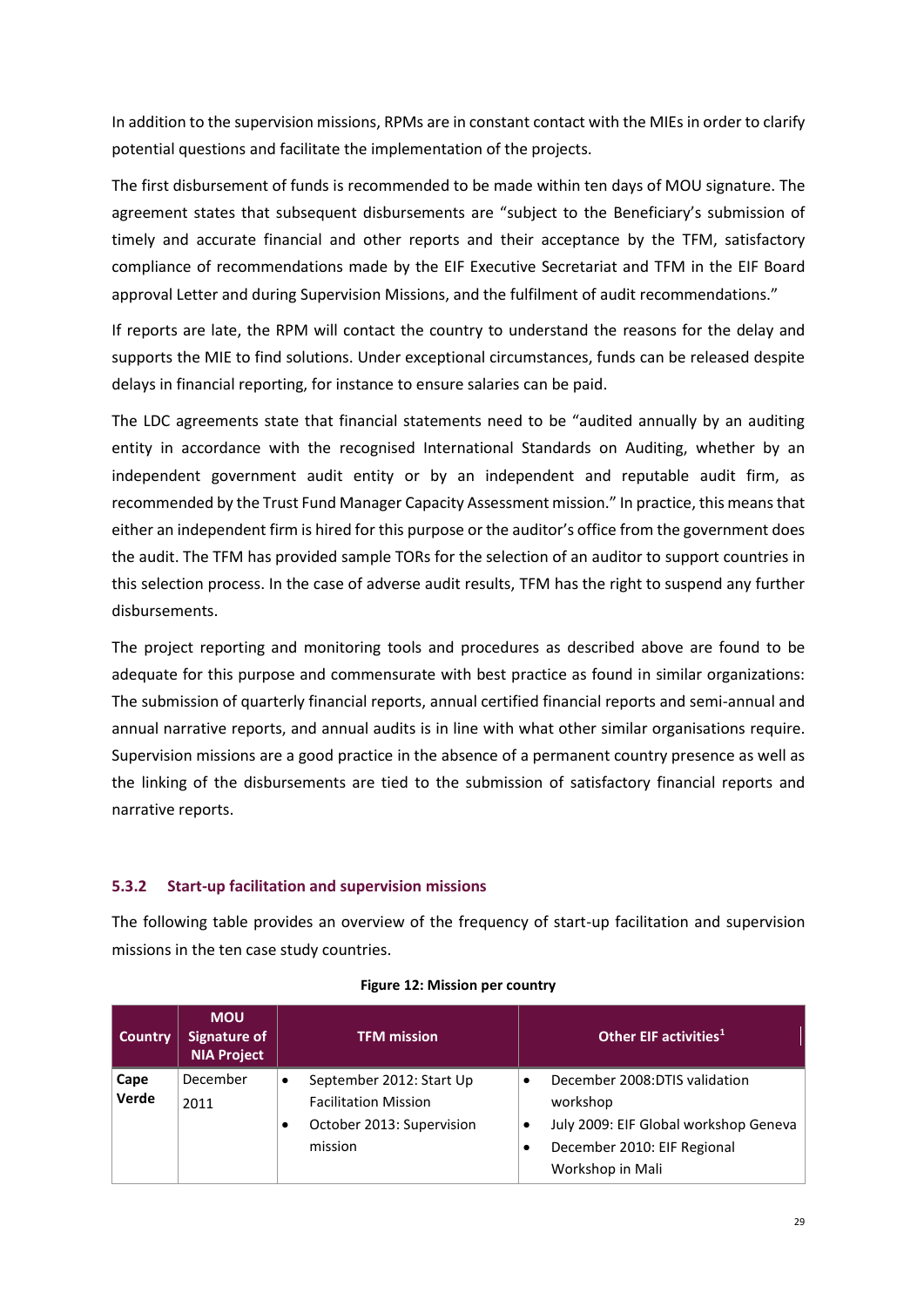| <b>Country</b>      | <b>MOU</b><br><b>Signature of</b><br><b>NIA Project</b> | <b>TFM mission</b>                                                                                                                                                                                                                                                                                                                                                                                   | Other EIF activities <sup>1</sup>                                                                                                                                                                                                                                                                                                                                                               |
|---------------------|---------------------------------------------------------|------------------------------------------------------------------------------------------------------------------------------------------------------------------------------------------------------------------------------------------------------------------------------------------------------------------------------------------------------------------------------------------------------|-------------------------------------------------------------------------------------------------------------------------------------------------------------------------------------------------------------------------------------------------------------------------------------------------------------------------------------------------------------------------------------------------|
|                     |                                                         |                                                                                                                                                                                                                                                                                                                                                                                                      | November 2012: EIF support mission<br>$\bullet$<br>by ES<br>May 2012: M&E Workshop in Burkina<br>$\bullet$<br>Faso<br>August 2013: Tier 2 Support Mission<br>$\bullet$<br>and stakeholder meetings by ES<br>November 2013: ES training workshop<br>$\bullet$                                                                                                                                    |
| Congo<br><b>DRC</b> | <b>July 2011</b>                                        | September 2012: Start-up<br>$\bullet$<br>facilitation mission<br>June 2013: Supervision mission<br>$\bullet$<br>joint with the ES                                                                                                                                                                                                                                                                    | July 2009: EIF Global workshop Geneva<br>$\bullet$<br>October 2010: UNCTAD/EIF workshop<br>$\bullet$<br>in Kinshasa<br>December 2010: EIF Regional<br>$\bullet$<br>Workshop in Mali<br>May 2012: M&E Workshop in Burkina<br>$\bullet$<br>Faso                                                                                                                                                   |
| The<br>Gambia       | January 2010                                            | May 2010: Start-up Facilitation<br>$\bullet$<br>September 2011: Supervision<br>$\bullet$<br>mission<br>July 2012: Joint ES-TFM<br>$\bullet$<br>supervision mission<br>August 2012: Tier 2 Capacity<br>$\bullet$<br><b>Assessment Mission</b><br>May 2013: Supervision mission<br>$\bullet$                                                                                                           | July 2009: EIF Global Workshop in<br>$\bullet$<br>Geneva<br>February 201:1 EIF Regional Workshop<br>$\bullet$<br>in Lesotho<br>May 2011: EIF M&E Workshop in<br>$\bullet$<br>Uganda<br>September 2012: ES supervision<br>$\bullet$<br>mission<br>July 2013: ES Supervision mission<br>$\bullet$                                                                                                 |
| Haiti               | December<br>2012                                        | October 2010: Sensitisation Pre-<br>$\bullet$<br>DTIS mission<br>September 2013: Start-up<br>$\bullet$<br>facilitation                                                                                                                                                                                                                                                                               | July 2009: EIF Global workshop Geneva<br>$\bullet$<br>December 2010: EIF regional workshop<br>$\bullet$<br>in Mali, made possible due to a special<br>arrangement with the TFM<br>August 2011: UNCTAD-sponsored EIF<br>$\bullet$<br>familiarization workshop with TFM<br>participation                                                                                                          |
| Lao PDR             | February<br>2010                                        | August 2010: Joint ES-TFM<br>$\bullet$<br>start-up facilitation mission<br>February 2011: Supervision<br>$\bullet$<br>mission<br>November 2011: Supervision<br>$\bullet$<br>mission<br>May 2012: Joint TFM-ES<br>$\bullet$<br>supervision mission<br>February 2013: Supervision<br>$\bullet$<br>mission<br>August 2013: Supervision<br>٠<br>mission and tier 2 Capacity<br><b>Assessment Mission</b> | July 2009: EIF Global workshop<br>$\bullet$<br>Geneva<br>May 2010: EIF support mission<br>December 2011: EIF M&E Workshop in<br>$\bullet$<br>Uganda<br>November 2012: mission cancelled due<br>$\bullet$<br>to country team's non-availability<br>May 2012: DTIS update workshop<br>٠<br>January 2013: ES supervision mission<br>$\bullet$<br>January 2014: ES supervision mission<br>$\bullet$ |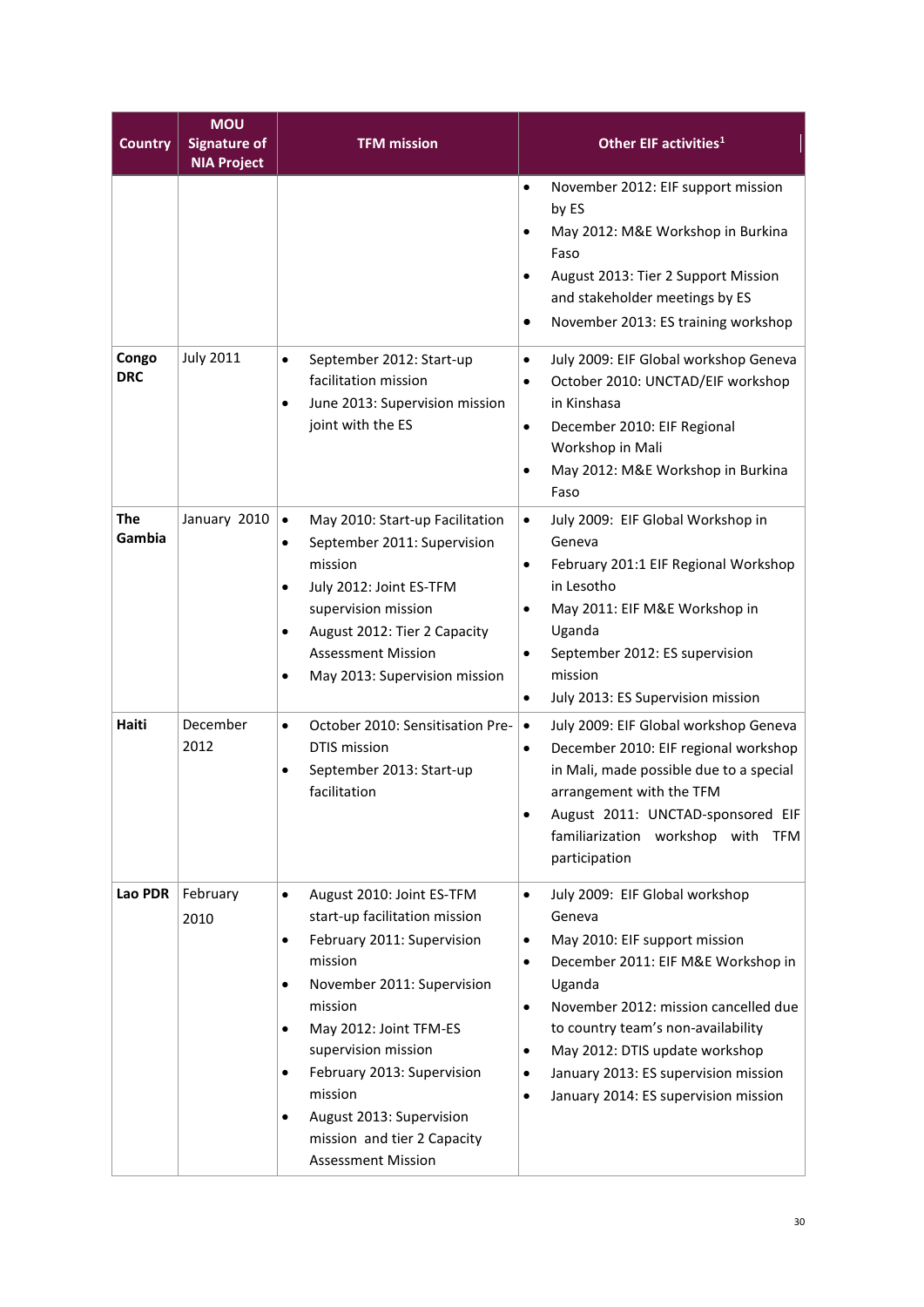| <b>Country</b>            | <b>MOU</b><br><b>Signature of</b><br><b>NIA Project</b> | <b>TFM mission</b>                                                                                                                                                                                                                                                                                                                                                          | Other EIF activities <sup>1</sup>                                                                                                                                                                                                                                                                                                                                                                                                                                                                                                                         |
|---------------------------|---------------------------------------------------------|-----------------------------------------------------------------------------------------------------------------------------------------------------------------------------------------------------------------------------------------------------------------------------------------------------------------------------------------------------------------------------|-----------------------------------------------------------------------------------------------------------------------------------------------------------------------------------------------------------------------------------------------------------------------------------------------------------------------------------------------------------------------------------------------------------------------------------------------------------------------------------------------------------------------------------------------------------|
| <b>Nepal</b>              | <b>March 2010</b>                                       | June 2010: Start up facilitation<br>$\bullet$<br>mission<br>November 2010: Supervision<br>$\bullet$<br>mission<br>May 2011: Supervision mission<br>$\bullet$<br>February 2012: Supervision<br>$\bullet$<br>Mission<br>October 2012: Supervision<br>$\bullet$<br>mission<br>June 2013: Supervision mission<br>$\bullet$                                                      | January 2008: EIF Support mission<br>$\bullet$<br>June 2008: EIF support mission<br>$\bullet$<br>July 2009: EIF Global workshop<br>$\bullet$<br>Geneva<br>June 2010: mission was combined with<br>$\bullet$<br>the EIF Regional workshop in Nepal<br>March 2011: mission conducted by ES<br>$\bullet$<br>September 2011: mission conducted by<br>$\bullet$<br>ES<br>December 2011: EIF M&E Workshop in<br>$\bullet$<br>Uganda<br>November 2012: mission conducted by<br>$\bullet$<br>ES<br>April 2013: Participation in regional Aid<br>for Trade meeting |
| Senegal                   | January 2012                                            | October 2012: Start-Up<br>$\bullet$<br><b>Facilitation mission</b><br>July 2013: Supervision mission<br>$\bullet$<br>joint with the ES                                                                                                                                                                                                                                      | July 2009: EIF Global Workshop<br>$\bullet$<br>Geneva<br>2010: EIF Regional Workshop in Mali<br>$\bullet$<br>May 2011: EIF Support mission<br>$\bullet$<br>November 2012: ES workshop<br>$\bullet$<br>May 2012: M&E Workshop in Burkina<br>$\bullet$<br>Faso<br>June 2013: Supervision mission by the<br>$\bullet$<br>ES<br>July 2013: DTIS workshop by ES<br>$\bullet$                                                                                                                                                                                   |
| Solomon<br><b>Islands</b> | January 2011                                            | April 2011: Start-up facilitation<br>$\bullet$<br>mission<br>October 2011: Supervision<br>$\bullet$<br>mission<br>November 2012: Supervision<br>$\bullet$<br>Mission<br>July 2013: Supervision mission<br>$\bullet$                                                                                                                                                         | April 2008: EIF support mission<br>$\bullet$<br>May 2008: pre-DTIS mission by the ES<br>$\bullet$<br>(TFM not yet operational)<br>March 2010: Regional EIF Workshop<br>Vanuatu<br>December 2011: EIF M&E Workshop in<br>$\bullet$<br>Uganda<br>January 2014: TFM supervision mission<br>$\bullet$                                                                                                                                                                                                                                                         |
| Uganda                    | October 2009                                            | April 2010: Start-up facilitation<br>$\bullet$<br>mission<br>May 2011: Tier 2 development<br>$\bullet$<br>mission<br>March 2012: Supervision<br>$\bullet$<br>mission<br>November 2012: Supervision<br>$\bullet$<br>mission<br>April 2013: Supervision mission<br>$\bullet$<br>June 2013: Supervision mission<br>$\bullet$<br>December 2013: Support<br>$\bullet$<br>mission | July 2009: EIF Global workshop Geneva<br>$\bullet$<br>February 2011: EIF Regional workshop<br>$\bullet$<br>Lesotho included country delegates<br>and the RPM with working sessions to<br>discuss issues<br>December 2011: EIF M&E Workshop in<br>$\bullet$<br>Uganda<br>November 2012: ES meeting with<br>$\bullet$<br>stakeholders<br>June 2012: ES Supervision mission<br>٠<br>January 2014: ES supervision mission                                                                                                                                     |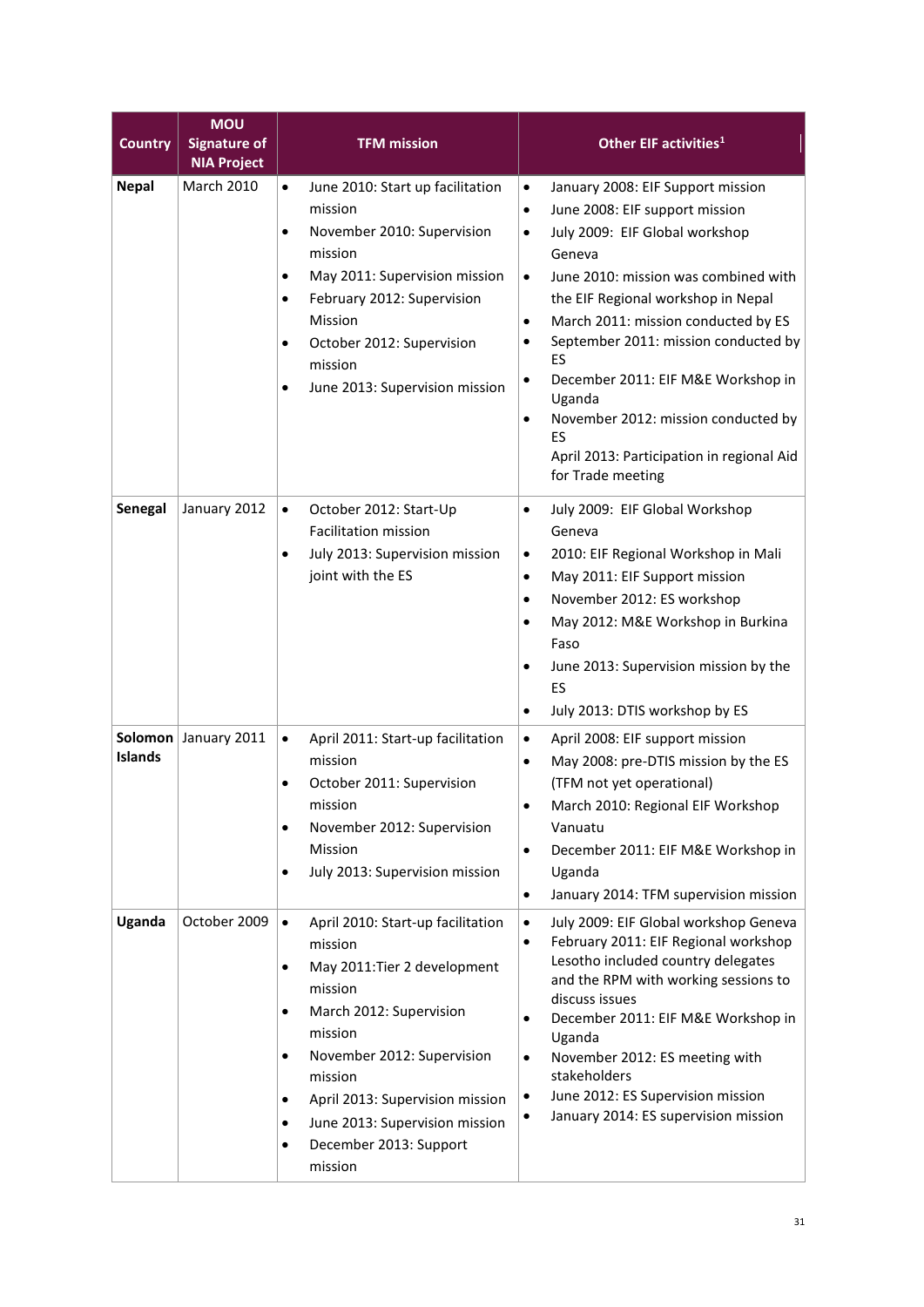| <b>Country</b> | <b>MOU</b><br>Signature of<br><b>NIA Project</b> | <b>TFM mission</b>                                                                                                                                                                                    | Other EIF activities <sup>1</sup> |                                                                                                                                                                                                                                                                               |  |
|----------------|--------------------------------------------------|-------------------------------------------------------------------------------------------------------------------------------------------------------------------------------------------------------|-----------------------------------|-------------------------------------------------------------------------------------------------------------------------------------------------------------------------------------------------------------------------------------------------------------------------------|--|
|                |                                                  |                                                                                                                                                                                                       |                                   |                                                                                                                                                                                                                                                                               |  |
| Yemen          | <b>July 2009</b>                                 | November 2009: Start-up<br>٠<br>facilitation mission<br>March 2010: Supervision<br>$\bullet$<br>mission<br>November 2010: Tier 2 Capacity<br>Assessment Mission<br>May 2013: Supervision mission<br>٠ | $\bullet$                         | July 2009: EIF Global workshop Geneva<br>2010: EIF Regional Workshop in<br>Lesotho<br>December 2011: EIF M&E Workshop in<br>Uganda<br>The political situation in the country<br>meant the supervision mission in 2011<br>was cancelled and so not included in<br>the analysis |  |

<sup>1</sup> EIF trading stories not included

Overall, there have been frequent missions to the case countries with an average 1.4 missions per year. Missions and workshops conducted by the ES complement the TFM missions. The start-up facilitation mission has been conducted in most cases within six months of MOU signature, depending on how quickly activities started in these countries. Where the start-up facilitation mission was conducted considerably later, this was explained by a delayed start-up of activities in country.

Following the start-up facilitation mission, the frequency of the mission has varied between the countries, with some countries receiving frequent missions of twice per year and others receiving less – depending on the country situation. In Yemen for instance, no mission could be conducted due to the security situation in country during 2011. In addition, for the majority of countries there has been one-two joint missions with the ES throughout the project. This analysis needs to take into account the initial assumptions from the UNOPS approved bid, which stated that one RPM can cover up to eight to ten countries. Currently, all RPMs based in the regions have at least eight countries to cover with a maximum of 14 countries per RPM, as shown by Figure 13.

<span id="page-32-0"></span>



For the ten case study countries, most mission reports are available on the EIF Knowledge Hub. For the reports not initially available, they have been uploaded when requested. The reports follow in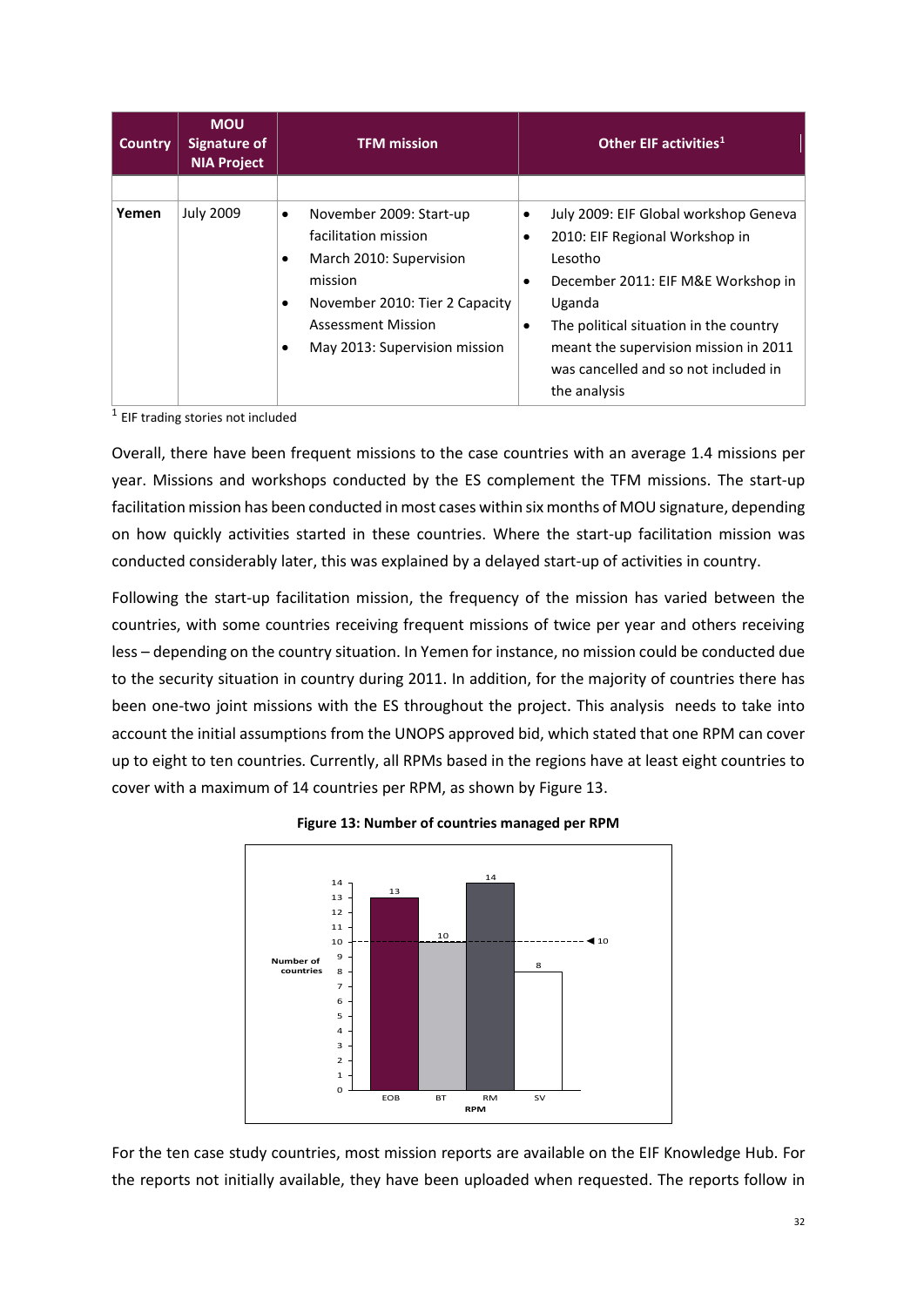most cases the supervision mission template and covers all areas, the reports vary in the detail provided in each section based on the country specific situation. Furthermore, it should be highlighted that the RPMs have shown to be very knowledgeable about the evolving situation in each country.

Country interviewees have been very satisfied with the responsiveness of RPMs both during the supervision mission and when communicating over email and phone. They particularly highlighted the importance of the country missions in order to clarify questions and to do "on the job training". Most countries have expressed a desire for even more frequent visits.

#### **5.3.3 Tracking of recommendations**

The following table provides an overview of the tracking of the recommendations from the EIF Board approval letter and the supervision missions in the ten case study countries. In most cases, recommendations have been tracked systematically in the country mission reports. MIEs also report on their overall progress, including the implementation of recommendations, in the semi-annual and annual progress reports. Recommendations have only been tracked by MIEs systematically since the ES/TFM changed the reporting template in August 2012.

<span id="page-33-0"></span>

| <b>Country</b> | <b>Recommendation tracking</b>                                                                                                                                                                                                                                                                                                                                                                                                                                                                                                                                           |
|----------------|--------------------------------------------------------------------------------------------------------------------------------------------------------------------------------------------------------------------------------------------------------------------------------------------------------------------------------------------------------------------------------------------------------------------------------------------------------------------------------------------------------------------------------------------------------------------------|
| Cape Verde     | Different missions tracked the status of implementation of previous recommendations,<br>provided a timeline and indicated who needed to take action.                                                                                                                                                                                                                                                                                                                                                                                                                     |
| Congo DRC      | The start-up facilitation mission and the June 2013 supervision mission tracked the<br>$\bullet$<br>implementation of recommendations.<br>The first annual progress report provided an update on the status of implementation of<br>the recommendations.                                                                                                                                                                                                                                                                                                                 |
| The Gambia     | NIU Support: Recommendations are systematically tracked through the country mission<br>$\bullet$<br>reports, providing an update on the implementation status and further<br>recommendations. Mixture of compliance rates, most of the original recommendations<br>were ongoing in September 2012 (the last Tier 1 mission).<br>Tier 2 Trade Facilitation project: Most recommendations planned to be implemented but<br>٠<br>not completed as recorded in start-up facilitation mission in May 2013.                                                                    |
| <b>Haiti</b>   | The Start-up Facilitation Mission Report provided detailed recommendations covering<br>$\bullet$<br>financial, procurement and supply management, work plans and M&E systems. The<br>tracking of previous recommendations was not systemically documented in the Start-Up<br>Facilitation report but all matters raised in the EIF Board recommendations were followed<br>up. In addition new recommendations were provided and recommendations were<br>systematically tracked in the 2013 semi-annual and annual reports.                                               |
| Lao PDR        | Recommendations are systematically tracked through the country mission reports with<br>each report providing an update further recommendations.                                                                                                                                                                                                                                                                                                                                                                                                                          |
| <b>Nepal</b>   | Mission reports generally tracked the status of implementation of recommendations and<br>٠<br>indicated next steps if required. The Start-up Facilitation Mission reviewed progress in<br>implementing the requirements in the NIA-Support EIF Board approval letter and<br>concluded that all requirements will be complied with by end of July 2010, four months<br>after MOU signature. The supervision missions then tracked the recommendations, the<br>mission in May 2011 concluded that requirements were implemented and that the NIU<br>was fully operational. |

#### **Figure 14: Recommendation and requirement tracking**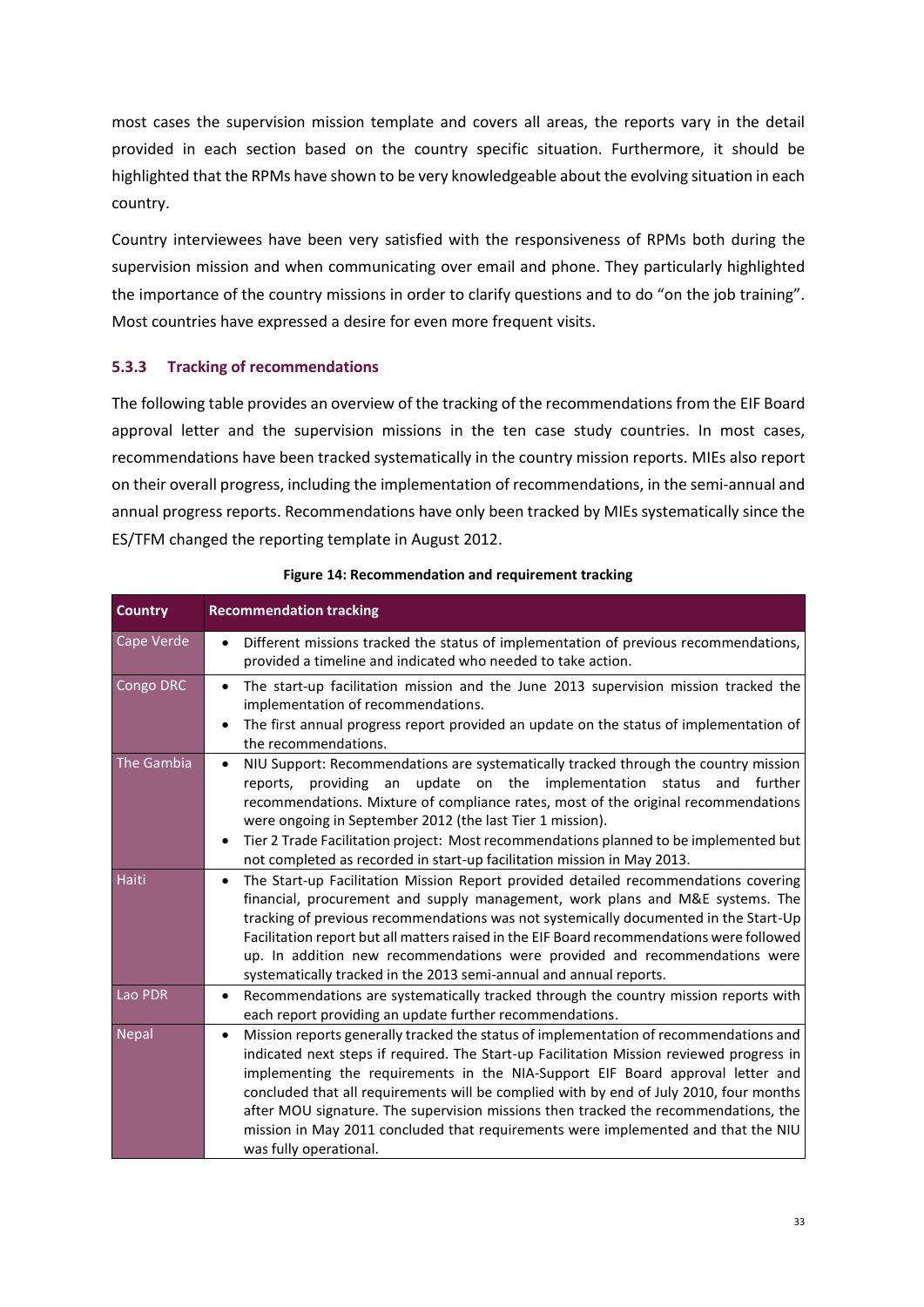| <b>Country</b>            | <b>Recommendation tracking</b>                                                                                                                                                                                                                                                                                                                                                                                                                                                                                                                                                                                                                                                   |
|---------------------------|----------------------------------------------------------------------------------------------------------------------------------------------------------------------------------------------------------------------------------------------------------------------------------------------------------------------------------------------------------------------------------------------------------------------------------------------------------------------------------------------------------------------------------------------------------------------------------------------------------------------------------------------------------------------------------|
| Senegal                   | The Start-up facilitation and subsequent Supervision Mission reports tracked the status<br>of implementation of previous recommendations, provided a timeline and indicated who<br>needs to take action. Supervision Mission of July 2013 concluded that progress in meeting<br>recommendations was advanced.                                                                                                                                                                                                                                                                                                                                                                    |
| Solomon<br><b>Islands</b> | Recommendations are systematically tracked through the country mission reports with<br>٠<br>each report providing an update on further recommendations. By the start-up mission in<br>April 2011 only a few of the recommendations from the capacity assessment had been<br>completed. By the November 2011 mission nearly all of the original recommendations<br>had been completed. The second disbursement was made in July 2011 based on the July<br>2011 financial report.                                                                                                                                                                                                  |
| Uganda                    | The Start-up facilitation mission provided a short list of recommendations but did not<br>٠<br>provide a summary table to outline which recommendations in the EIF Board approval<br>letter had been complied with.<br>Some supervision mission report contain recommendations and a summary of the<br>compliance of previous recommendations others provide a brief update on<br>recommendation compliance, this is with the exception of the December 2013 mission<br>report which provides no update on previous recommendations. This was because the<br>December 2013 mission was a support mission due to in-country circumstances as<br>opposed to a supervision mission. |
| Yemen                     | The political and security situation meant there has been only two supervision missions<br>$\bullet$<br>in the country since the programme inception in October 2009, the corresponding reports<br>tracked the implementation of the recommendations. Semi-annual and annual narrative<br>reporting also provided status updates.                                                                                                                                                                                                                                                                                                                                                |

#### **5.3.4 Monitoring of MIE reporting**

The reporting of MIEs to the TFM is a process where the TFM through regular communications with the MIE supports the development of reports to an acceptable quality for the EIF Board. The actual reporting practices in terms of the timeliness of the reporting vary considerably per country and project. 70% of quarterly financial reports due for NIU projects were submitted either by the due date or within two months, 24% were submitted two-six months after the due date and 6% with more than six months of delay. It has to be noted here, that these timings refer to when the final reports are submitted. In most cases, countries submit a draft on time, this is then subsequently revised and clarified in collaboration with the RPM. This process can take up several weeks, depending on the nature of what needs to be clarified.

Analysis of the ten case study countries demonstrates that for the majority of countries the quality and timeliness of reports has improved over time. This is because the capacity of the MIE increases as implementation progresses and also the staff become more familiar with the reporting requirements of the TFM.

Narrative reports tend to be submitted with more delays. 66% of narrative reports due for NIU projects were submitted either by the due date or within two months, 13% were submitted two-six months after the due date, 20% were submitted with a six month or more delay. The same process of submission of draft reports and revisions as for the financial reports applies here.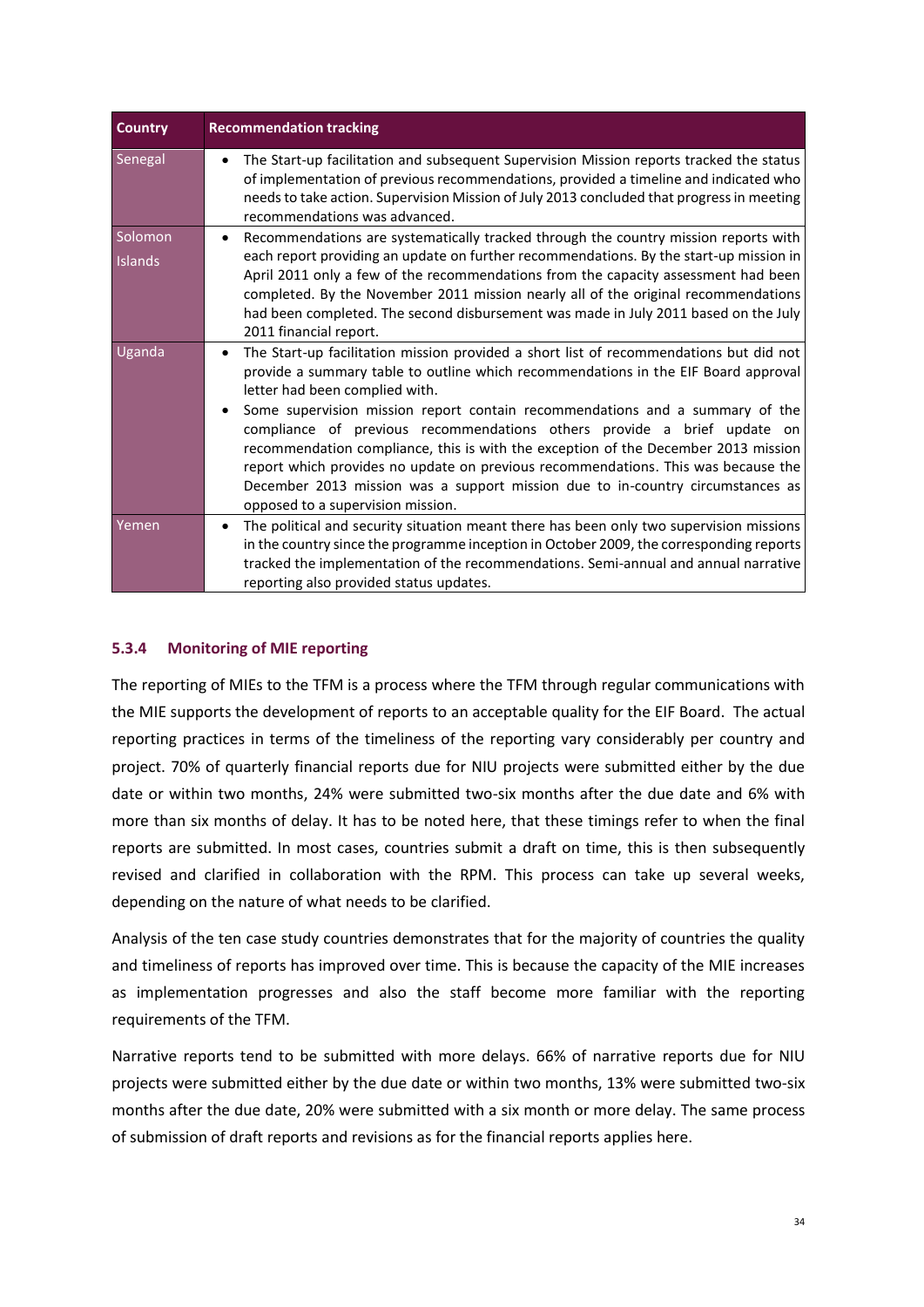For government implemented projects, the reporting follows in most cases the TFM templates. Project coordinators have highlighted that once they have done the reporting a couple of times and they understand what is requested, the templates are easy to understand and fill out. Coordinators also highlighted the support they receive from the TFM when requiring clarifications.

Reporting for agency implemented projects has followed the specific arrangements outlined in the agreement with each Partner Agency. In general, agency reporting tended to be more delayed than country reporting.

The TFM has a tracking system within the EIF Knowledge Hub that helps each RPM to keep track of reports that are due. In cases where reports are delayed, the TFM attempts to evaluate the situation qualitatively to understand reasons for the delay, find potential solutions and provide appropriate support to the country.

#### **5.3.5 Disbursements of funds**

In most of the ten case study countries, the first disbursements were made in a timely way, usually within a month of signing the MOU agreement or implementation letter with the partner agencies, in many cases only a couple of days after signing. In a few cases, it took up to two months, for example in Lao PDR where the delay was due to the opening of the project bank account which could only be done after the MOU signature. In Uganda the Tier 2 project: District Commercial Services Support Project, took 4 months for the first disbursement to occur due to reasons outside the TFM's control (i.e. awaiting an official letter from the beneficiary providing the beneficiaries bank account details).

The subsequent disbursements are linked directly to the submission of the financial reports as well as the unspent balance available in the country. However, they are not linked in a systematic way to the narrative reporting and the implementation of the recommendations in the case study countries. Nevertheless, the TFM is in constant contact with the ES and is tracking the recommendations through the missions and narrative reports. There were no major concerns about this from the ES side.

Where requirements had been set in the EIF Board approval letter, their implementation is monitored with compliance tracked firstly during the start-up facilitation mission and then via a supervision mission close to the timing of the second disbursement. Given that the supervision missions do not always coincide with the exact timing of the deadline, it is not documented in mission reports in all cases when exactly recommendations were implemented and if the second disbursement only followed their fulfilment. That being said the RPM is tracking the progress of recommendation implementation through their daily interactions with MIEs. Normally even if the EIF Board recommendations are not implemented during the stipulated deadlines, if there are initial steps taken, or there is a willingness/commitment to comply with them this is taken positively and the second disbursement is released. For example if the Board recommendation is for the NIU to be established within 4 months, and the MIE has taken steps to recruit the staff but they are not all in place this is taken positively and the second disbursement released.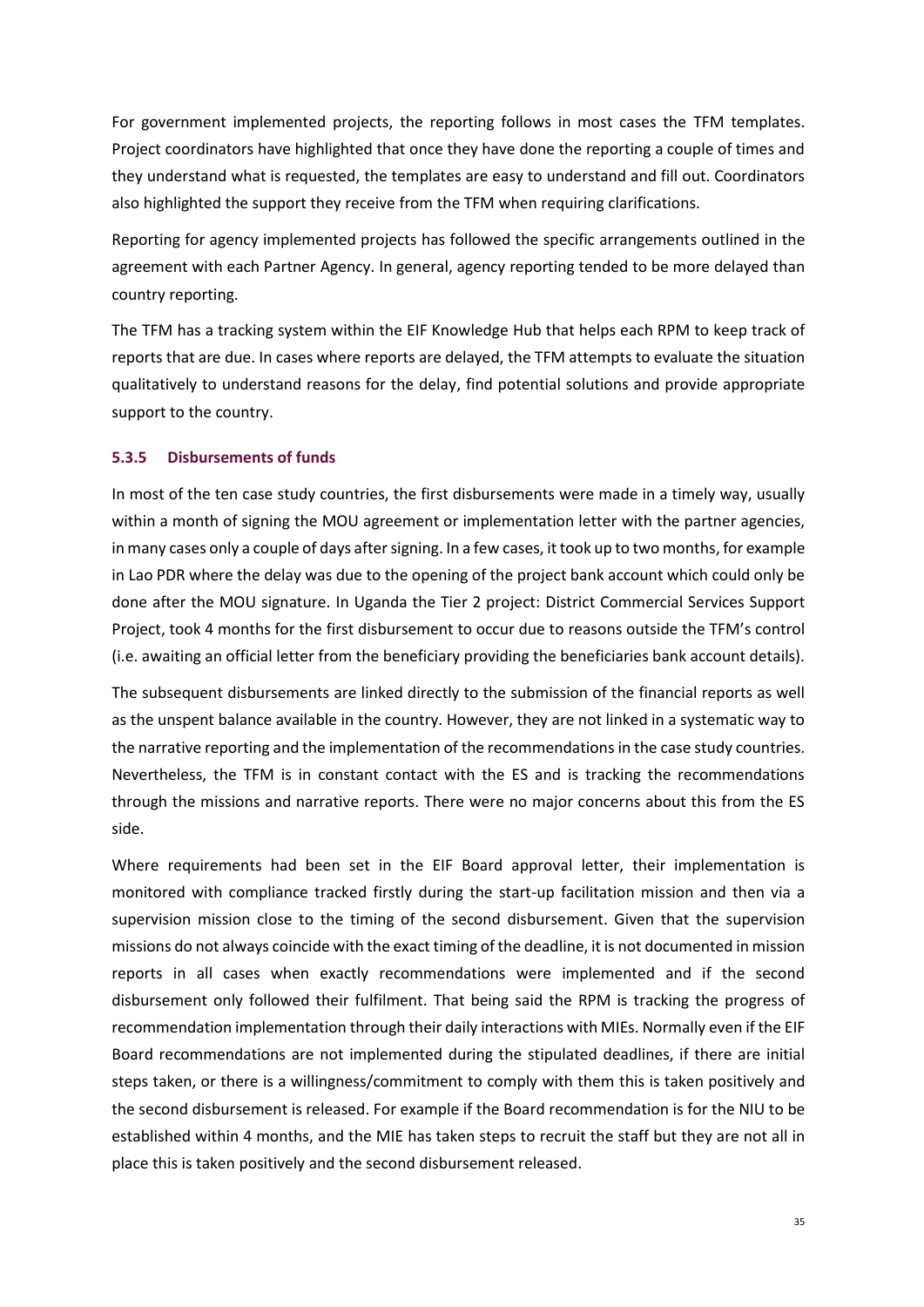Disbursements for NIA support projects have been made in small tranches of USD 75K – 150K following the submission of the quarterly financial reports once the already disbursed amounts have been used. In cases where the reporting was considerably late, in general no funds were disbursed before the final submission of the financial reports.

In some exceptional cases disbursements have been made without the receipt of financial reports. Among the country cases studies, Yemen is such a case, where a small amount of funds were transferred to the country during the phase of political instability in 2011 and 2012. The transfer was limited to allow for the continued payment of staff salaries, while the EIF Board was deciding on the continuation of the project. Different stakeholder involved in this process have commended the TFM for their sensitive handling of the situation that both allowed for safeguarding EIF funds as well as allowing country staff to be paid.

Agency implemented projects follow a different disbursement schedule to government implemented projects. For DTIS/DTIS update projects the first disbursement is between 70%-90% of the overall funds and the remaining funds are released once the reports as established in the agency agreements have been submitted. For Tier 1 and Tier 2 projects disbursements are based on annual disbursements with cash flow forecast for the following year, as well as, financial reports for the previous year.

#### **5.3.6 Audits**

The submission of audit reports by the MIEs provides an additional safeguard for EIF Funds. The table below provides an overview of the status of the audits of NIA support projects in the ten case study countries. In Haiti, no audits have been due so far. In four countries, the latest (2012) audit reports due in June 2013 are currently in progress, two of those countries have submitted two audit reports each already. The remaining five countries have submitted satisfactory audit reports for 2012 and where applicable before.

<span id="page-36-0"></span>

|                        | 2010      | 2011      | 2012        |
|------------------------|-----------|-----------|-------------|
| <b>Cape Verde</b>      | Not due   | Not due   | Submitted   |
| <b>DRC</b>             | Not due   | Not due   | In progress |
| <b>The Gambia</b>      | Submitted | Submitted | Submitted   |
| <b>Haiti</b>           | Not due   | Not due   | Not due     |
| Laos                   | Not due   | Submitted | Submitted   |
| <b>Nepal</b>           | Submitted | Submitted | In progress |
| Senegal                | Not due   | Not due   | In progress |
| <b>Solomon Islands</b> | Not due   | Submitted | Submitted   |
| Uganda                 | Submitted | Submitted | In progress |
| Yemen                  | Submitted | Not due   | Submitted   |

| Figure 15: Overview of the audits for NIA support projects in the ten case study countries |  |  |
|--------------------------------------------------------------------------------------------|--|--|
|--------------------------------------------------------------------------------------------|--|--|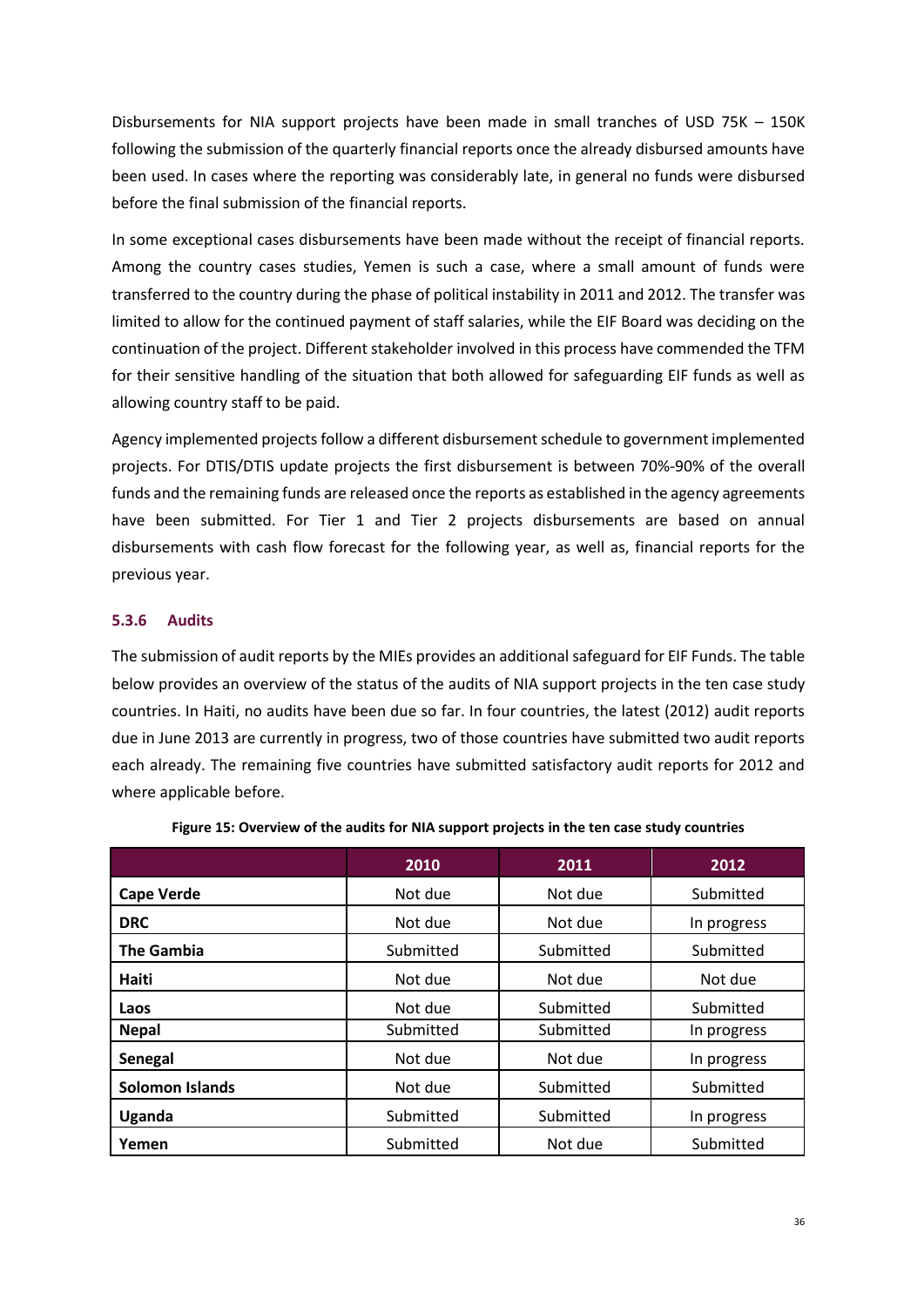In one case the audit was conducted by an international auditing firm, in three cases by a national private auditing company and in the remainder of the cases by the national audit authority. Where the audit is conducted by a private national firm, the TFM cleared the TORs and government procedures were followed for the selection of the company.

In general, the audit reports followed international good practice and presented some findings around financial management, planning and reporting, but no major incidents. In three countries, issues raised were somewhat more significant and related to procurement procedures, internal control mechanisms and organizational issues.

The TFM has consistently followed up on the audit findings through supervision missions and other forms of communication if needed and agreed with the MIE on steps to implement audit recommendations. The follow up was particularly close in the cases where more significant issues were raised. Furthermore, in two cases, issues raised by the audit had already been picked up in supervision missions before the audits as reflected in the mission reports, which indicates that the general TFM's monitoring is working well. For example, in one case it was reported that problems were detected by the RPM through a review of financial statements before an audit was conducted. The issue was raised with the NIU coordinator and then brought to the attention of the National Audit Board, the ES/ED and the Chair of the EIF board. Adequate steps were taken to rectify the situation. In another case outside the case countries, disbursements were suspended while an external audit is undertaken to verify claims of potential misuse of funds.

In summary, issues raised by the audits were mainly minor. For the more significant cases, the TFM followed up closely and appropriate steps were taken. The review team noted however that there are no standard procedures for responding to audit incidents, in particular criteria for when results should be brought to the attention of the EIF Board. Such procedures could increase transparency of responses to audits for the EIF Board.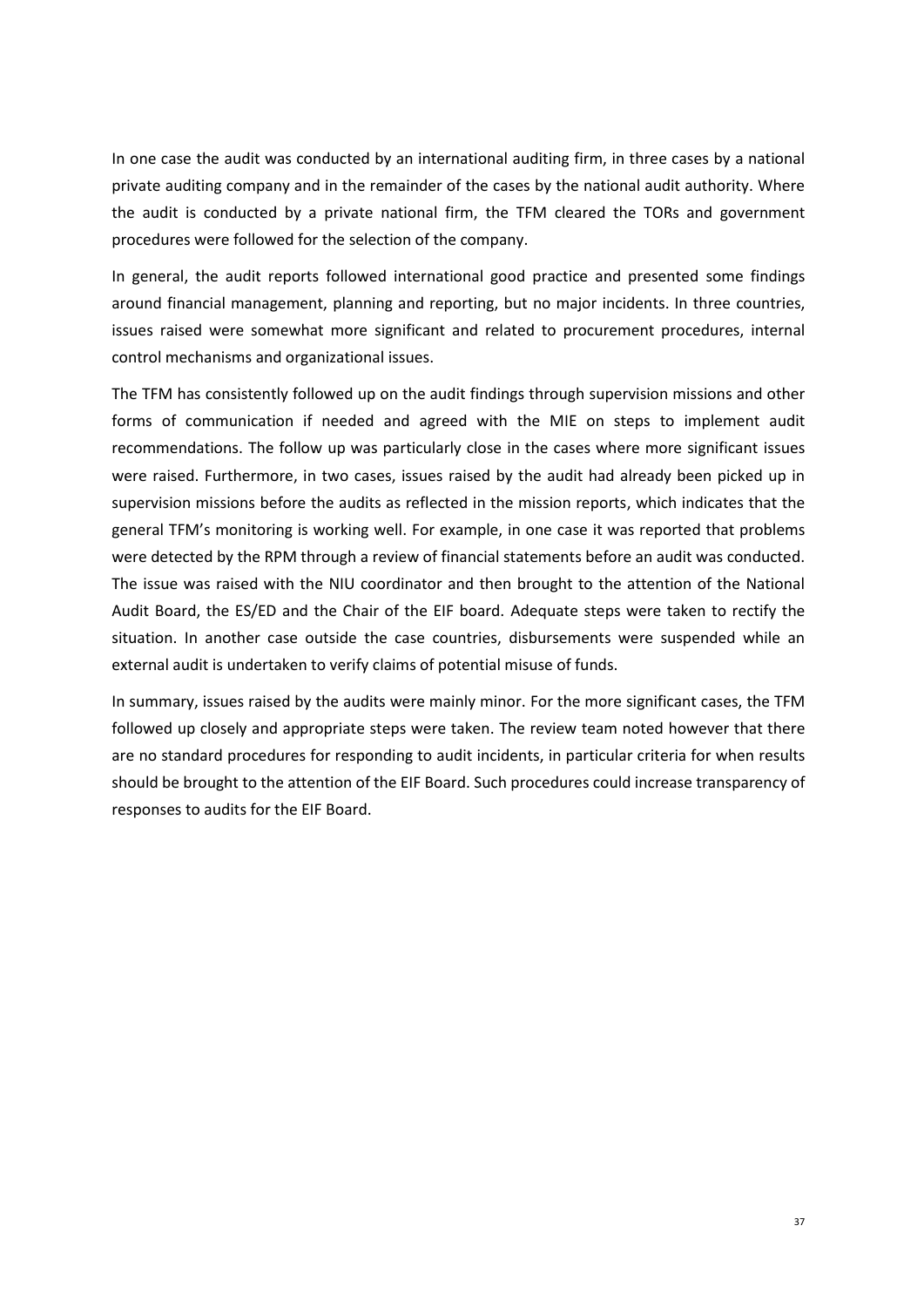#### **Conclusions**

- The project financial management and monitoring tools and procedures are found to be suitable and in line with good practice as found in similar organizations.
- Actual practice in the ten case countries demonstrates that the TFM is closely monitoring the fiduciary aspects of the projects and detailed financial and narrative reporting is available. The depth of knowledge of RPMs on each country's situation has allowed the TFM to take a tailored approach for each case, taking into account the sometimes challenging environment of EIF projects and finding appropriate solutions to issues, while providing a sufficient level of safeguarding of funds.

#### **Recommendations**

- In line with the recommendation on capacity building and the important role of missions for "on the job training" highlighted by LDC interviewees, the TFM should attempt to comply as much as possible with the targeted two supervision missions per year, where possible together with the ES.
- The TFM should continue to work closely with the EIF ES to ensure project financial expenditure is in line with programmatic progress, and to ensure that the ES receives the required information from MIEs.
- In order to increase transparency for the EIF Board around audits, formal criteria should be articulated for the course of action for negative audit findings and delays in reporting, e.g. what type of incidences are required to be reported to the EIF Board and in which cases it is followed up by the TFM without the need to raise it to the EIF Board.
- For Tier 2 projects, potential conflicts of interest arising from people being involved in the national steering committees and/or project steering committee as well as being an implementing party should be closely monitored by the TFM in collaboration with the ES.

#### <span id="page-38-0"></span>**5.4 Project extension and closure**

#### **5.4.1 Tools and procedures**

Figure 16 below provides an overview of the tools and procedures the TFM is employing in relations to project extensions and closure.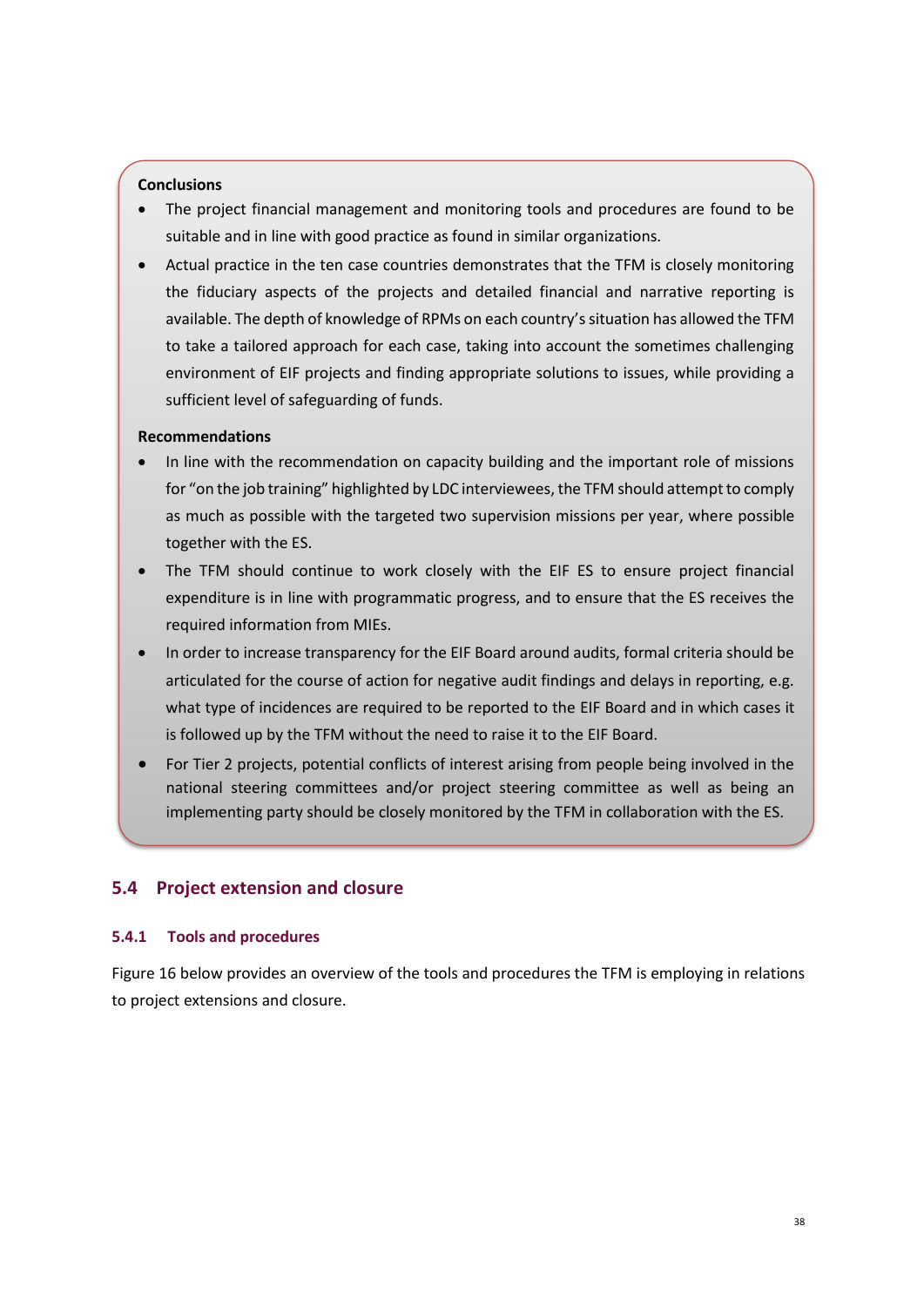<span id="page-39-0"></span>

| <b>Category</b>        | <b>Tools and procedures</b>                                                                                                                                                                                                                                                                                                                                                                                                                                                 |  |  |
|------------------------|-----------------------------------------------------------------------------------------------------------------------------------------------------------------------------------------------------------------------------------------------------------------------------------------------------------------------------------------------------------------------------------------------------------------------------------------------------------------------------|--|--|
| No cost<br>extension   | Information note on no cost extension from April 2013<br>$\bullet$                                                                                                                                                                                                                                                                                                                                                                                                          |  |  |
| Tier 1 Phase 2         | EIF guidance note on the Tier 1 project extension process from April 2012<br>٠<br>Checklist for reviewing fiduciary aspects of Tier 1 project extension<br>٠<br>proposals                                                                                                                                                                                                                                                                                                   |  |  |
| <b>Project closure</b> | As stipulated in the respective implementation agreements, normally<br>including:<br>Final technical/narrative reports (for NIU projects, no later than one<br>$\circ$<br>month after project completion, for agency implemented projects,<br>depending on specific agreement)<br>$\circ$ Certified final financial reports (for NIU projects, no later than three<br>months after project completion, for agency implemented projects,<br>depending on specific agreement) |  |  |

#### **Figure 16: Overview of the tools and procedures for project extension and closure**

The information note on no costs extensions (NCE) was developed in April 2013. It provides an explanation for the need to do no cost extensions, the general process and criteria to be fulfilled in order to grant the NCE. The government needs to submit an official request for extension detailing the reasons and a revised budget and work plan for the extension period. The ES and TFM jointly review the request, looking specifically at the project progress, work plan and budget. The ED takes the final decision based on the ES-TFM recommendations. Based on the decision, the TFM amends the legal documentation. The information note outlines a number of specific safeguards. These safeguards include that a NCE is normally not granted if there are any outstanding reports, if the NCE was only to provide salary payments, and for EIF board approval to be sought if the NCE intends to make substantial change to the initial project. This process is found to be adequate.

The guidance note on the Tier 1 project extensions process from April 2012 and circulated to countries in September 2012 outline the process for a phase 2 extension. Requirements are the submission of an independent evaluation of Phase 1; an extension request proposal including the submission of financial and narrative reports; a phase 1 implementation report; a donor facilitator report of phase 1 and a proposal for phase 2. A standard template is provided to the government for the implementation report. Before the request is submitted to the EIF Board, the ES and TFM undertake an assessment of the project and provide recommendations about its extension.

#### **5.4.2 No cost extensions**

In all ten case study countries there have been no cost extensions on at least one occasion, in some cases up to four. The period of extension varies in each case. In three cases, relatively short extensions were done within a few months.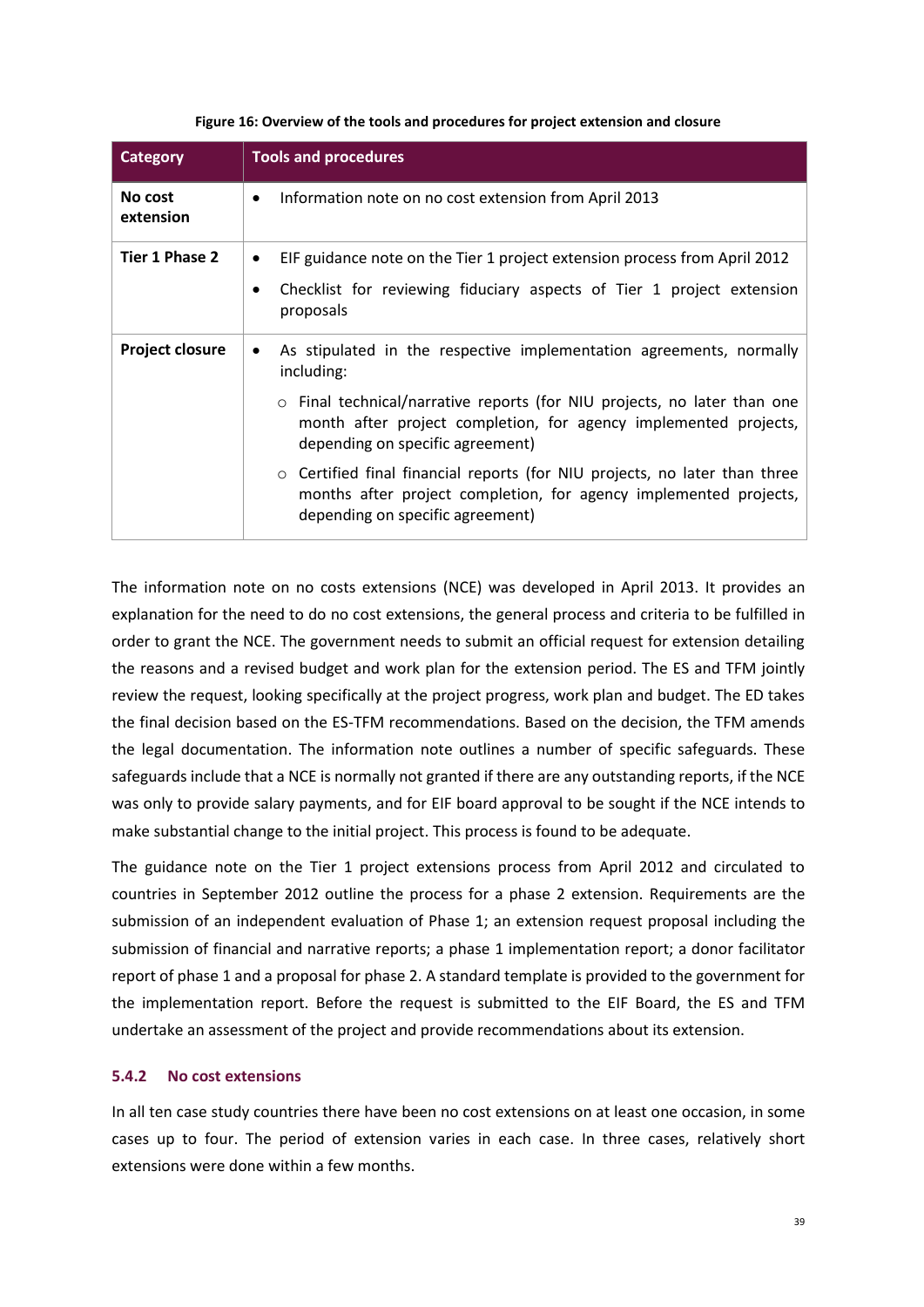Generally, MOUs were extended in timely way with no gaps between the MOUs. In a few exceptions, a couple of weeks were in-between the signature of the extension, which was due to specific incountry situations. Interviewees have stated their satisfaction with the process and see it as efficient.

#### **5.4.3 Tier 1 Phase 2 project extensions**

Three out of the ten case study countries have entered Tier 1 Phase 2. The required documentation was provided in all cases with the exception of The Gambia where the Donor Facilitator report is pending submission from the new donor coordinator.

The process to transition to Tier 1 phase 2 has taken several months to be completed and the TFM has noted that in general the first few countries to prepare a Tier 1 phase 2 proposal have encountered difficulties in meeting the extension guidelines. The request to submit a phase 1 implementation report, in addition to the independent mid-term evaluation, and also submit regular financial and narrative reports, is quite demanding. This has already been recognised and revisions to the current EIF guidelines are underway.

<span id="page-40-0"></span>

| <b>Country</b> | Phase 1    | Phase 2     | Mid-term   | <b>Extension</b> | Phase 1 Impl. | DF report                  | <b>CAR</b>       |
|----------------|------------|-------------|------------|------------------|---------------|----------------------------|------------------|
|                |            |             | evaluation | request proposal | report        |                            |                  |
| Lao PDR        | 25/02/10-  | $23/12/13-$ | September  | December 2013    | October 2013  | November                   | Completed-       |
|                | 31/12/13   | 31/12/15    | 2013       |                  |               | 2013                       | November         |
|                |            |             |            |                  |               |                            | 2013             |
| <b>The</b>     | 07/01/10   | 31/7/13     | May 2013   | May 2013         | April 2013    | To be                      | Completed        |
| Gambia         | $-31/7/13$ | 31/7/18     |            |                  |               | completed by<br>the new DF | <b>July 2013</b> |
| Uganda         | 20/10/09-  | 13/09/13-   | September  | May 2013         | April 2013    | May 2013                   | Completed-       |
|                | 31/08/13   | 12/09/15    | 2012       |                  |               |                            | <b>July 2013</b> |
|                |            |             |            |                  |               |                            |                  |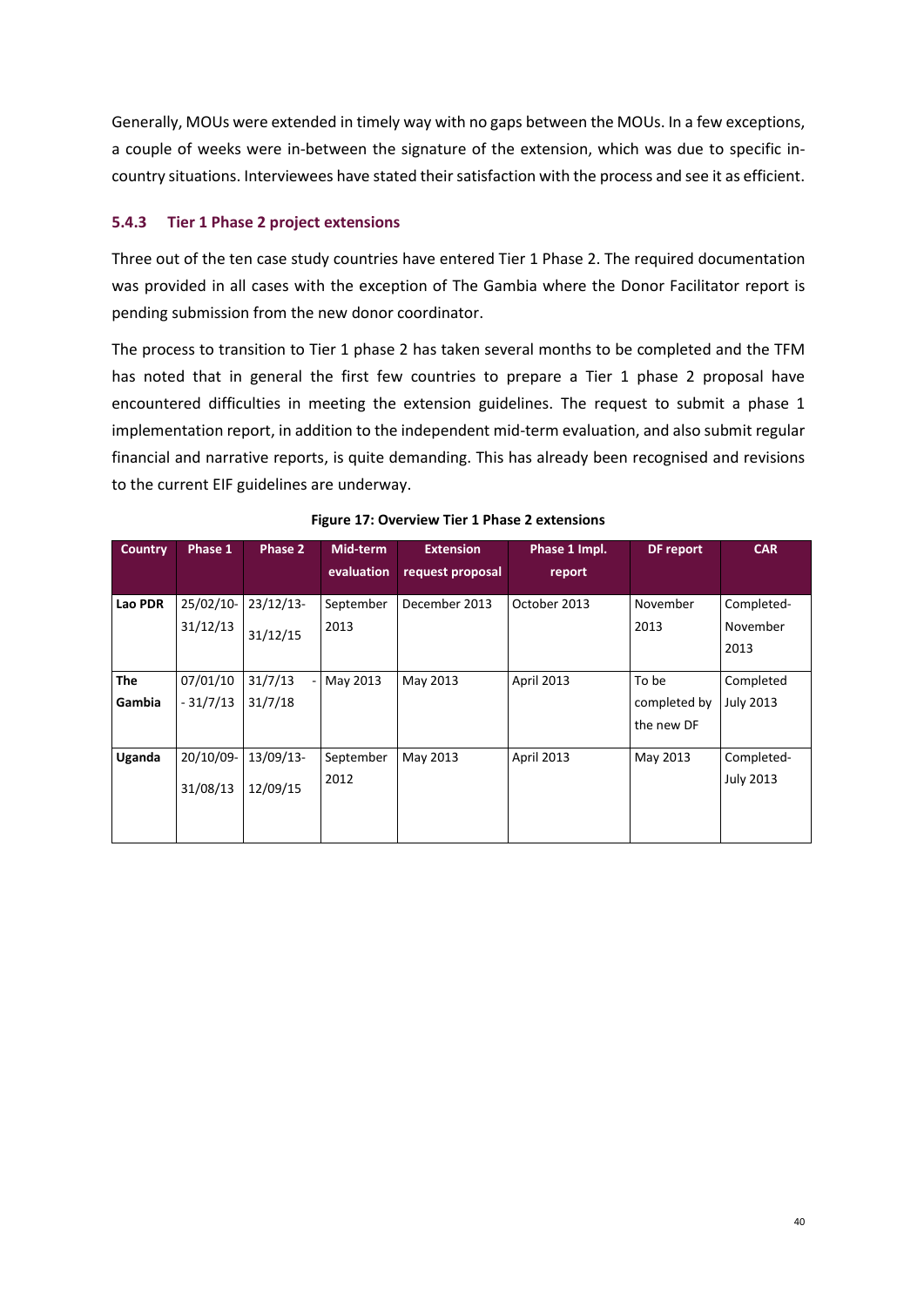#### **5.4.4 Project closure**

At the time of this review, only few projects have been closed, among them only Pre-DTIS, DTIS and DTIS Updates. In the few cases, final narrative reports have been submitted on time, in other cases the project is closed operationally, but reports have not been due so far. In one DTIS project, the final DTIS document has been accepted as final report. Final financial reports have been submitted where applicable.

#### **Conclusions**

- In general, tools and procedures for project extensions and closure are found to be suitable and in line with good practice in other organizations.
- No cost project extensions have been made in an efficient manner. Experience in closing projects in the ten case countries has been scarce given the limited number of projects that have been closed to date. The requirements of Tier 1 Phase 2 project extension process have shown to be challenging for countries. This has already been recognised and revisions to the current EIF guidelines are underway.

#### **Recommendations**

 The TFM should advise countries on an appropriate extension periods based on its experience to avoid frequent NCEs for short periods.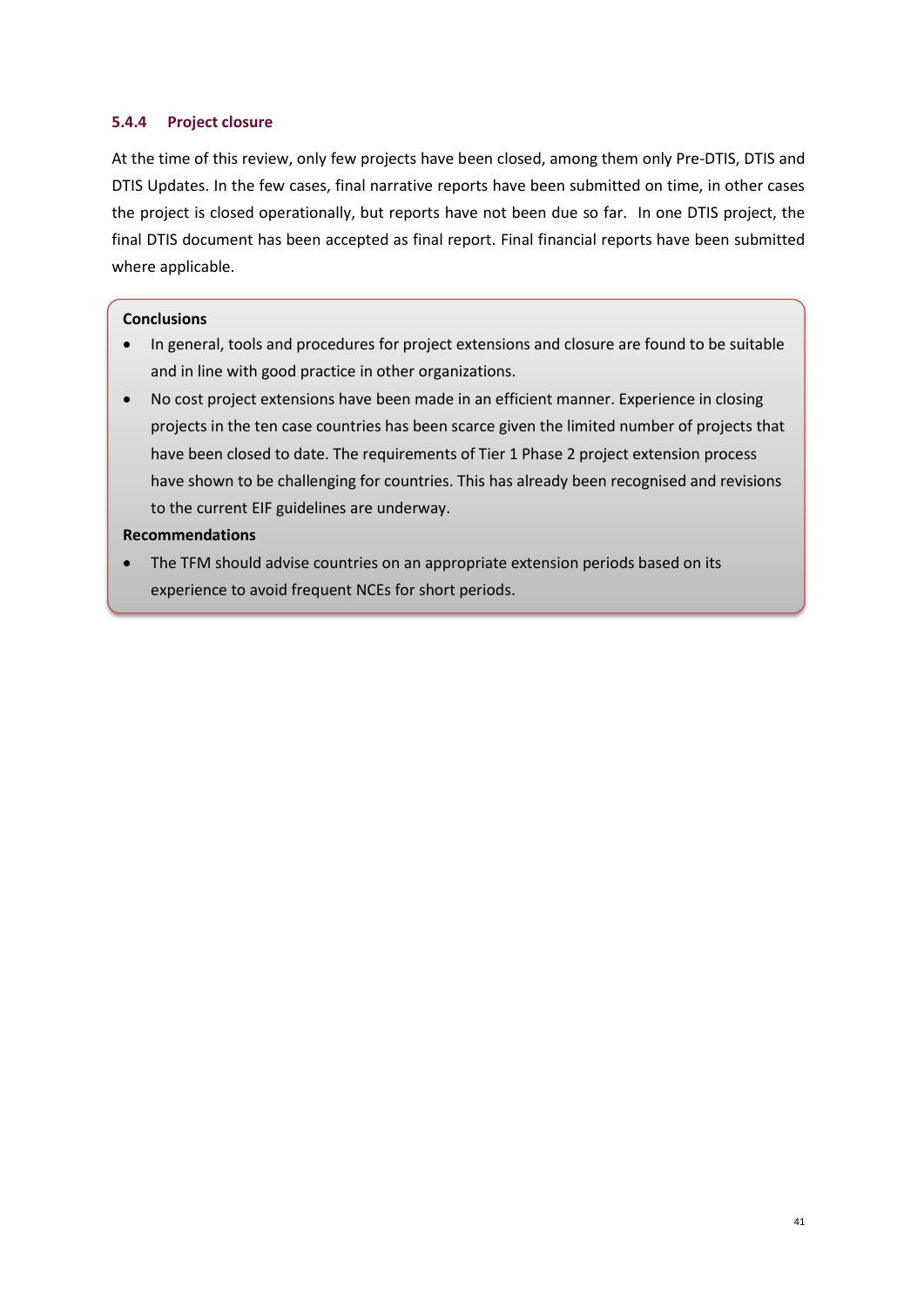## <span id="page-42-0"></span>**6 Conclusion**

The Accountability Framework sets out two major risks that the TFM needs to manage: (1) risk of misuse of funds and (2) risk of introducing control measures that are so complex that the funds cannot be accessed. The TFM has been taking appropriate steps to manage the tension between these two risks and has developed a tailor made set of procedures and tools to deliver on its fiduciary responsibilities as described in the TOR for the TFM.

The tools and procedures are in line with good practices as found in other organizations and in many aspects, such as the detailed capacity assessments and the support for project formulation, go beyond what is considered standard practice for a trust fund manager.

The global responsibilities of the TFM have been a major focus of the TFM's work in the initial years of the EIF. This has prepared a conducive environment for EIF's country operations and facilitates a smooth functioning of the EIF in terms of the legal framework, as well as reporting practices to the EIF Board.

In the actual application of the tools and procedures at the country level, as analysed in the ten case study countries, the TFM has demonstrated flexibility to find suitable solutions for specific conditions at the country level, while ensuring appropriate monitoring mechanisms are in place to provide accountability for the use of funds. This has been supported by an efficient collaboration between the TFM and the ES.

The review team benefitted from detailed record keeping for all countries, facilitating a thorough review of the ten country case studies. In some cases, the review prompted questions around the completeness and timeliness of reporting from LDCs and agencies which were discussed with the TFM. The TFM knows in depth what is happening in each EIF country and helped in a complete and timely way to put the issues identified by the review team into perspective.

To further advance some aspects of the TFM's work, the review team has made recommendations on specific areas, as shown below. The recommendations will have implications for the workload of the TFM. We recognize that this may pose challenges considering the current and projected workload from ongoing projects as well as the increased complexity associated with Tier 2 projects. We recommend that the TFM explores its options for delivering on these recommendations without compromising its fiduciary responsibility.

 **Board reporting** - In order to increase the visibility of its own activities to the Board, the TFM should consider including two additional sections in their annual reports: Firstly a section that documents the TFM processes (for example, number of draft proposals reviewed per project); secondly a section that provides updates on more content related matters. This could include a high level (and anonymous) overview of the types of incidents identified during the year, such as topics followed up on from audit recommendation, issues identified in the financial and narrative reporting of the MIEs and how the timeliness and quality of reporting has evolved during the year.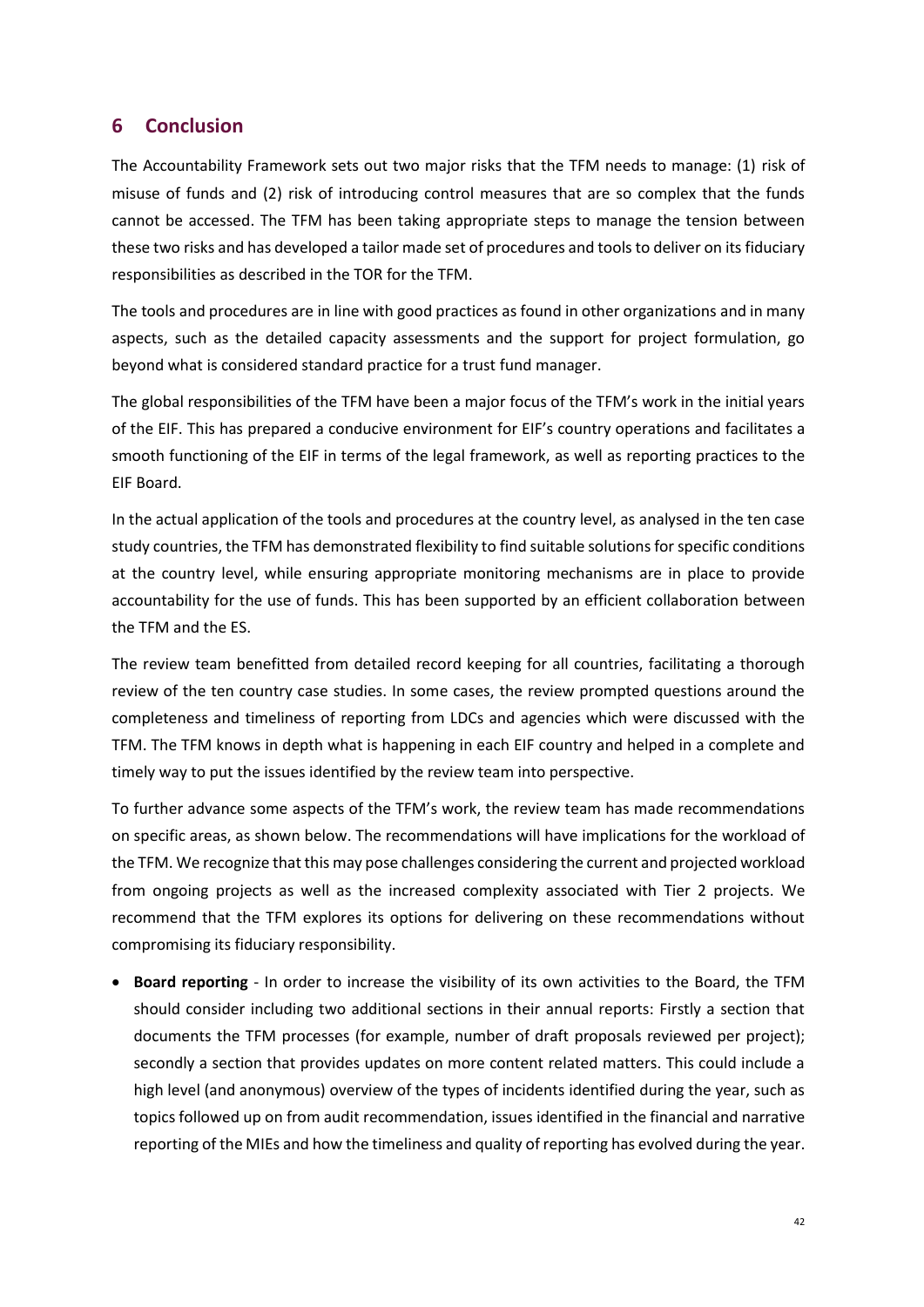- **Knowledge sharing** Given the objective of the EIF to improve capacity in countries, it should be considered whether to increase the scope and funding for formal capacity building activities by the TFM. Training would provide increased support to countries and thereby facilitate adherence to the TFM tools and procedures, while allowing for continued implementation of activities.
- **Knowledge sharing** The TFM should continue its effort to close some remaining gaps and ensure the smooth functioning of the EIF Knowledge Hub. A user guide could be helpful for easier reference on where to find each type of information. Extending access of the EIF countries, specifically to the National Implementation Units (NIU) coordinators, to non-sensitive information from other projects, e.g. final proposals, could be helpful to promote sharing best practices and knowledge.
- **Project specific partnership agreements** In cases where core agencies are sub-contracted by LDC governments, the TFM should consider whether to take a facilitator role in the process, e.g. by developing draft template agreements in collaboration with the Partner Agencies. It should be ensured however that country ownership is preserved in the process.
- **Project financial management & reporting** In line with the recommendation on capacity building and the important role of missions for "on the job training" highlighted by LDC interviewees, the TFM should attempt to comply as much as possible with the targeted two supervision missions per year, where possible together with the ES.
- **Project financial management & reporting** The TFM should continue to work closely with the EIF ES to ensure project financial expenditure is in line with programmatic progress, and to ensure that the ES receives the required information from MIEs.
- **Project financial management & reporting** In order to increase transparency for the EIF Board around audits, formal criteria should be articulated for the course of action for negative audit findings and delays in reporting, e.g. what type of incidences are required to be reported to the EIF Board and in which cases it is followed up by the TFM without the need to raise it to the EIF Board.
- **Project financial management & reporting** For Tier 2 projects, potential conflicts of interest arising from people being involved in the national steering committees and/or project steering committee as well as being an implementing party should be closely monitored by the TFM in collaboration with the ES.
- **Project extension & closure**  The TFM should advise countries on an appropriate extension periods based on its experience to avoid frequent NCEs for short periods.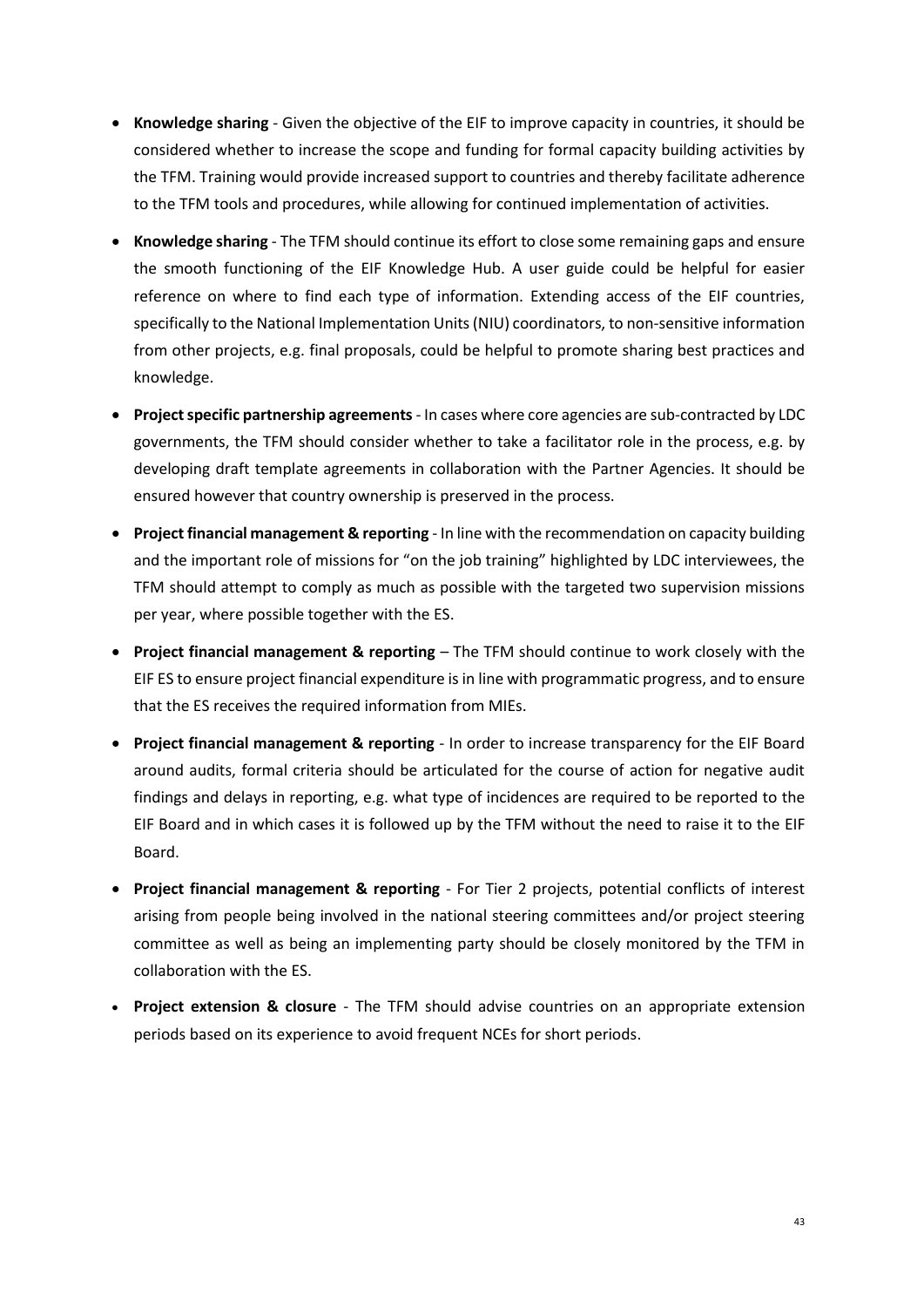# <span id="page-44-0"></span>**Appendix 1 – Country case studies**

Included as separate document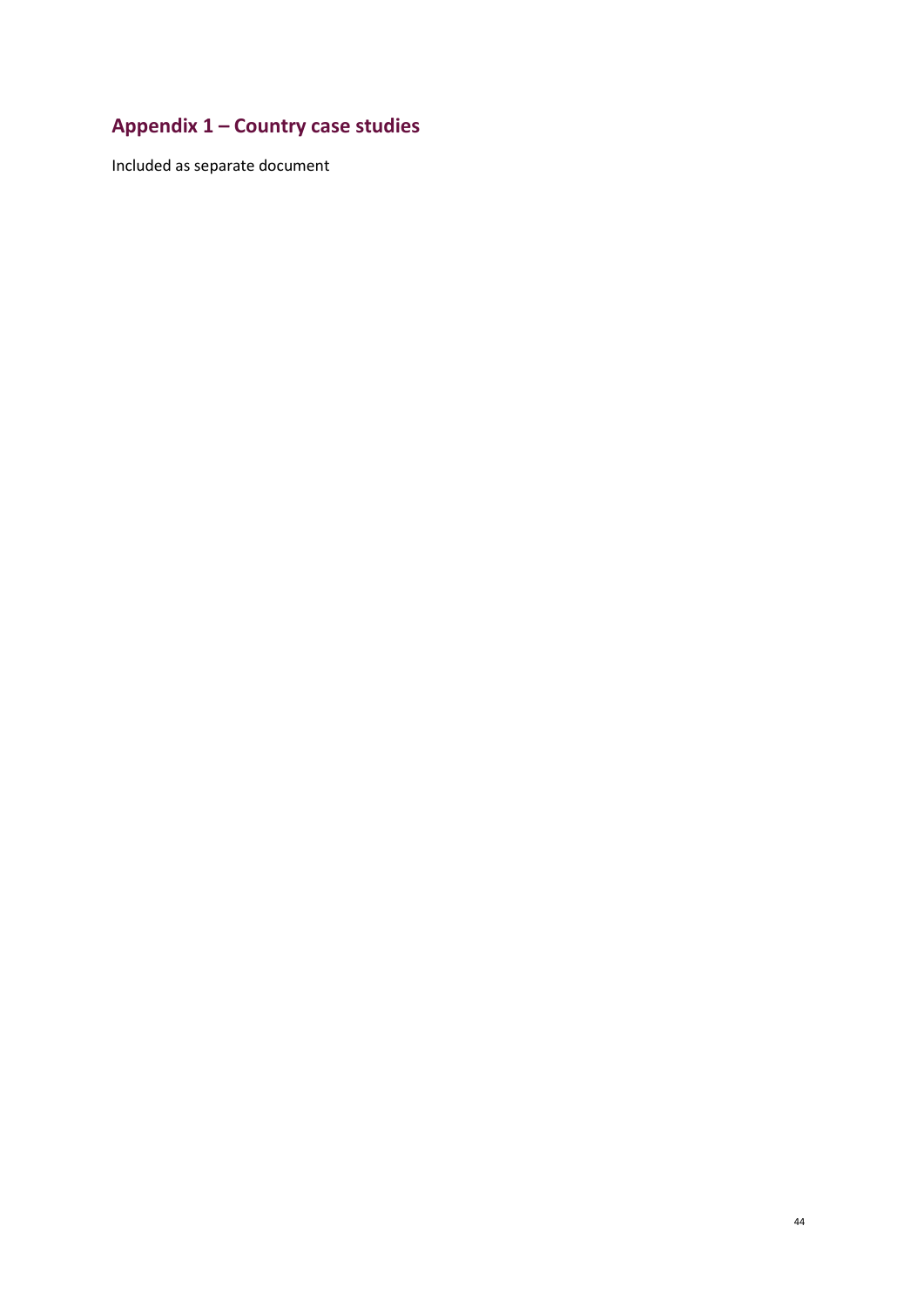## <span id="page-45-0"></span>**Appendix 2 – Interview list**

| <b>Name</b>                | <b>Organization</b>           | <b>Position</b>                                                                   |  |  |  |  |
|----------------------------|-------------------------------|-----------------------------------------------------------------------------------|--|--|--|--|
| <b>Global level</b>        |                               |                                                                                   |  |  |  |  |
|                            | <b>TFM</b>                    |                                                                                   |  |  |  |  |
| <b>Adam Bouloukos</b>      | <b>UNOPS</b>                  | Director                                                                          |  |  |  |  |
| <b>Bernhard Schlachter</b> | <b>UNOPS</b>                  | <b>Executive Officer EIF</b>                                                      |  |  |  |  |
| Jean-François Delteil      | <b>UNOPS</b>                  | Programme Officer EIF                                                             |  |  |  |  |
| Clara Mathieu Gotch        | <b>UNOPS</b>                  | Legal Officer EIF                                                                 |  |  |  |  |
| <b>Mohammad Nasser</b>     | <b>UNOPS</b>                  | Administrative & Finance Officer EIF                                              |  |  |  |  |
|                            | ES                            |                                                                                   |  |  |  |  |
| Ratnakar Adhikari          | <b>WTO</b>                    | <b>Executive Director EIF</b>                                                     |  |  |  |  |
| James Edwin                | <b>WTO</b>                    | M&E Coordinator, ES                                                               |  |  |  |  |
| <b>Simon Hess</b>          | <b>WTO</b>                    | Coordinator, ES                                                                   |  |  |  |  |
| <b>Christiane Kraus</b>    | <b>WTO</b>                    | Chief Coordinator, ES                                                             |  |  |  |  |
| Mbaye Ndiaye               | <b>WTO</b>                    | Coordinator, ES                                                                   |  |  |  |  |
| Hang Tran                  | <b>WTO</b>                    | Coordinator, ES                                                                   |  |  |  |  |
| Jonathan Werner            | <b>WTO</b>                    | Coordinator, ES                                                                   |  |  |  |  |
|                            | <b>Partner agencies</b>       |                                                                                   |  |  |  |  |
| Francesco Geoffroy         | <b>ITC</b>                    | Chief Officer for Interregional Programmes                                        |  |  |  |  |
| Stefano Inama              | <b>UNCTAD</b>                 | Officer in Charge for EIF                                                         |  |  |  |  |
| Magdy Martinez-<br>Soliman | <b>UNDP</b>                   | Director, Bureau for Development Policy                                           |  |  |  |  |
| Luciana Mermet             | <b>UNDP</b>                   | Policy Specialist, Bureau for Development<br>Policy                               |  |  |  |  |
| Massimiliano Riva          | <b>UNDP</b>                   | <b>Bureau for Development Policy</b>                                              |  |  |  |  |
| <b>Bernardo Calzadillo</b> | <b>UNIDO</b>                  | Director, Trade Capacity Building, UNIDO                                          |  |  |  |  |
| Ian Gillson                | World Bank                    | Senior Trade Economist                                                            |  |  |  |  |
|                            | <b>EIF Board</b>              |                                                                                   |  |  |  |  |
| Minelik Alemu Getahun      | Government of Ethiopia        | Chair of Board, Ambassador of Ethiopia                                            |  |  |  |  |
| Anthony Mothae<br>Maruping | African Union                 | Former Chair of Board, Commissioner for<br><b>Economic Affairs</b>                |  |  |  |  |
| <b>Francisco Farmhouse</b> | Government of Angola          | Director of International Cooperation,<br>Ministry of Trade, Angola               |  |  |  |  |
| Toya Narayan Gyawali       | Government of Nepal           | NIU Coordinator and LDC Board Member                                              |  |  |  |  |
| <b>Benedicte Fleischer</b> | Government of Norway          | Donor and Board member, Government of<br>Norway                                   |  |  |  |  |
| <b>Fahad Al Nowaiser</b>   | Government of Saudi<br>Arabia | Donor and Board member, Saudi Arabia                                              |  |  |  |  |
| <b>Oscar Ekeus</b>         | Government of Sweden          | First Secretary, Economic Affairs/Trade,<br>Permanent Mission of Sweden in Geneva |  |  |  |  |
| <b>Elizabeth Tamale</b>    | Government of Uganda          | NIU Coordinator and LDC Board Member                                              |  |  |  |  |
| Eva Corral                 | Government of the UK          | Deputy Head, Trade for Development, Trade<br>Policy Unit                          |  |  |  |  |
| Adaeze Igboemeka           | Government of the UK          | Head, Trade and Development, Trade Policy<br>Unit                                 |  |  |  |  |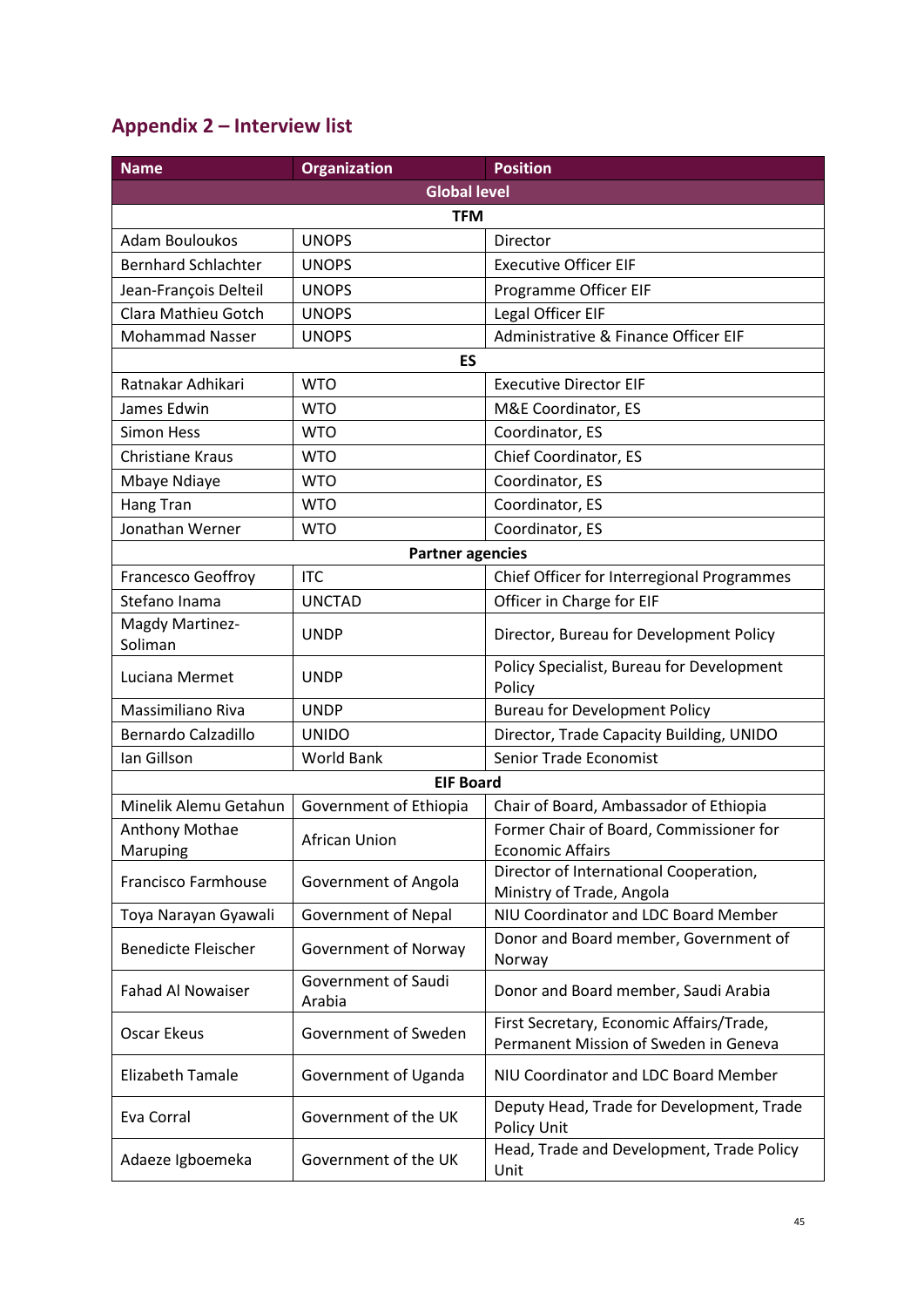| <b>Name</b>                  | <b>Organization</b>                        | <b>Position</b>                                                      |  |  |  |
|------------------------------|--------------------------------------------|----------------------------------------------------------------------|--|--|--|
| <b>Annet Blank</b>           | <b>WTO</b>                                 | Head, LDC Unit, Development Division                                 |  |  |  |
| <b>Other</b>                 |                                            |                                                                      |  |  |  |
| Dorothy Tembo                | <b>WTO</b>                                 | <b>Former Executive Director EIF</b>                                 |  |  |  |
|                              | <b>Country level</b>                       |                                                                      |  |  |  |
|                              | <b>TFM</b>                                 |                                                                      |  |  |  |
| Eric Benoliel                | <b>UNOPS</b>                               | Regional Portfolio Manager, Nairobi                                  |  |  |  |
| Ratnasabapathy<br>Manivannan | <b>UNOPS</b>                               | Regional Portfolio Manager, Bangkok                                  |  |  |  |
| <b>Bonaventure Traore</b>    | <b>UNOPS</b>                               | Senior Regional Portfolio Manager, Dakar                             |  |  |  |
| Sonja Varga                  | <b>UNOPS</b>                               | Regional Portfolio Manager, Dakar                                    |  |  |  |
|                              | In-country stakeholders                    |                                                                      |  |  |  |
| Filomena Fialho              | <b>Government of Cape</b><br>Verde         | <b>Focal Point</b>                                                   |  |  |  |
| Charles Lusanda              | Government of DRC                          | <b>NIU Coordinator</b>                                               |  |  |  |
| Naffie Barry                 | Government of The<br>Gambia                | Focal Point, Chair of NSC, Director of Trade                         |  |  |  |
| Sulayman Gaye                | Government of The<br>Gambia                | Representative of Ministry of Finance and<br><b>Economic Affairs</b> |  |  |  |
| Abdoulie Jabang              | Government of The<br>Gambia                | <b>NIU Finance Manager</b>                                           |  |  |  |
| Alfusainey Jabby             | Government of The<br>Gambia                | Representative of Ministry of Finance and<br><b>Economic Affairs</b> |  |  |  |
| Bai Jobe                     | Government of The<br>Gambia                | <b>NIU Coordinator</b>                                               |  |  |  |
| <b>Bakary Krubally</b>       | Government of The<br>Gambia                | Representative of Ministry of Finance and<br><b>Economic Affairs</b> |  |  |  |
| Ade Mamonyane<br>Lekoetje    | <b>UNDP The Gambia</b>                     | <b>UNDP Resident Representative</b>                                  |  |  |  |
| <b>Bakary Nyassi</b>         | Gambia International<br>Airlines           | <b>Managing Director</b>                                             |  |  |  |
| Joko Kutubo Sanyang          | Government of The<br>Gambia                | Focal Point of Component 1, Tier 2<br>Agribusiness project           |  |  |  |
| Alieu Secka                  | Gambia Chamber of<br>Commerce and Industry | <b>CEO</b>                                                           |  |  |  |
| Modou Touray                 | Government of The<br>Gambia                | NIU Programme Officer                                                |  |  |  |
| Karamba Touray               | National Audit Office,<br>The Gambia       | <b>Auditor General</b>                                               |  |  |  |
| Henri Robert Severe          | Government of Haiti                        | <b>NIU Coordinator</b>                                               |  |  |  |